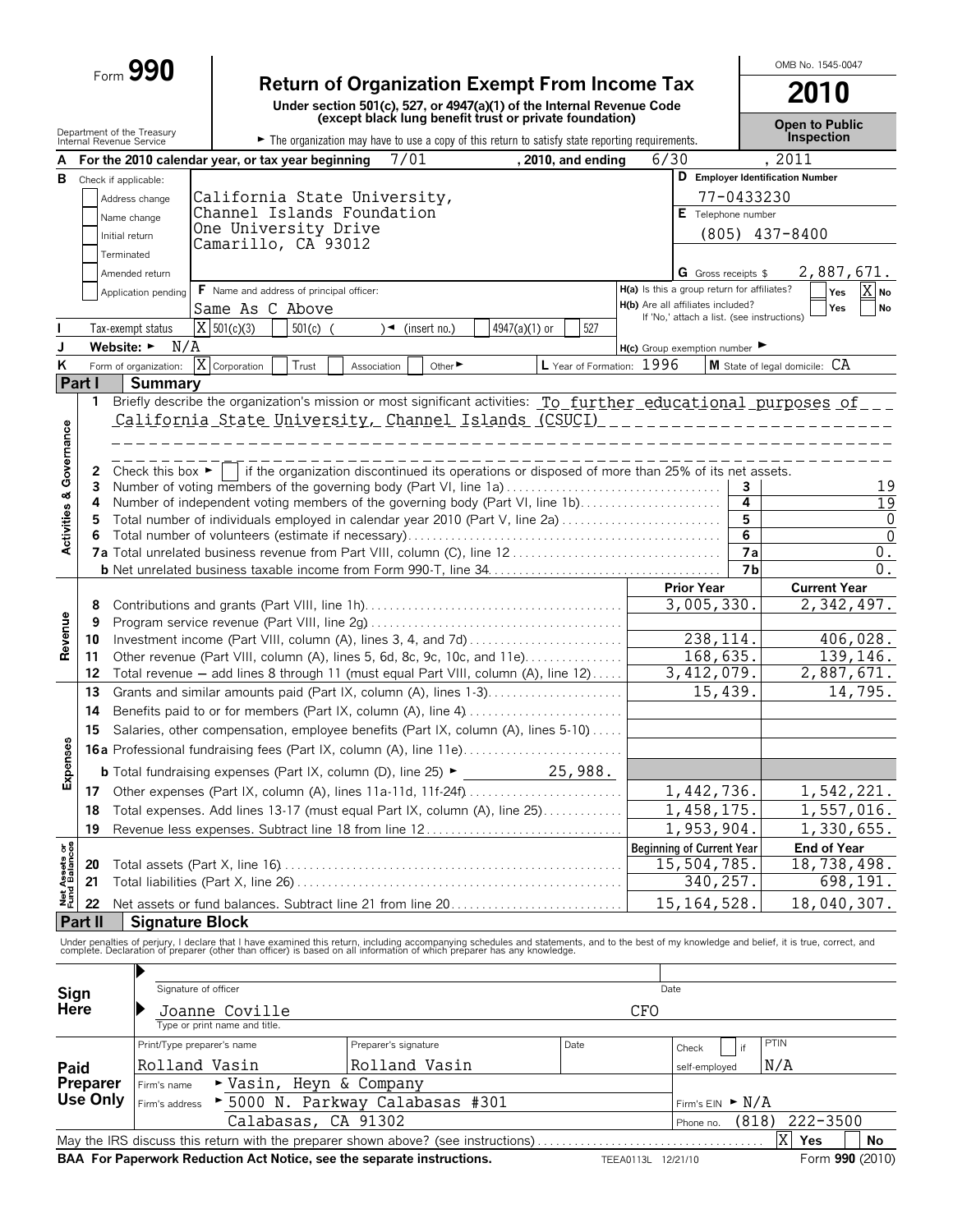| Form 990 (2010) California State University,                                                                                                                                                                                                                                                             | 77-0433230 | Page 2          |
|----------------------------------------------------------------------------------------------------------------------------------------------------------------------------------------------------------------------------------------------------------------------------------------------------------|------------|-----------------|
| <b>Part III</b><br><b>Statement of Program Service Accomplishments</b>                                                                                                                                                                                                                                   |            |                 |
|                                                                                                                                                                                                                                                                                                          |            | $\overline{X}$  |
| Briefly describe the organization's mission:<br>1.<br>To further educational purposes of California State University, Channel Islands<br>(CSUCI)                                                                                                                                                         |            |                 |
| 2 Did the organization undertake any significant program services during the year which were not listed on the prior                                                                                                                                                                                     |            |                 |
| Form 990 or 990-EZ?.<br>If 'Yes,' describe these new services on Schedule O.                                                                                                                                                                                                                             | Yes        | X<br>No         |
| Did the organization cease conducting, or make significant changes in how it conducts, any program services?<br>3<br>If 'Yes,' describe these changes on Schedule O.                                                                                                                                     | Yes        | X<br>No         |
| Describe the exempt purpose achievements for each of the organization's three largest program services by expenses. Section 501(c)(3) and 501(c)(4) organizations and section 4947(a)(1) trusts are required to report the amo<br>4<br>expenses, and revenue, if any, for each program service reported. |            |                 |
| 270, 327. including grants of $\sin 2\theta$ (Revenue $\sin 32\theta$ )<br><b>Expenses \$</b> 3<br>4a (Code: $\vert$<br>Various Scholarships                                                                                                                                                             |            |                 |
|                                                                                                                                                                                                                                                                                                          |            |                 |
|                                                                                                                                                                                                                                                                                                          |            |                 |
|                                                                                                                                                                                                                                                                                                          |            |                 |
|                                                                                                                                                                                                                                                                                                          |            |                 |
|                                                                                                                                                                                                                                                                                                          |            |                 |
|                                                                                                                                                                                                                                                                                                          |            |                 |
|                                                                                                                                                                                                                                                                                                          |            |                 |
| $\vert$ ) (Expenses \$ 154,239. including grants of \$ ) (Revenue \$ )<br>$4b$ (Code:<br>MVS                                                                                                                                                                                                             |            |                 |
|                                                                                                                                                                                                                                                                                                          |            |                 |
|                                                                                                                                                                                                                                                                                                          |            |                 |
|                                                                                                                                                                                                                                                                                                          |            |                 |
|                                                                                                                                                                                                                                                                                                          |            |                 |
| 4c (Code: $\Box$ ) (Expenses $\sin 149, 271$ , including grants of $\sin 5$ (Revenue $\sin 5$ (Revenue $\sin 5$                                                                                                                                                                                          |            |                 |
| Music Program                                                                                                                                                                                                                                                                                            |            |                 |
|                                                                                                                                                                                                                                                                                                          |            |                 |
|                                                                                                                                                                                                                                                                                                          |            |                 |
|                                                                                                                                                                                                                                                                                                          |            |                 |
|                                                                                                                                                                                                                                                                                                          |            |                 |
|                                                                                                                                                                                                                                                                                                          |            |                 |
|                                                                                                                                                                                                                                                                                                          |            |                 |
| See Schedule O<br>4d Other program services. (Describe in Schedule O.)<br>$748,096.$ including grants of $$$<br>\$<br>(Expenses<br>) (Revenue \$                                                                                                                                                         |            |                 |
| 1,321,933.<br>4e Total program service expenses ►                                                                                                                                                                                                                                                        |            |                 |
| <b>BAA</b><br>TEEA0102L 10/06/10                                                                                                                                                                                                                                                                         |            | Form 990 (2010) |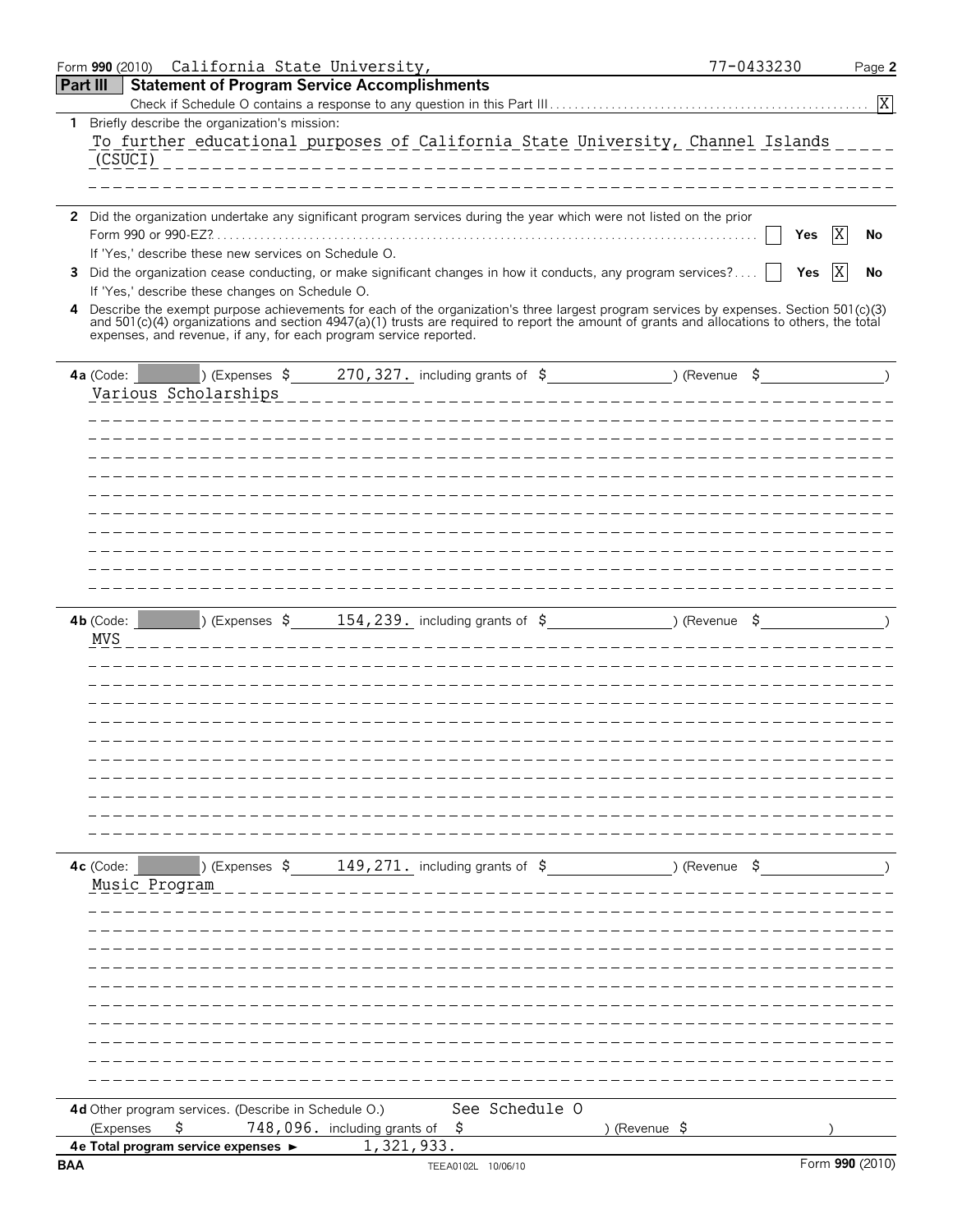Form **990** (2010) Page **3** California State University, 77-0433230

**Part IV Checklist of Required Schedules**

|            |                                                                                                                                                                                                                                                     |                 | Yes.        | No              |
|------------|-----------------------------------------------------------------------------------------------------------------------------------------------------------------------------------------------------------------------------------------------------|-----------------|-------------|-----------------|
|            | Is the organization described in section 501(c)(3) or $4947(a)(1)$ (other than a private foundation)? If 'Yes,' complete                                                                                                                            | $\mathbf{1}$    | X           |                 |
| 2          | Is the organization required to complete Schedule B, Schedule of Contributors? (see instructions)                                                                                                                                                   | $\overline{2}$  | $\mathbf X$ |                 |
| 3          | Did the organization engage in direct or indirect political campaign activities on behalf of or in opposition to candidates                                                                                                                         | $\mathbf{3}$    |             | X               |
|            | Section 501(c)(3) organizations. Did the organization engage in lobbying activities, or have a section 501(h) election                                                                                                                              | 4               |             | X               |
| 5          | Is the organization a section 501(c)(4), 501(c)(5), or 501(c)(6) organization that receives membership dues,<br>assessments, or similar amounts as defined in Revenue Procedure 98-19? If 'Yes,' complete Schedule C. Part III                      | 5               |             |                 |
| 6          | Did the organization maintain any donor advised funds or any similar funds or accounts where donors have the right to<br>provide advice on the distribution or investment of amounts in such funds or accounts? If 'Yes,' complete Schedule D,      | 6               |             | X               |
| 7          | Did the organization receive or hold a conservation easement, including easements to preserve open space, the                                                                                                                                       | $\overline{7}$  |             | X               |
| 8          | Did the organization maintain collections of works of art, historical treasures, or other similar assets? If 'Yes,'                                                                                                                                 | 8               |             | X               |
| 9          | Did the organization report an amount in Part X, line 21; serve as a custodian for amounts not listed in Part X;<br>or provide credit counseling, debt management, credit repair, or debt negotiation services? If 'Yes,' complete                  | 9               |             | X               |
|            | 10 Did the organization, directly or through a related organization, hold assets in term, permanent, or quasi-endowments? If<br>"Yes,' complete Schedule D. Part V…………………………………………………………………………………                                                   | 10              |             | X               |
|            | 11 If the organization's answer to any of the following questions is 'Yes', then complete Schedule D, Parts VI, VII, VIII, IX,<br>or X as applicable.                                                                                               |                 |             |                 |
|            | a Did the organization report an amount for land, buildings and equipment in Part X, line 10? If 'Yes,' complete Schedule                                                                                                                           | 11 a            |             | X               |
|            | <b>b</b> Did the organization report an amount for investments— other securities in Part X, line 12 that is 5% or more of its total                                                                                                                 | 11 b            |             | X               |
|            | c Did the organization report an amount for investments- program related in Part X, line 13 that is 5% or more of its total                                                                                                                         | 11 c            |             | X               |
|            | d Did the organization report an amount for other assets in Part X, line 15 that is 5% or more of its total assets reported                                                                                                                         | 11d             |             | X               |
|            | e Did the organization report an amount for other liabilities in Part X, line 25? If 'Yes,' complete Schedule D, Part X                                                                                                                             | 11 e            | X           |                 |
|            | f Did the organization's separate or consolidated financial statements for the tax year include a footnote that addresses<br>the organization's liability for uncertain tax positions under FIN 48 (ASC 740)? If 'Yes,' complete Schedule D, Part X | 11 f            |             | Χ               |
|            | 12a Did the organization obtain separate, independent audited financial statements for the tax year? If 'Yes,' complete                                                                                                                             | 12a             | X           |                 |
|            | <b>b</b> Was the organization included in consolidated, independent audited financial statements for the tax year? If 'Yes,' and<br>if the organization answered 'No' to line 12a, then completing Schedule D, Parts XI, XII, and XIII is optional  | 12 <sub>b</sub> |             | Χ               |
|            |                                                                                                                                                                                                                                                     | 13              |             | X               |
|            |                                                                                                                                                                                                                                                     | 14a             |             | X               |
|            | <b>b</b> Did the organization have aggregate revenues or expenses of more than \$10,000 from grantmaking, fundraising,<br>business, and program service activities outside the United States? If 'Yes,' complete Schedule F, Parts I and IV         | 14b             |             | X               |
|            | 15 Did the organization report on Part IX, column (A), line 3, more than \$5,000 of grants or assistance to any organization<br>or entity located outside the United States? If 'Yes,' complete Schedule F, Parts II and IV                         | 15              |             | X               |
| 16         | Did the organization report on Part IX, column (A), line 3, more than \$5,000 of aggregate grants or assistance to<br>individuals located outside the United States? If 'Yes,' complete Schedule F, Parts III and IV                                | 16              |             | X               |
|            | 17 Did the organization report a total of more than \$15,000 of expenses for professional fundraising services on Part IX,                                                                                                                          | 17              |             | X               |
| 18         | Did the organization report more than \$15,000 total of fundraising event gross income and contributions on Part VIII,                                                                                                                              | 18              | X           |                 |
|            | 19 Did the organization report more than \$15,000 of gross income from gaming activities on Part VIII, line 9a? If 'Yes,'                                                                                                                           | 19              |             | Χ               |
|            |                                                                                                                                                                                                                                                     | 20              |             | X               |
|            | <b>b</b> If 'Yes' to line 20a, did the organization attach its audited financial statements to this return? <b>Note.</b> Some Form 990<br>filers that operate one or more hospitals must attach audited financial statements (see instructions)     | 20 <sub>b</sub> |             |                 |
| <b>BAA</b> | TEEA0103L 12/21/10                                                                                                                                                                                                                                  |                 |             | Form 990 (2010) |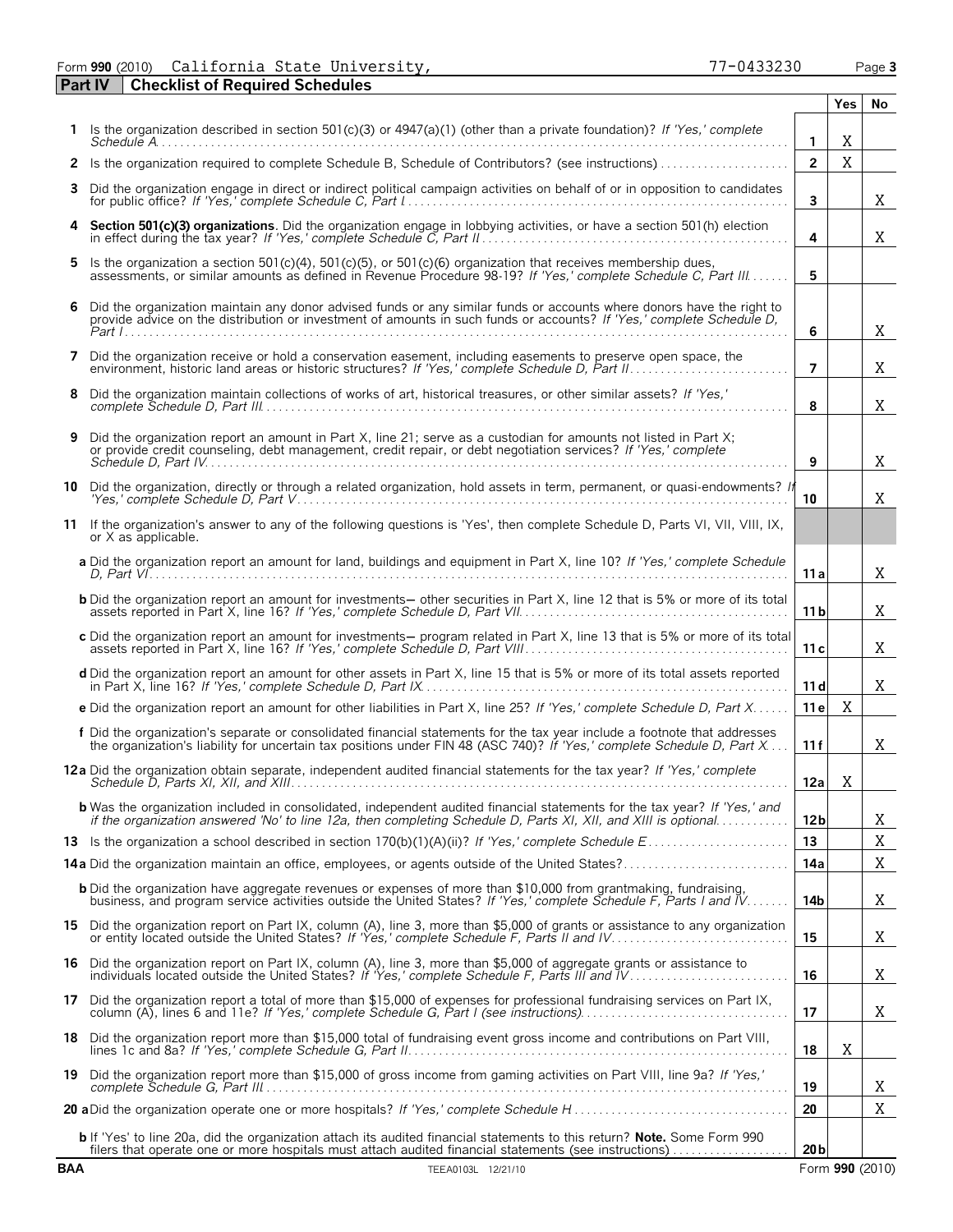Form **990** (2010) Page **4** California State University, 77-0433230

| Part IV    | <b>Checklist of Required Schedules</b> (continued)                                                                                                                                                                                              |                 |     |                 |
|------------|-------------------------------------------------------------------------------------------------------------------------------------------------------------------------------------------------------------------------------------------------|-----------------|-----|-----------------|
|            |                                                                                                                                                                                                                                                 |                 | Yes | No              |
|            | 21 Did the organization report more than \$5,000 of grants and other assistance to governments and organizations in the                                                                                                                         | 21              |     | X               |
|            | 22 Did the organization report more than \$5,000 of grants and other assistance to individuals in the United States on Part                                                                                                                     | 22              | Χ   |                 |
|            | 23 Did the organization answer 'Yes' to Part VII, Section A, line 3, 4, or 5 about compensation of the organization's current<br>and former officers, directors, trustees, key employees, and highest compensated employees? If 'Yes,' complete | 23              | Χ   |                 |
|            | 24a Did the organization have a tax-exempt bond issue with an outstanding principal amount of more than \$100,000 as of the last day of the year, and that was issued after December 31, 2002? If 'Yes,' answer lines 24b throu                 | 24a             |     | X               |
|            | <b>b</b> Did the organization invest any proceeds of tax-exempt bonds beyond a temporary period exception?                                                                                                                                      | 24 <sub>b</sub> |     |                 |
|            | c Did the organization maintain an escrow account other than a refunding escrow at any time during the year to defease                                                                                                                          | 24c             |     |                 |
|            | d Did the organization act as an 'on behalf of' issuer for bonds outstanding at any time during the year?                                                                                                                                       | 24d             |     |                 |
|            | 25 a Section 501(c)(3) and 501(c)(4) organizations. Did the organization engage in an excess benefit transaction with a                                                                                                                         | 25a             |     | X               |
|            | <b>b</b> Is the organization aware that it engaged in an excess benefit transaction with a disqualified person in a prior year, and that the transaction has not been reported on any of the organization's prior Forms 990 or 990-             | 25 <sub>b</sub> |     | X               |
|            | 26 Was a loan to or by a current or former officer, director, trustee, key employee, highly compensated employee, or<br>disqualified person outstanding as of the end of the organization's tax year? If 'Yes,' complete Schedule L, Part II.   | 26              |     | X               |
|            | 27 Did the organization provide a grant or other assistance to an officer, director, trustee, key employee, substantial<br>contributor, or a grant selection committee member, or to a person related to such an individual? If 'Yes,' complete | 27              |     | X               |
|            | 28 Was the organization a party to a business transaction with one of the following parties (see Schedule L, Part IV<br>instructions for applicable filing thresholds, conditions, and exceptions):                                             |                 |     |                 |
|            | a A current or former officer, director, trustee, or key employee? If 'Yes,' complete Schedule L, Part IV                                                                                                                                       | 28a             |     | X               |
|            | <b>b</b> A family member of a current or former officer, director, trustee, or key employee? If 'Yes,' complete                                                                                                                                 | 28 <sub>b</sub> |     | Χ               |
|            | c An entity of which a current or former officer, director, trustee, or key employee (or a family member thereof) was an                                                                                                                        | 28c             |     | Χ               |
|            | 29 Did the organization receive more than \$25,000 in non-cash contributions? If 'Yes,' complete Schedule M                                                                                                                                     | 29              |     | X               |
|            | 30 Did the organization receive contributions of art, historical treasures, or other similar assets, or qualified conservation                                                                                                                  | 30              |     | Χ               |
|            | 31 Did the organization liquidate, terminate, or dissolve and cease operations? If 'Yes,' complete Schedule N, Part I                                                                                                                           | 31              |     | X               |
|            | 32 Did the organization sell, exchange, dispose of, or transfer more than 25% of its net assets? If 'Yes,' complete                                                                                                                             | 32              |     | Χ               |
|            | 33 Did the organization own 100% of an entity disregarded as separate from the organization under Regulations sections                                                                                                                          | 33              |     | Χ               |
| 34         | Was the organization related to any tax-exempt or taxable entity? If 'Yes,' complete Schedule R, Parts II, III, IV, and V,                                                                                                                      | 34              | X   |                 |
| 35         |                                                                                                                                                                                                                                                 | 35              |     | X               |
|            | a Did the organization receive any payment from or engage in any transaction with a controlled entity<br>$\sqrt{Y}$ es $\overline{X}$ No                                                                                                        |                 |     |                 |
| 36         | Section 501(c)(3) organizations. Did the organization make any transfers to an exempt non-charitable related                                                                                                                                    | 36              |     | Χ               |
| 37         | Did the organization conduct more than 5% of its activities through an entity that is not a related organization and that is<br>treated as a partnership for federal income tax purposes? If 'Yes,' complete Schedule R, Part VI.               | 37              |     | Χ               |
| 38         | Did the organization complete Schedule O and provide explanations in Schedule O for Part VI, lines 11 and 19?                                                                                                                                   | 38              | X   |                 |
| <b>BAA</b> |                                                                                                                                                                                                                                                 |                 |     | Form 990 (2010) |

| 77-0433230 |  |  |  |  |
|------------|--|--|--|--|
|            |  |  |  |  |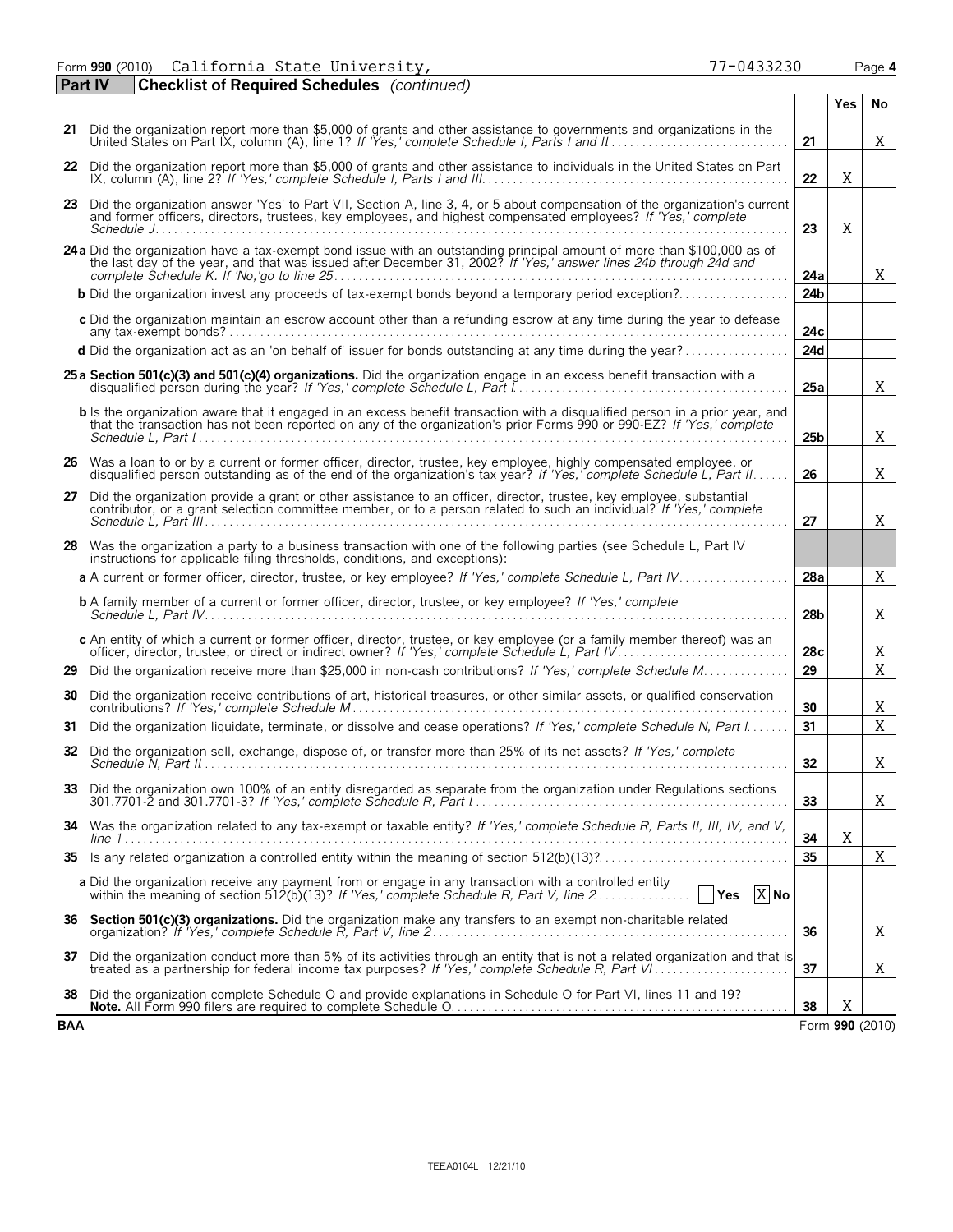| Form 990 (2010) California State University,<br>77-0433230                                                                                                                                                                     |                |            | Page 5 |
|--------------------------------------------------------------------------------------------------------------------------------------------------------------------------------------------------------------------------------|----------------|------------|--------|
| <b>Statements Regarding Other IRS Filings and Tax Compliance</b><br><b>Part V</b>                                                                                                                                              |                |            |        |
|                                                                                                                                                                                                                                |                |            |        |
|                                                                                                                                                                                                                                |                | <b>Yes</b> | No     |
| 0                                                                                                                                                                                                                              |                |            |        |
| 1 <sub>b</sub><br>0<br><b>b</b> Enter the number of Forms W-2G included in line 1a. Enter -0- if not applicable                                                                                                                |                |            |        |
| c Did the organization comply with backup withholding rules for reportable payments to vendors and reportable gaming                                                                                                           | 1 с            |            |        |
| 2a Enter the number of employees reported on Form W-3, Transmittal of Wage and Tax State-<br>ments, filed for the calendar year ending with or within the year covered by this return<br>$\Omega$<br>2a                        |                |            |        |
| <b>b</b> If at least one is reported on line 2a, did the organization file all required federal employment tax returns?                                                                                                        | 2b             |            |        |
| Note. If the sum of lines 1a and 2a is greater than 250, you may be required to e-file. (see instructions)                                                                                                                     |                |            |        |
|                                                                                                                                                                                                                                | Зa             |            | X      |
|                                                                                                                                                                                                                                | 3 <sub>b</sub> |            |        |
| 4a At any time during the calendar year, did the organization have an interest in, or a signature or other authority over, a financial account in a foreign country (such as a bank account, securities account, or other fina |                |            |        |
|                                                                                                                                                                                                                                | 4a             |            | X      |
| <b>b</b> If 'Yes,' enter the name of the foreign country: $\blacktriangleright$                                                                                                                                                |                |            |        |
| See instructions for filing requirements for Form TD F 90-22.1, Report of Foreign Bank and Financial Accounts.                                                                                                                 |                |            |        |
| <b>5a</b> Was the organization a party to a prohibited tax shelter transaction at any time during the tax year?                                                                                                                | 5a             |            | Χ      |
| <b>b</b> Did any taxable party notify the organization that it was or is a party to a prohibited tax shelter transaction?                                                                                                      | 5 <sub>b</sub> |            | X      |
|                                                                                                                                                                                                                                | 5c             |            |        |
|                                                                                                                                                                                                                                | 6a             | Χ          |        |
| b If 'Yes,' did the organization include with every solicitation an express statement that such contributions or gifts were                                                                                                    | 6b             |            | X      |
| 7 Organizations that may receive deductible contributions under section 170(c).                                                                                                                                                |                |            |        |
| a Did the organization receive a payment in excess of \$75 made partly as a contribution and partly for goods and                                                                                                              |                |            |        |
|                                                                                                                                                                                                                                | 7a             |            | X      |
|                                                                                                                                                                                                                                | 7 <sub>b</sub> |            |        |
| c Did the organization sell, exchange, or otherwise dispose of tangible personal property for which it was required to file                                                                                                    | 7с             |            | X      |
|                                                                                                                                                                                                                                |                |            |        |
| e Did the organization receive any funds, directly or indirectly, to pay premiums on a personal benefit contract?                                                                                                              | 7е             |            | Χ      |
| f Did the organization, during the year, pay premiums, directly or indirectly, on a personal benefit contract?                                                                                                                 | 7f             |            | X      |
| q If the organization received a contribution of qualified intellectual property, did the organization file Form 8899                                                                                                          | 7q             |            |        |
| h If the organization received a contribution of cars, boats, airplanes, or other vehicles, did the organization file a                                                                                                        | 7h             |            |        |
|                                                                                                                                                                                                                                |                |            |        |
| Sponsoring organizations maintaining donor advised funds and section 509(a)(3) supporting organizations. Did the supporting organization, or a donor advised fund maintained by a sponsoring organization, have excess busines |                |            |        |
|                                                                                                                                                                                                                                | 8              |            |        |
| 9 Sponsoring organizations maintaining donor advised funds.                                                                                                                                                                    | 9а             |            |        |
|                                                                                                                                                                                                                                | 9b             |            |        |
| 10 Section 501(c)(7) organizations. Enter:                                                                                                                                                                                     |                |            |        |
| 10a<br>a Initiation fees and capital contributions included on Part VIII, line 12                                                                                                                                              |                |            |        |
| 10 <sub>b</sub><br><b>b</b> Gross receipts, included on Form 990, Part VIII, line 12, for public use of club facilities                                                                                                        |                |            |        |
| 11 Section 501(c)(12) organizations. Enter:                                                                                                                                                                                    |                |            |        |
| 11a                                                                                                                                                                                                                            |                |            |        |
| <b>b</b> Gross income from other sources (Do not net amounts due or paid to other sources<br>11 <sub>b</sub>                                                                                                                   |                |            |        |
| 12a Section 4947(a)(1) non-exempt charitable trusts. Is the organization filing Form 990 in lieu of Form 1041?                                                                                                                 | 12a            |            |        |
| 12 <sub>b</sub><br><b>b</b> If 'Yes,' enter the amount of tax-exempt interest received or accrued during the year                                                                                                              |                |            |        |
| 13 Section 501(c)(29) qualified nonprofit health insurance issuers.                                                                                                                                                            |                |            |        |
|                                                                                                                                                                                                                                | 13a            |            |        |
| Note. See the instructions for additional information the organization must report on Schedule O.                                                                                                                              |                |            |        |
| <b>b</b> Enter the amount of reserves the organization is required to maintain by the states in                                                                                                                                |                |            |        |
| 13 <sub>b</sub><br>which the organization is licensed to issue qualified health plans<br>13c                                                                                                                                   |                |            |        |
| 14a Did the organization receive any payments for indoor tanning services during the tax year?                                                                                                                                 | 14a            |            | Χ      |
| <b>b</b> If 'Yes,' has it filed a Form 720 to report these payments? If 'No,' provide an explanation in Schedule O                                                                                                             | 14 b           |            |        |
|                                                                                                                                                                                                                                |                |            |        |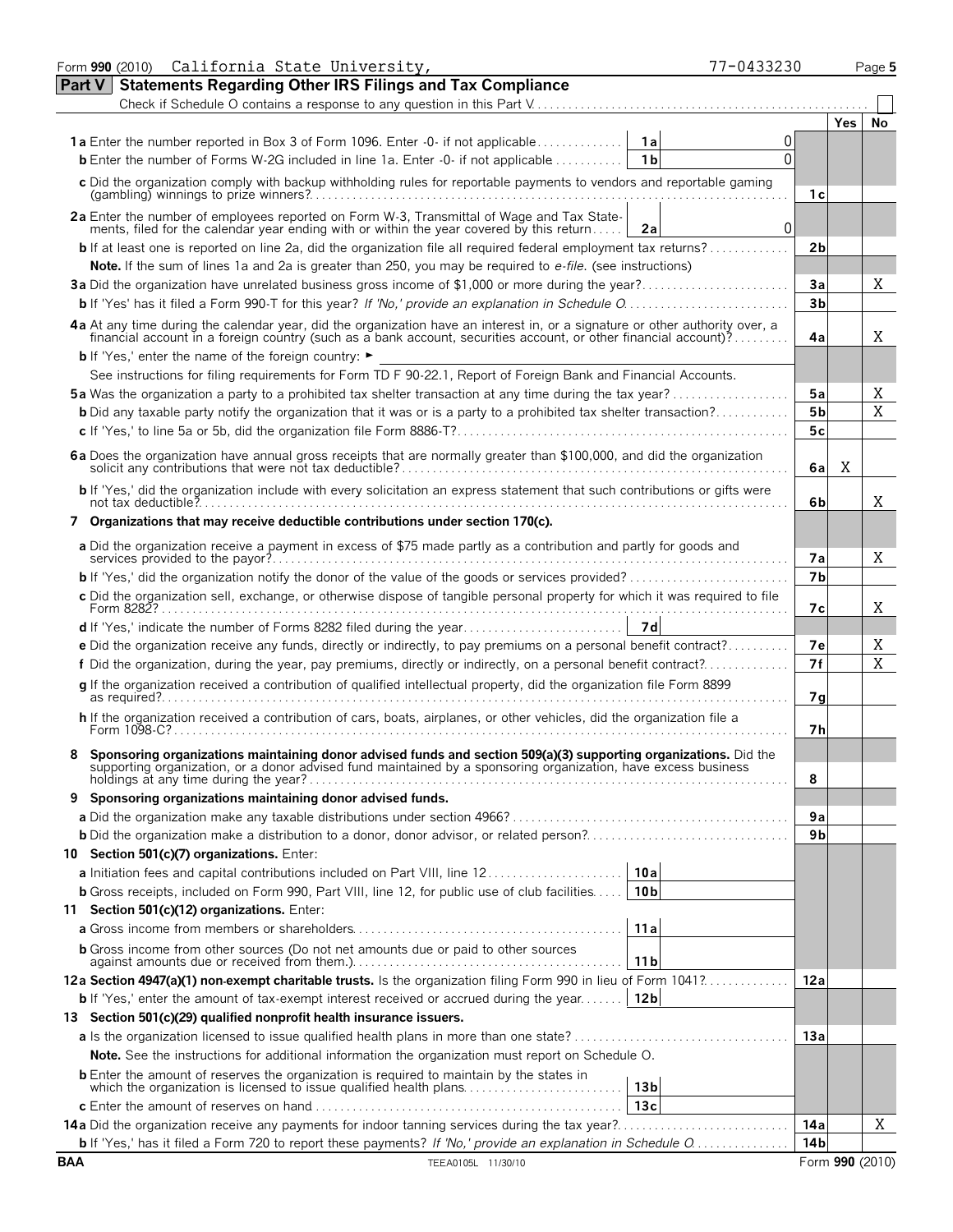|     | 77-0433230<br>Form 990 (2010) California State University,                                                                                                                                                                                                |                 |                | Page 6      |
|-----|-----------------------------------------------------------------------------------------------------------------------------------------------------------------------------------------------------------------------------------------------------------|-----------------|----------------|-------------|
|     | Part VI<br>Governance, Management and Disclosure For each 'Yes' response to lines 2 through 7b below, and for                                                                                                                                             |                 |                |             |
|     | a 'No' response to line 8a, 8b, or 10b below, describe the circumstances, processes, or changes in                                                                                                                                                        |                 |                |             |
|     | Schedule O. See instructions.                                                                                                                                                                                                                             |                 |                |             |
|     | <b>Section A. Governing Body and Management</b>                                                                                                                                                                                                           |                 |                | X           |
|     |                                                                                                                                                                                                                                                           |                 |                |             |
|     | 19                                                                                                                                                                                                                                                        |                 | Yes            | <b>No</b>   |
|     | <b>1a</b> Enter the number of voting members of the governing body at the end of the tax year<br>1al<br>19<br>1 <sub>b</sub>                                                                                                                              |                 |                |             |
|     | <b>b</b> Enter the number of voting members included in line 1a, above, who are independent                                                                                                                                                               |                 |                |             |
| 2   | Did any officer, director, trustee, or key employee have a family relationship or a business relationship with any other                                                                                                                                  | $\overline{2}$  |                | Χ           |
| 3   | Did the organization delegate control over management duties customarily performed by or under the direct supervision of officers, directors or trustees, or key employees to a management company or other person?                                       | 3               |                | Χ           |
|     | Did the organization make any significant changes to its governing documents                                                                                                                                                                              | 4               |                | X           |
|     |                                                                                                                                                                                                                                                           |                 |                |             |
|     | Did the organization become aware during the year of a significant diversion of the organization's assets?                                                                                                                                                | 5               |                | Χ           |
|     |                                                                                                                                                                                                                                                           | 6               |                | $\mathbf X$ |
|     | 7a Does the organization have members, stockholders, or other persons who may elect one or more members of the                                                                                                                                            | 7а              |                | Χ           |
|     | <b>b</b> Are any decisions of the governing body subject to approval by members, stockholders, or other persons?                                                                                                                                          | 7 <sub>b</sub>  |                | X           |
|     | 8 Did the organization contemporaneously document the meetings held or written actions undertaken during the year by                                                                                                                                      |                 |                |             |
|     | the following:                                                                                                                                                                                                                                            |                 |                |             |
|     |                                                                                                                                                                                                                                                           | 8a              | X              |             |
|     |                                                                                                                                                                                                                                                           | 8 <sub>b</sub>  | X              |             |
|     | 9 Is there any officer, director or trustee, or key employee listed in Part VII, Section A, who cannot be reached at the organization's mailing address? If 'Yes,' provide the names and addresses in Schedule O                                          | 9               |                | Χ           |
|     | <b>Section B. Policies</b> (This Section B requests information about policies not required by the Internal Revenue Code.)                                                                                                                                |                 |                |             |
|     |                                                                                                                                                                                                                                                           |                 | Yes            | No          |
|     |                                                                                                                                                                                                                                                           | 10a             |                | X           |
|     | <b>b</b> If 'Yes,' does the organization have written policies and procedures governing the activities of such chapters, affiliates,<br>and branches to ensure their operations are consistent with those of the organization?                            | 10 b            |                |             |
|     | 11 a Has the organization provided a copy of this Form 990 to all members of its governing body before filing the form?                                                                                                                                   | 11a             | Χ              |             |
|     | <b>b</b> Describe in Schedule O the process, if any, used by the organization to review this Form 990. See Schedule O                                                                                                                                     |                 |                |             |
|     |                                                                                                                                                                                                                                                           | 12a             | Χ              |             |
|     | <b>b</b> Are officers, directors or trustees, and key employees required to disclose annually interests that could give rise                                                                                                                              | 12 <sub>b</sub> | X              |             |
|     | c Does the organization regularly and consistently monitor and enforce compliance with the policy? If 'Yes,' describe in                                                                                                                                  | 12c             | X              |             |
|     |                                                                                                                                                                                                                                                           | 13              | X              |             |
|     | 14 Does the organization have a written document retention and destruction policy?                                                                                                                                                                        | 14              | $\overline{X}$ |             |
|     | 15 Did the process for determining compensation of the following persons include a review and approval by independent persons, comparability data, and contemporaneous substantiation of the deliberation and decision?                                   |                 |                |             |
|     |                                                                                                                                                                                                                                                           | 15a             |                | Χ           |
|     |                                                                                                                                                                                                                                                           | 15 <sub>b</sub> |                | X           |
|     | If 'Yes' to line 15a or 15b, describe the process in Schedule O. (See instructions.)                                                                                                                                                                      |                 |                |             |
|     |                                                                                                                                                                                                                                                           |                 |                |             |
|     | 16a Did the organization invest in, contribute assets to, or participate in a joint venture or similar arrangement with a                                                                                                                                 | 16a             |                | Χ           |
|     | <b>b</b> If 'Yes,' has the organization adopted a written policy or procedure requiring the organization to evaluate its                                                                                                                                  |                 |                |             |
|     | participation in joint venture arrangements under applicable federal tax law, and taken steps to safeguard the                                                                                                                                            | 16 b            |                |             |
|     | <b>Section C. Disclosure</b>                                                                                                                                                                                                                              |                 |                |             |
| 17  |                                                                                                                                                                                                                                                           |                 |                |             |
|     |                                                                                                                                                                                                                                                           |                 |                |             |
| 18. | List the states with which a copy of this Form 990 is required to be filed $\blacktriangleright$ $\Box$ CA<br>Section 6104 requires an organization to make its Forms 1023 (or 1024 if applicable), 990, and 990-T (501(c)(3)s only) available for public |                 |                |             |
|     | inspection. Indicate how you make these available. Check all that apply.<br>X<br>Another's website<br>Own website<br>Upon request                                                                                                                         |                 |                |             |

- **20** State the name, physical address, and telephone number of the person who possesses the books and records of the organization:
- **-**Ysabel Trinidad One University Drive Camarillo CA 93012 (805) 437-8877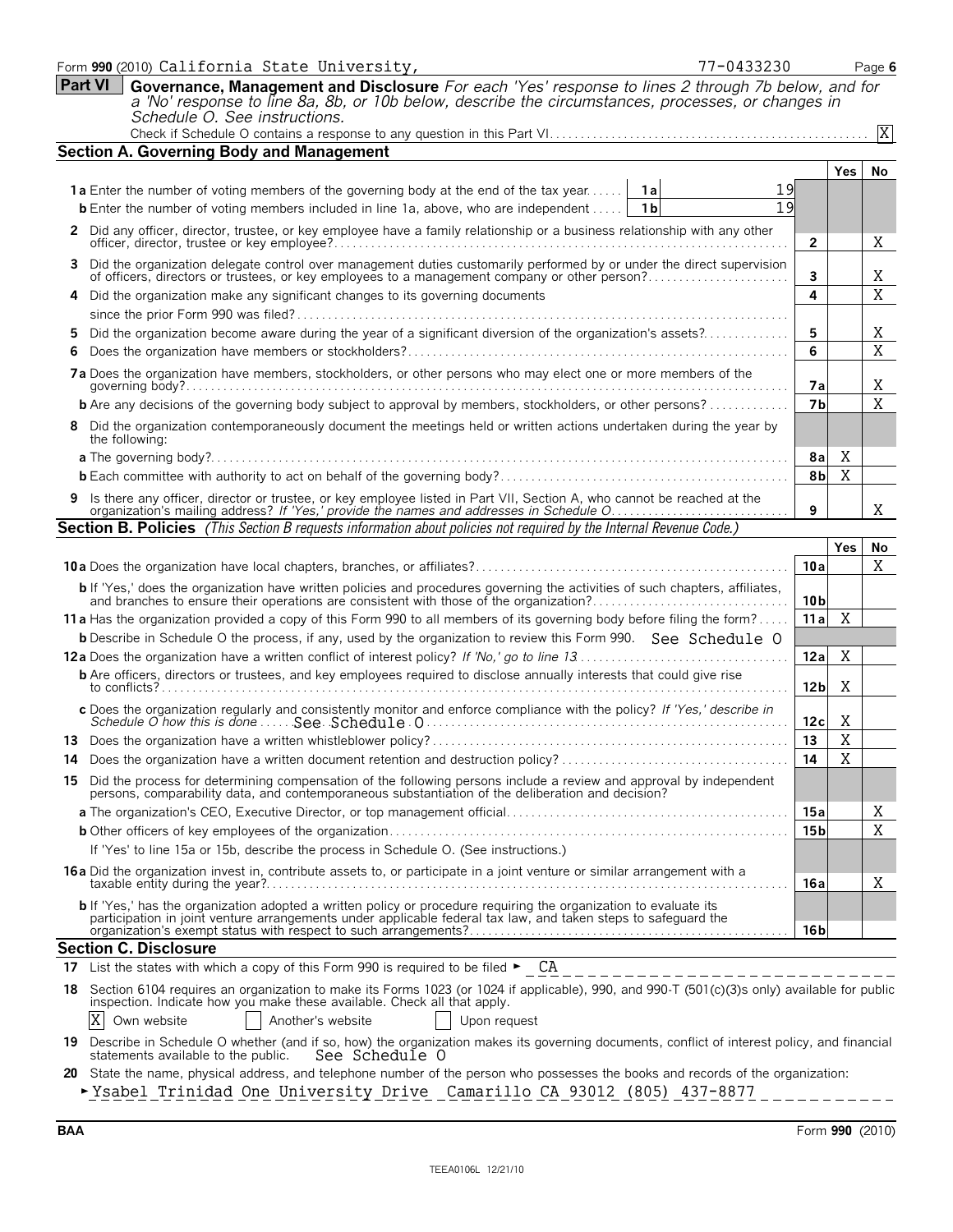| Part VII   Compensation of Officers, Directors, Trustees, Key Employees, Highest Compensated Employees, |
|---------------------------------------------------------------------------------------------------------|
| and Independent Contractors                                                                             |

Check if Schedule O contains a response to any question in this Part VII

**Section A. Officers, Directors, Trustees, Key Employees, and Highest Compensated Employees**

**1a** Complete this table for all persons required to be listed. Report compensation for the calendar year ending with or within the organization's tax year.

? List all of the organization's **current** officers, directors, trustees (whether individuals or organizations), regardless of amount of compensation. Enter -0- in columns (D), (E), and (F) if no compensation was paid.

? List all of the organization's **current** key employees, if any. See instructions for definition of 'key employee.'

? List the organization's five **current** highest compensated employees (other than an officer, director, trustee, or key employee) who received reportable compensation (Box 5 of Form W-2 and/or Box 7 of Form 1099-MISC) of more than \$100,000 from the organization and any related organizations.

? List all of the organization's **former** officers, key employees, and highest compensated employees who received more than \$100,000 of reportable compensation from the organization and any related organizations.

? List all of the organization's **former directors or trustees** that received, in the capacity as a former director or trustee of the organization, more than \$10,000 of reportable compensation from the organization and any related organizations.

List persons in the following order: individual trustees or directors; institutional trustees; officers; key employees; highest compensated employees; and former such persons.

Check this box if neither the organization nor any related organization compensated any current officer, director, or trustee.

| (A)                                      | (B)                               |                                   |                       |         | (C)          |                                 |        | (D)                                 | (E)                                      | (F)                                          |
|------------------------------------------|-----------------------------------|-----------------------------------|-----------------------|---------|--------------|---------------------------------|--------|-------------------------------------|------------------------------------------|----------------------------------------------|
| Name and title                           | Average<br>hours<br>per week      |                                   |                       |         |              | Position (check all that apply) |        | Reportable<br>compensation from     | Reportable<br>compensation from          | Estimated<br>amount of other<br>compensation |
|                                          | (describe<br>hours for<br>related | Individual trustee<br>or director | Institutional trustee | Officer | Key employee | Highest compensated<br>employee | Former | the organization<br>(W-2/1099-MISC) | related organizations<br>(W-2/1099-MISC) | from the<br>organization<br>and related      |
|                                          | organiza-<br>tions in             |                                   |                       |         |              |                                 |        |                                     |                                          | organizations                                |
|                                          | Schedule<br>O                     |                                   |                       |         |              |                                 |        |                                     |                                          |                                              |
| (1) Steve Blois                          |                                   |                                   |                       |         |              |                                 |        |                                     |                                          |                                              |
| Chair                                    | 1                                 | X                                 |                       | X       |              |                                 |        | 0.                                  | 0.                                       | 0.                                           |
| (2) Harold Edwards                       |                                   |                                   |                       |         |              |                                 |        |                                     |                                          |                                              |
| Vice Chair                               | $\mathbf 1$                       | X                                 |                       | Χ       |              |                                 |        | $\mathsf{O}$ .                      | $\mathbf{0}$ .                           | 0.                                           |
| (3) Joanne Coville                       |                                   |                                   |                       |         |              |                                 |        |                                     |                                          |                                              |
| <b>CFO</b>                               | $\mathbf{1}$                      | $\mathbf X$                       |                       | Χ       |              |                                 |        | 0.                                  | 160, 185.                                | 8,117.                                       |
| (4) Neil Paton                           |                                   |                                   |                       |         |              |                                 |        |                                     |                                          |                                              |
| Secretary                                | $\mathbf{1}$                      | $\mathbf X$                       |                       | Χ       |              |                                 |        | 0.                                  | $\mathbf 0$                              | $\boldsymbol{0}$ .                           |
| (5) Dennis Gaiser                        |                                   |                                   |                       |         |              |                                 |        |                                     |                                          |                                              |
| Treasurer                                | $\mathbf{1}$                      | X                                 |                       | X       |              |                                 |        | 0.                                  | 0.                                       | $0$ .                                        |
| (6) Robert England<br>Board Member       | 1                                 | X                                 |                       |         |              |                                 |        | 0.                                  | 0.                                       | $\boldsymbol{0}$ .                           |
| (7) Linda Dullam                         |                                   |                                   |                       |         |              |                                 |        |                                     |                                          |                                              |
| Board Member                             | 1                                 | X                                 |                       |         |              |                                 |        | $\mathbf{0}$ .                      | $\mathbf{0}$ .                           | $\boldsymbol{0}$ .                           |
| (8) Andrea Grove                         |                                   |                                   |                       |         |              |                                 |        |                                     |                                          |                                              |
| Board Member                             | $\mathbf{1}$                      | X                                 |                       |         |              |                                 |        | $0$ .                               | 106,618.                                 | 3,974.                                       |
| (9) Bill Kearney                         |                                   |                                   |                       |         |              |                                 |        |                                     |                                          |                                              |
| Board Member                             | 1                                 | X                                 |                       |         |              |                                 |        | 0.                                  | $0$ .                                    | $\boldsymbol{0}$ .                           |
| (10) George Leis                         |                                   |                                   |                       |         |              |                                 |        |                                     |                                          |                                              |
| Board Member                             | 1                                 | X                                 |                       |         |              |                                 |        | 0.                                  | 0.                                       | $0_{\cdot}$                                  |
| (11) Norma Maidel                        |                                   |                                   |                       |         |              |                                 |        |                                     |                                          |                                              |
| Board Member                             | 1                                 | $\mathbf X$                       |                       |         |              |                                 |        | $\mathbf 0$                         | $\mathbf 0$                              | $\boldsymbol{0}$ .                           |
| (12) Pauline G. Malysko                  |                                   |                                   |                       |         |              |                                 |        |                                     |                                          |                                              |
| Board Member                             | 1                                 | $\mathbf X$                       |                       |         |              |                                 |        | $\mathbf{0}$ .                      | $\mathbf{0}$ .                           | $0$ .                                        |
| (13) Mary McCurdy-Kramer<br>Board Member | 1                                 | X                                 |                       |         |              |                                 |        | 0.                                  | 0.                                       | $\boldsymbol{0}$ .                           |
| (14) Ruby Oertle                         |                                   |                                   |                       |         |              |                                 |        |                                     |                                          |                                              |
| Board Member                             | 1                                 | $\mathbf X$                       |                       |         |              |                                 |        | 0.                                  | $\mathbf{0}$ .                           | $\mathbf 0$ .                                |
| (15) John Ridgway                        |                                   |                                   |                       |         |              |                                 |        |                                     |                                          |                                              |
| Board Member                             | 1                                 | X                                 |                       |         |              |                                 |        | 0.                                  | 0.                                       | 0.                                           |
| (16) Richard R. Rush                     |                                   |                                   |                       |         |              |                                 |        |                                     |                                          |                                              |
| Board Member                             | 2                                 | $\mathbf X$                       |                       |         |              |                                 |        | 0.                                  | 350,048.                                 | 13,442.                                      |
| (17) Lawrence Seass                      |                                   |                                   |                       |         |              |                                 |        |                                     |                                          |                                              |
| Board Member                             | 1                                 | $\mathbf X$                       |                       |         |              |                                 |        | 0.                                  | $\mathbf{0}$ .                           | υ.                                           |
| <b>BAA</b>                               |                                   |                                   |                       |         |              | TEEA0107L 12/21/10              |        |                                     |                                          | Form 990 (2010)                              |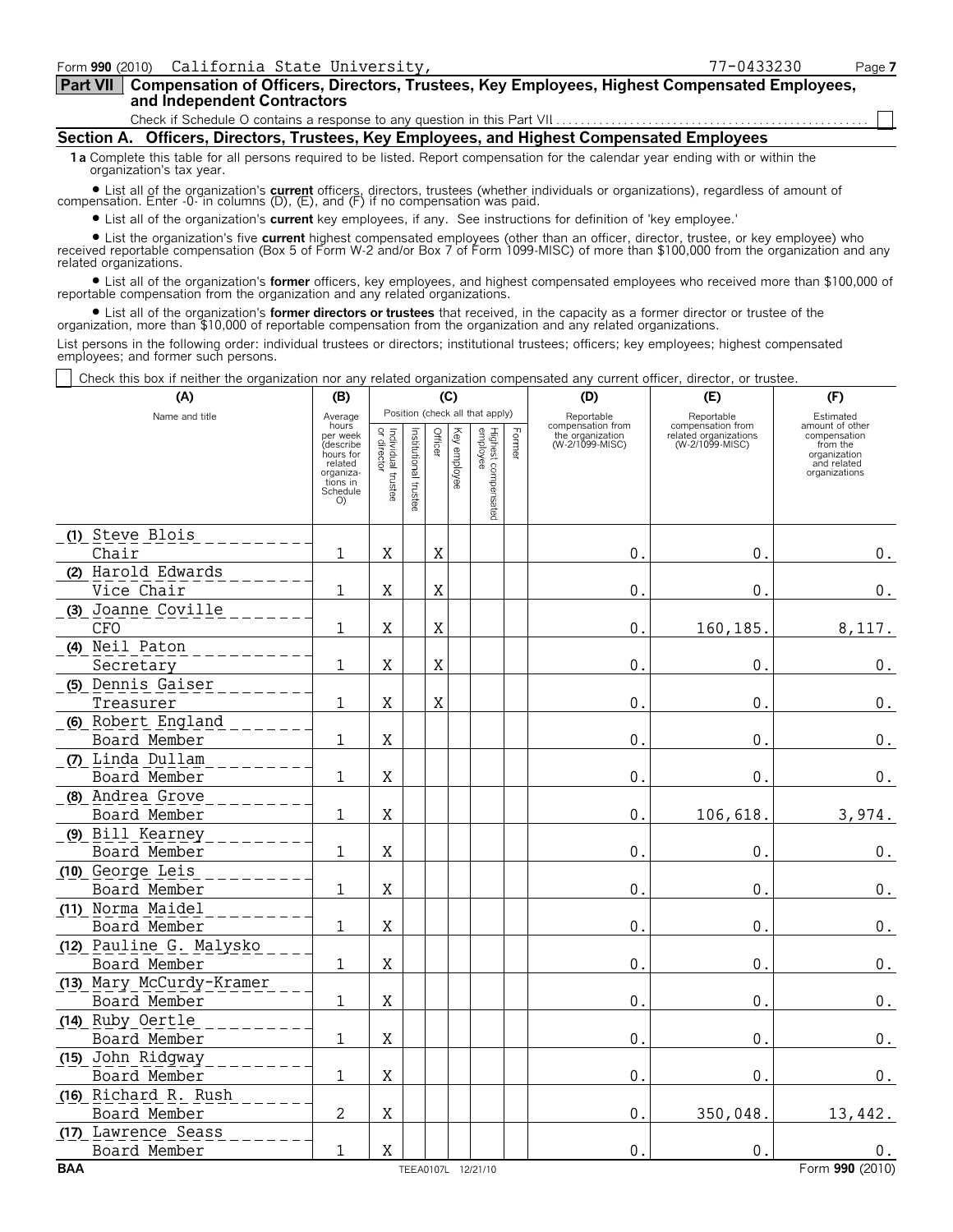#### Form **990** (2010) Page **8** California State University, 77-0433230

| Part VII Section A. Officers, Directors, Trustees, Key Employees, and Highest Compensated Employees (cont)                                                  |                                                                                                        |   |                       |         |          |                             |        |                                                     |                                                          |   |                                              |
|-------------------------------------------------------------------------------------------------------------------------------------------------------------|--------------------------------------------------------------------------------------------------------|---|-----------------------|---------|----------|-----------------------------|--------|-----------------------------------------------------|----------------------------------------------------------|---|----------------------------------------------|
| (A)                                                                                                                                                         | (B)                                                                                                    |   |                       |         | (c)      |                             |        | (D)                                                 | (E)                                                      |   | (F)                                          |
| Name and title                                                                                                                                              | Average Position (check all that apply)<br>hours                                                       |   |                       |         | Key      |                             |        | Reportable<br>compensation from<br>the organization | Reportable<br>compensation from<br>related organizations |   | Estimated<br>amount of other<br>compensation |
|                                                                                                                                                             | mours<br>per week<br>(describe mours for<br>hours for<br>related<br>organi-<br>zations<br>in<br>Sch O) |   | Institutional trustee | Officer |          | Highest compens<br>employee | Former | (W-2/1099-MISC)                                     | (W-2/1099-MISC)                                          |   | from the<br>organization                     |
|                                                                                                                                                             |                                                                                                        |   |                       |         | employee |                             |        |                                                     |                                                          |   | and related<br>organizations                 |
|                                                                                                                                                             |                                                                                                        |   |                       |         |          |                             |        |                                                     |                                                          |   |                                              |
|                                                                                                                                                             |                                                                                                        |   |                       |         |          | g                           |        |                                                     |                                                          |   |                                              |
| (18) Mark Sellers<br>--------------                                                                                                                         |                                                                                                        |   |                       |         |          |                             |        |                                                     |                                                          |   |                                              |
| Board Member                                                                                                                                                | 1                                                                                                      | X |                       |         |          |                             |        | 0.                                                  | 0.                                                       |   | $0$ .                                        |
| (19) Peter Wollons<br>______________<br>Board Member                                                                                                        | $\mathbf{1}$                                                                                           | X |                       |         |          |                             |        | 0.                                                  | 0.                                                       |   | $\boldsymbol{0}$ .                           |
| (20)<br>------------------------                                                                                                                            |                                                                                                        |   |                       |         |          |                             |        |                                                     |                                                          |   |                                              |
|                                                                                                                                                             |                                                                                                        |   |                       |         |          |                             |        |                                                     |                                                          |   |                                              |
| <u>(21) ________________________</u>                                                                                                                        |                                                                                                        |   |                       |         |          |                             |        |                                                     |                                                          |   |                                              |
|                                                                                                                                                             |                                                                                                        |   |                       |         |          |                             |        |                                                     |                                                          |   |                                              |
|                                                                                                                                                             |                                                                                                        |   |                       |         |          |                             |        |                                                     |                                                          |   |                                              |
| (2 <u>3)</u> _____________________________                                                                                                                  |                                                                                                        |   |                       |         |          |                             |        |                                                     |                                                          |   |                                              |
| (24) ___________________________                                                                                                                            |                                                                                                        |   |                       |         |          |                             |        |                                                     |                                                          |   |                                              |
|                                                                                                                                                             |                                                                                                        |   |                       |         |          |                             |        |                                                     |                                                          |   |                                              |
|                                                                                                                                                             |                                                                                                        |   |                       |         |          |                             |        |                                                     |                                                          |   |                                              |
|                                                                                                                                                             |                                                                                                        |   |                       |         |          |                             |        |                                                     |                                                          |   |                                              |
|                                                                                                                                                             |                                                                                                        |   |                       |         |          |                             |        |                                                     |                                                          |   |                                              |
|                                                                                                                                                             |                                                                                                        |   |                       |         |          |                             |        |                                                     |                                                          |   |                                              |
|                                                                                                                                                             |                                                                                                        |   |                       |         |          |                             |        |                                                     |                                                          |   |                                              |
| (29)<br>------------------------                                                                                                                            |                                                                                                        |   |                       |         |          |                             |        |                                                     |                                                          |   |                                              |
|                                                                                                                                                             |                                                                                                        |   |                       |         |          |                             |        |                                                     |                                                          |   |                                              |
|                                                                                                                                                             |                                                                                                        |   |                       |         |          |                             | ►<br>▶ | 0.<br>0.                                            | 616,851.<br>0.                                           |   | 25,533.<br>0.                                |
|                                                                                                                                                             |                                                                                                        |   |                       |         |          |                             | ►      | 0.                                                  | 616,851.                                                 |   | 25,533.                                      |
| 2 Total number of individuals (including but not limited to those listed above) who received more than \$100,000 in reportable compensation                 |                                                                                                        |   |                       |         |          |                             |        |                                                     |                                                          |   |                                              |
| 0<br>►<br>from the organization                                                                                                                             |                                                                                                        |   |                       |         |          |                             |        |                                                     |                                                          |   |                                              |
|                                                                                                                                                             |                                                                                                        |   |                       |         |          |                             |        |                                                     |                                                          |   | Yes<br>No                                    |
| Did the organization list any former officer, director or trustee, key employee, or highest compensated employee<br>3                                       |                                                                                                        |   |                       |         |          |                             |        |                                                     |                                                          | 3 | Χ                                            |
| For any individual listed on line 1a, is the sum of reportable compensation and other compensation from<br>4                                                |                                                                                                        |   |                       |         |          |                             |        |                                                     |                                                          |   |                                              |
| the organization and related organizations greater than \$150,000? If 'Yes' complete Schedule J for                                                         |                                                                                                        |   |                       |         |          |                             |        |                                                     |                                                          | 4 | Χ                                            |
| Did any person listed on line 1a receive or accrue compensation from any unrelated organization or individual<br>5.                                         |                                                                                                        |   |                       |         |          |                             |        |                                                     |                                                          | 5 | Χ                                            |
| <b>Section B. Independent Contractors</b>                                                                                                                   |                                                                                                        |   |                       |         |          |                             |        |                                                     |                                                          |   |                                              |
| 1 Complete this table for your five highest compensated independent contractors that received more than \$100,000 of<br>compensation from the organization. |                                                                                                        |   |                       |         |          |                             |        |                                                     |                                                          |   |                                              |
| (A)<br>Name and business address                                                                                                                            |                                                                                                        |   |                       |         |          |                             |        | (B)<br>Description of services                      |                                                          |   | (C)<br>Compensation                          |
|                                                                                                                                                             |                                                                                                        |   |                       |         |          |                             |        |                                                     |                                                          |   |                                              |
|                                                                                                                                                             |                                                                                                        |   |                       |         |          |                             |        |                                                     |                                                          |   |                                              |
|                                                                                                                                                             |                                                                                                        |   |                       |         |          |                             |        |                                                     |                                                          |   |                                              |
|                                                                                                                                                             |                                                                                                        |   |                       |         |          |                             |        |                                                     |                                                          |   |                                              |
|                                                                                                                                                             |                                                                                                        |   |                       |         |          |                             |        |                                                     |                                                          |   |                                              |
| 2 Total number of independent contractors (including but not limited to those listed above) who received more than                                          |                                                                                                        |   |                       |         |          |                             |        |                                                     |                                                          |   |                                              |
| \$100,000 in compensation from the organization $\blacktriangleright$ 0                                                                                     |                                                                                                        |   |                       |         |          |                             |        |                                                     |                                                          |   |                                              |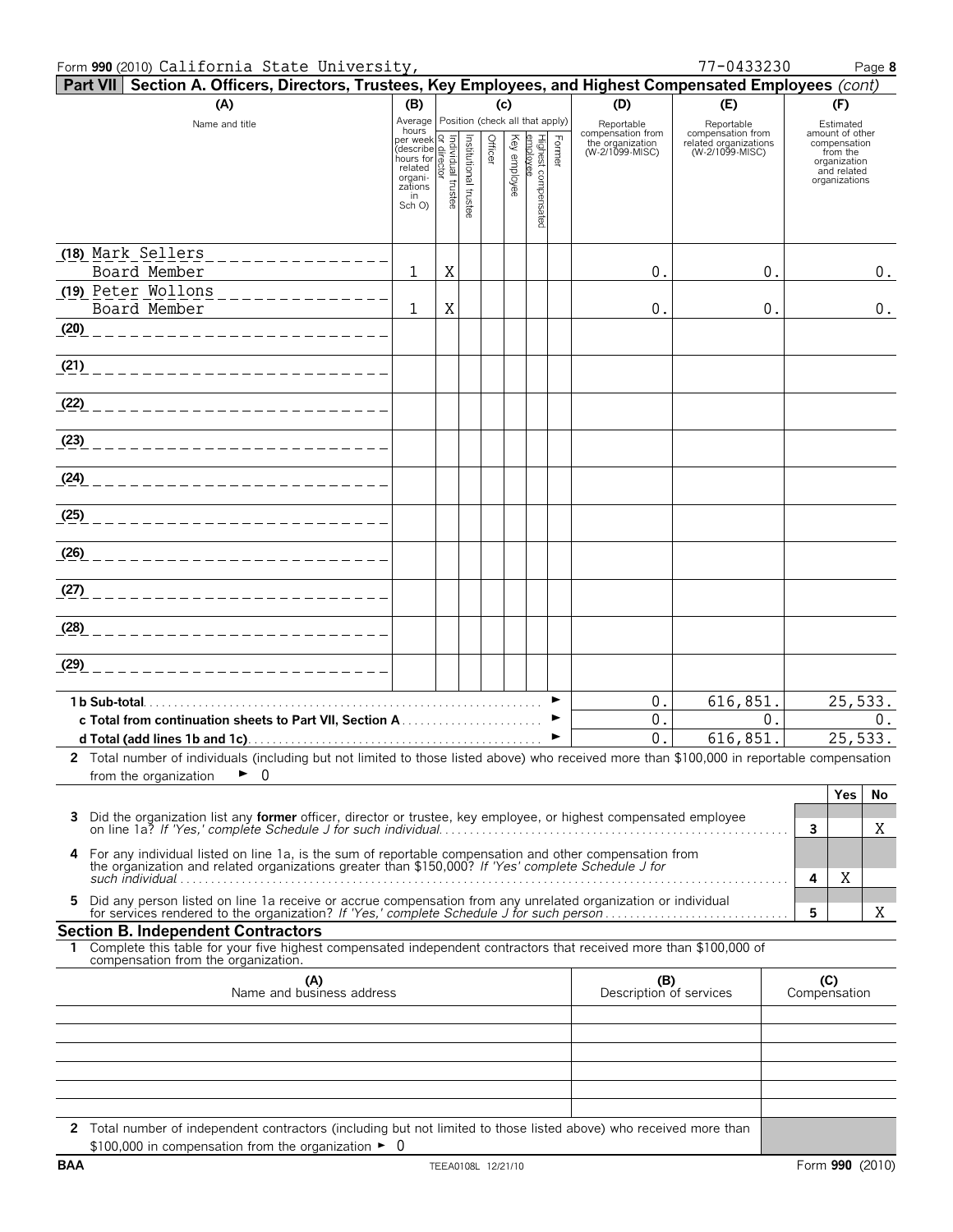# Form **990** (2010) Page **9** California State University, 77-0433230

| UIII YYV ILVIVI | CUIILUILLU DEULE UNIVEIDICY,   |               |                                                   |  |
|-----------------|--------------------------------|---------------|---------------------------------------------------|--|
|                 | Part VIII Statement of Revenue |               |                                                   |  |
|                 |                                | Total revenue | (B<br>Related or<br>exempt<br>function<br>revenue |  |

|                                                           |                                                                                              | (A)<br>Total revenue | (B)<br>Related or<br>exempt<br>function | (C)<br>Unrelated<br>business<br>revenue | (D)<br>Revenue<br>excluded from tax<br>under sections |
|-----------------------------------------------------------|----------------------------------------------------------------------------------------------|----------------------|-----------------------------------------|-----------------------------------------|-------------------------------------------------------|
|                                                           |                                                                                              |                      | revenue                                 |                                         | 512, 513, or 514                                      |
|                                                           | 1a Federated campaigns<br>- 1 a                                                              |                      |                                         |                                         |                                                       |
|                                                           | 1 <sub>b</sub><br><b>b</b> Membership dues                                                   |                      |                                         |                                         |                                                       |
|                                                           | c Fundraising events<br>1c                                                                   |                      |                                         |                                         |                                                       |
|                                                           | 1 <sub>d</sub><br>d Related organizations                                                    |                      |                                         |                                         |                                                       |
|                                                           | e Government grants (contributions)<br>1 e                                                   |                      |                                         |                                         |                                                       |
| CONTRIBUTIONS, GIFTS, GRANTS<br>AND OTHER SIMILAR AMOUNTS | f All other contributions, gifts, grants, and<br>similar amounts not included above<br>1f    |                      |                                         |                                         |                                                       |
|                                                           | 2,342,497.<br>g Noncash contributions included in Ins 1a-1f: \$ 24,538.                      |                      |                                         |                                         |                                                       |
|                                                           |                                                                                              | 2,342,497.           |                                         |                                         |                                                       |
|                                                           | <b>Business Code</b>                                                                         |                      |                                         |                                         |                                                       |
| PROGRAM SERVICE REVENUE                                   | 2a____________________                                                                       |                      |                                         |                                         |                                                       |
|                                                           | b____________________                                                                        |                      |                                         |                                         |                                                       |
|                                                           | c____________________                                                                        |                      |                                         |                                         |                                                       |
|                                                           | d____________________                                                                        |                      |                                         |                                         |                                                       |
|                                                           | е<br>_________________                                                                       |                      |                                         |                                         |                                                       |
|                                                           | f All other program service revenue                                                          |                      |                                         |                                         |                                                       |
|                                                           |                                                                                              |                      |                                         |                                         |                                                       |
|                                                           | 3 Investment income (including dividends, interest and                                       |                      |                                         |                                         |                                                       |
|                                                           |                                                                                              | 406,028.             |                                         |                                         | 406,028.                                              |
|                                                           | Income from investment of tax-exempt bond proceeds ▶<br>4                                    |                      |                                         |                                         |                                                       |
|                                                           | 5                                                                                            | 6, 193.              |                                         |                                         | 6, 193.                                               |
|                                                           | (i) Real<br>(ii) Personal                                                                    |                      |                                         |                                         |                                                       |
|                                                           | 6a Gross Rents<br><b>b</b> Less: rental expenses.                                            |                      |                                         |                                         |                                                       |
|                                                           | the contract of the contract of the contract of<br><b>c</b> Rental income or (loss) $\ldots$ |                      |                                         |                                         |                                                       |
|                                                           | d Net rental income or (loss)                                                                |                      |                                         |                                         |                                                       |
|                                                           | (i) Securities<br>(ii) Other                                                                 |                      |                                         |                                         |                                                       |
|                                                           | <b>7a</b> Gross amount from sales of<br>assets other than inventory                          |                      |                                         |                                         |                                                       |
|                                                           | <b>b</b> Less: cost or other basis                                                           |                      |                                         |                                         |                                                       |
|                                                           |                                                                                              |                      |                                         |                                         |                                                       |
|                                                           | c Gain or (loss)<br>$\blacktriangleright$                                                    |                      |                                         |                                         |                                                       |
|                                                           |                                                                                              |                      |                                         |                                         |                                                       |
| <b>TENUE</b>                                              | 8a Gross income from fundraising events<br>(not including. $\frac{1}{2}$                     |                      |                                         |                                         |                                                       |
|                                                           | of contributions reported on line 1c).                                                       |                      |                                         |                                         |                                                       |
| OTHER RE'                                                 | 84,288.<br>See Part IV, line 18. <b>a</b>                                                    |                      |                                         |                                         |                                                       |
|                                                           | b Less: direct expenses b                                                                    |                      |                                         |                                         |                                                       |
|                                                           | c Net income or (loss) from fundraising events                                               | 84,288.              | 84,288.                                 |                                         |                                                       |
|                                                           | 9a Gross income from gaming activities.<br>See Part IV, line 19. <b>a</b>                    |                      |                                         |                                         |                                                       |
|                                                           | b Less: direct expenses b                                                                    |                      |                                         |                                         |                                                       |
|                                                           | c Net income or (loss) from gaming activities<br>▶                                           |                      |                                         |                                         |                                                       |
|                                                           | 10a Gross sales of inventory, less returns                                                   |                      |                                         |                                         |                                                       |
|                                                           | and allowances a                                                                             |                      |                                         |                                         |                                                       |
|                                                           | <b>b</b> Less: cost of goods sold <b>b</b>                                                   |                      |                                         |                                         |                                                       |
|                                                           | c Net income or (loss) from sales of inventory                                               |                      |                                         |                                         |                                                       |
|                                                           | Miscellaneous Revenue<br><b>Business Code</b><br>11a Administrative Fee                      |                      |                                         |                                         |                                                       |
|                                                           | <b>b</b> Other Revenue                                                                       | 44, 132.<br>4,533.   | 44, 132.<br>4,533.                      |                                         |                                                       |
|                                                           |                                                                                              |                      |                                         |                                         |                                                       |
|                                                           | $- - - - - - - - - -$<br><b>d</b> All other revenue $\ldots \ldots \ldots \ldots \ldots$     |                      |                                         |                                         |                                                       |
|                                                           | $\blacktriangleright$                                                                        | 48,665.              |                                         |                                         |                                                       |
|                                                           | Total revenue. See instructions<br>12.                                                       | 2,887,671.           | 132,953.                                | 0.                                      | 412,221.                                              |
| <b>BAA</b>                                                |                                                                                              | TEEA0109L 10/11/10   |                                         |                                         | Form 990 (2010)                                       |

**(D)**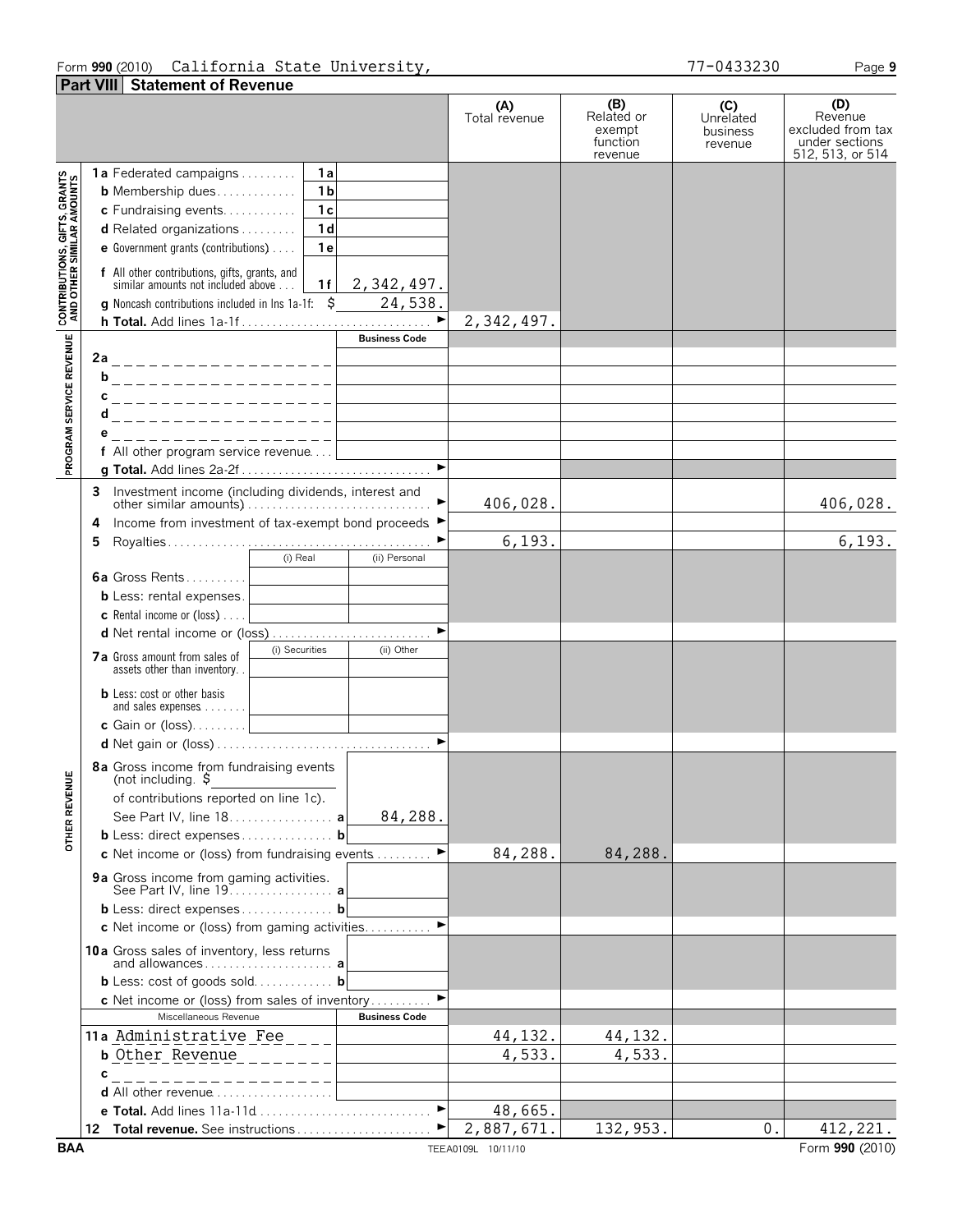### Form **990** (2010) Page **10** California State University, 77-0433230 **Part IX | Statement of Functional Expenses**

*Section 501(c)(3) and 501(c)(4) organizations must complete all columns. All other organizations must complete column (A) but are not required to complete columns (B), (C), and (D).*

|                | Do not include amounts reported on lines<br>6b, 7b, 8b, 9b, and 10b of Part VIII.                                                                                                                                                                  | (A)<br>Total expenses | (B)<br>Program service<br>expenses | (C)<br>Management and<br>general expenses | (D)<br>Fundraising<br>expenses |
|----------------|----------------------------------------------------------------------------------------------------------------------------------------------------------------------------------------------------------------------------------------------------|-----------------------|------------------------------------|-------------------------------------------|--------------------------------|
|                | 1 Grants and other assistance to governments<br>and organizations in the U.S. See Part IV,                                                                                                                                                         |                       |                                    |                                           |                                |
| $\overline{2}$ | Grants and other assistance to individuals in<br>the U.S. See Part IV, line 22.                                                                                                                                                                    | 14,795.               | 14,795.                            |                                           |                                |
|                | Grants and other assistance to governments,<br>organizations, and individuals outside the<br>U.S. See Part IV, lines 15 and $16$                                                                                                                   |                       |                                    |                                           |                                |
| 4              | Benefits paid to or for members                                                                                                                                                                                                                    |                       |                                    |                                           |                                |
| 5              | Compensation of current officers, directors,<br>trustees, and key employees                                                                                                                                                                        | 0.                    | 0.                                 | 0.                                        | 0.                             |
| 6              | Compensation not included above, to<br>disqualified persons (as defined under<br>section $4958(f)(1)$ and persons described<br>in section $4958(c)(3)(B)$                                                                                          | 0.                    | $\mathbf 0$ .                      | 0.                                        | 0.                             |
| 7              | Other salaries and wages                                                                                                                                                                                                                           |                       |                                    |                                           |                                |
| 8              | Pension plan contributions (include<br>section 401(k) and section 403(b)<br>employer contributions)                                                                                                                                                |                       |                                    |                                           |                                |
| 9              | Other employee benefits                                                                                                                                                                                                                            |                       |                                    |                                           |                                |
| 10             | Payroll taxes                                                                                                                                                                                                                                      |                       |                                    |                                           |                                |
|                | 11 Fees for services (non-employees):                                                                                                                                                                                                              |                       |                                    |                                           |                                |
|                |                                                                                                                                                                                                                                                    |                       |                                    |                                           |                                |
|                |                                                                                                                                                                                                                                                    |                       |                                    |                                           |                                |
|                |                                                                                                                                                                                                                                                    |                       |                                    |                                           |                                |
|                |                                                                                                                                                                                                                                                    |                       |                                    |                                           |                                |
|                | e Professional fundraising services. See Part IV, line 17                                                                                                                                                                                          |                       |                                    |                                           |                                |
|                | f Investment management fees                                                                                                                                                                                                                       | 42,220.               |                                    | 42,220.                                   |                                |
|                |                                                                                                                                                                                                                                                    | 35,000.               | 35,000.                            |                                           |                                |
|                |                                                                                                                                                                                                                                                    | 50,418.               | 50,418.                            |                                           |                                |
| 13             | Office expenses                                                                                                                                                                                                                                    |                       |                                    |                                           |                                |
| 14             |                                                                                                                                                                                                                                                    |                       |                                    |                                           |                                |
| 15             |                                                                                                                                                                                                                                                    |                       |                                    |                                           |                                |
| 16             | Occupancy                                                                                                                                                                                                                                          |                       |                                    |                                           |                                |
| 17             |                                                                                                                                                                                                                                                    | 23,107.               | 23,107.                            |                                           |                                |
| 18             | Payments of travel or entertainment<br>expenses for any federal, state, or local<br>public officials $\ldots \ldots \ldots \ldots \ldots \ldots \ldots \ldots \ldots$                                                                              |                       |                                    |                                           |                                |
| 19             | Conferences, conventions, and meetings                                                                                                                                                                                                             |                       |                                    |                                           |                                |
| 20             |                                                                                                                                                                                                                                                    |                       |                                    |                                           |                                |
| 21             | Payments to affiliates                                                                                                                                                                                                                             |                       |                                    |                                           |                                |
| 22             | Depreciation, depletion, and amortization                                                                                                                                                                                                          |                       |                                    |                                           |                                |
| 23             | 24 Other expenses. Itemize expenses not                                                                                                                                                                                                            | 2,668.                |                                    | 2,668.                                    |                                |
|                | covered above (List miscellaneous expenses<br>in line 24f. If line 24f amount exceeds 10%<br>of line 25, column (A) amount, list line 24f<br>expenses on Schedule O.)                                                                              |                       |                                    |                                           |                                |
|                | a Other Services                                                                                                                                                                                                                                   | 458, 331.             | 458, 331.                          |                                           |                                |
|                | <b>b</b> Scholarships                                                                                                                                                                                                                              | 252,677.              | 252,677.                           |                                           |                                |
|                | c Contributions to University                                                                                                                                                                                                                      | 225, 173.             | 225, 173.                          |                                           |                                |
|                | d Event Catering Services                                                                                                                                                                                                                          | 99,278.               | 99,278.                            |                                           |                                |
|                | e Accounting and Other CSUCISvcs                                                                                                                                                                                                                   | 84,996.               |                                    | 84,996.                                   |                                |
|                | f All other expenses  See Sch. 0                                                                                                                                                                                                                   | 268, 353.             | 163, 154.                          | 79,211.                                   | 25,988.                        |
| 25             | Total functional expenses. Add lines 1 through 24f                                                                                                                                                                                                 | 1,557,016.            | 1,321,933.                         | 209,095.                                  | 25,988.                        |
| 26             | Joint costs. Check here $\blacktriangleright$<br>if following<br>SOP 98-2 (ASC 958-720). Complete this line<br>only if the organization reported in column<br>(B) joint costs from a combined educational<br>campaign and fundraising solicitation |                       |                                    |                                           |                                |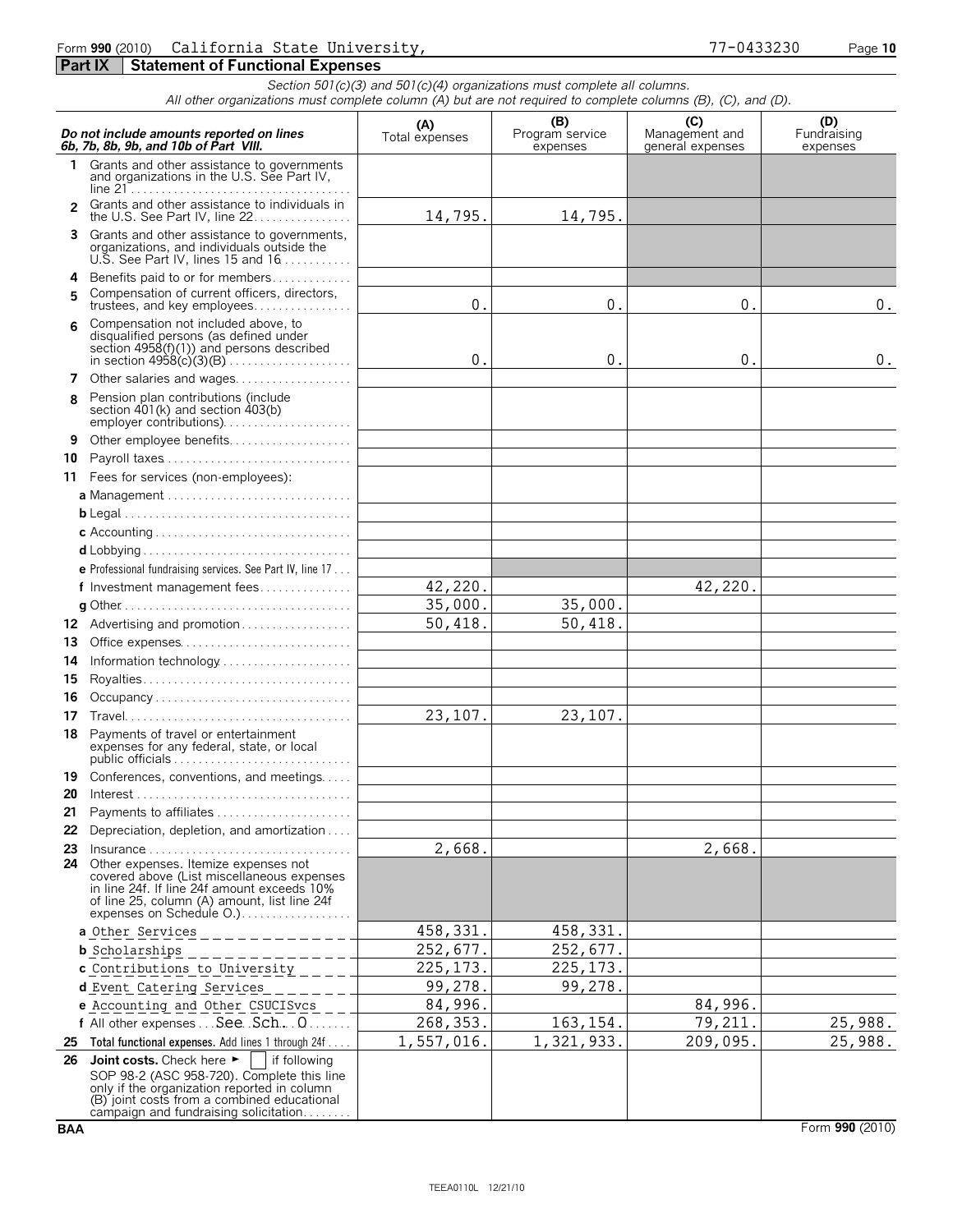#### Form **990** (2010) Page **11** California State University, 77-0433230

|                       | <b>Part X</b> | <b>Balance Sheet</b>                                                                                                                                                                                                                            |     |                         |                            |                |                    |  |
|-----------------------|---------------|-------------------------------------------------------------------------------------------------------------------------------------------------------------------------------------------------------------------------------------------------|-----|-------------------------|----------------------------|----------------|--------------------|--|
|                       |               |                                                                                                                                                                                                                                                 |     |                         | (A)<br>Beginning of year   |                | (B)<br>End of year |  |
|                       | 1             |                                                                                                                                                                                                                                                 |     |                         | 524,053.                   | $\mathbf{1}$   | 479,124.           |  |
|                       | 2             |                                                                                                                                                                                                                                                 |     |                         | 1,583,832.                 | $\overline{2}$ | 3,180,993.         |  |
|                       | 3             |                                                                                                                                                                                                                                                 |     |                         | $\overline{3}$ , 063, 004. | $\mathbf{3}$   | 2,643,874.         |  |
|                       | 4             |                                                                                                                                                                                                                                                 |     |                         | 72,845.                    | 4              | 67,125.            |  |
|                       | 5             | Receivables from current and former officers, directors, trustees, key employees,<br>and highest compensated employees. Complete Part II of Schedule L                                                                                          |     |                         |                            | 5              |                    |  |
|                       | 6             | Receivables from other disqualified persons (as defined under section 4958(f)(1)), persons described in section 4958(c)(3)(B), and contributing employers and<br>sponsoring organizations of section 501(c)(9) voluntary employees' beneficiary |     | 6                       |                            |                |                    |  |
|                       | 7             |                                                                                                                                                                                                                                                 |     |                         |                            | $\overline{7}$ |                    |  |
| <b>ASSETS</b>         | 8             |                                                                                                                                                                                                                                                 |     |                         |                            | 8              |                    |  |
|                       | 9             |                                                                                                                                                                                                                                                 |     |                         |                            | 9              | 8,306.             |  |
|                       |               | <b>10a</b> Land, buildings, and equipment: cost or other basis.<br>Complete Part VI of Schedule D                                                                                                                                               | 10a | 104,368.                |                            |                |                    |  |
|                       |               |                                                                                                                                                                                                                                                 |     | $\overline{104}$ , 368. |                            | 10c            |                    |  |
|                       |               |                                                                                                                                                                                                                                                 |     |                         | 10,205,694.                | 11             | 12, 221, 132.      |  |
|                       | 11<br>12      |                                                                                                                                                                                                                                                 |     |                         |                            | 12             |                    |  |
|                       | 13            | Investments – program-related. See Part IV, line 11                                                                                                                                                                                             |     |                         |                            | 13             |                    |  |
|                       | 14            |                                                                                                                                                                                                                                                 |     |                         |                            | 14             |                    |  |
|                       | 15            |                                                                                                                                                                                                                                                 |     |                         | 55, 357.                   | 15             | 137,944.           |  |
|                       | 16            | Total assets. Add lines 1 through 15 (must equal line 34)                                                                                                                                                                                       |     |                         | 15,504,785.                | 16             | 18,738,498.        |  |
|                       | 17            |                                                                                                                                                                                                                                                 |     |                         | 73, 116.                   | 17             | 47,599.            |  |
|                       | 18            |                                                                                                                                                                                                                                                 |     |                         |                            | 18             |                    |  |
|                       | 19            |                                                                                                                                                                                                                                                 |     |                         |                            | 19             |                    |  |
|                       | 20            |                                                                                                                                                                                                                                                 |     |                         |                            |                |                    |  |
| ÁB.                   | 21            | Escrow or custodial account liability. Complete Part IV of Schedule D.                                                                                                                                                                          |     |                         |                            | 20<br>21       |                    |  |
|                       |               |                                                                                                                                                                                                                                                 |     |                         |                            |                |                    |  |
|                       | 22            | Payables to current and former officers, directors, trustees, key employees,<br>highest compensated employees, and disqualified persons. Complete Part II                                                                                       |     |                         |                            | 22             |                    |  |
| $\frac{E}{S}$         | 23            | Secured mortgages and notes payable to unrelated third parties                                                                                                                                                                                  |     |                         |                            | 23             |                    |  |
|                       | 24            | Unsecured notes and loans payable to unrelated third parties                                                                                                                                                                                    |     |                         |                            | 24             |                    |  |
|                       | 25            |                                                                                                                                                                                                                                                 |     |                         | 267,141.                   | 25             | 650,592.           |  |
|                       | 26            |                                                                                                                                                                                                                                                 |     |                         | 340,257.                   | 26             | 698,191.           |  |
| <u>N</u><br>투         |               | Organizations that follow SFAS 117, check here $\triangleright \quad \boxed{X}$ and complete lines<br>27 through 29 and lines 33 and 34.                                                                                                        |     |                         |                            |                |                    |  |
|                       | 27            |                                                                                                                                                                                                                                                 |     |                         | 737,666.                   | 27             | 828,562.           |  |
| A<br>S<br>T<br>T<br>S | 28            |                                                                                                                                                                                                                                                 |     |                         | 9,635,462.                 | 28             | 11,688,633.        |  |
|                       | 29            |                                                                                                                                                                                                                                                 |     |                         | 4,791,400.                 | 29             | 5, 523, 112.       |  |
| Q                     |               | Organizations that do not follow SFAS 117, check here ▶                                                                                                                                                                                         |     | and complete            |                            |                |                    |  |
|                       |               | lines 30 through 34.                                                                                                                                                                                                                            |     |                         |                            |                |                    |  |
| <b>PACL</b>           | 30            | Capital stock or trust principal, or current funds                                                                                                                                                                                              |     |                         |                            | 30             |                    |  |
|                       | 31            | Paid-in or capital surplus, or land, building, or equipment fund                                                                                                                                                                                |     |                         |                            | 31             |                    |  |
|                       | 32            | Retained earnings, endowment, accumulated income, or other funds                                                                                                                                                                                |     |                         |                            | 32             |                    |  |
| <b>BALANCES</b>       | 33            |                                                                                                                                                                                                                                                 |     |                         | 15, 164, 528.              | 33             | 18,040,307.        |  |
|                       | 34            |                                                                                                                                                                                                                                                 |     |                         | 15,504,785.                | 34             | 18,738,498.        |  |
| <b>BAA</b>            |               |                                                                                                                                                                                                                                                 |     |                         |                            |                | Form 990 (2010)    |  |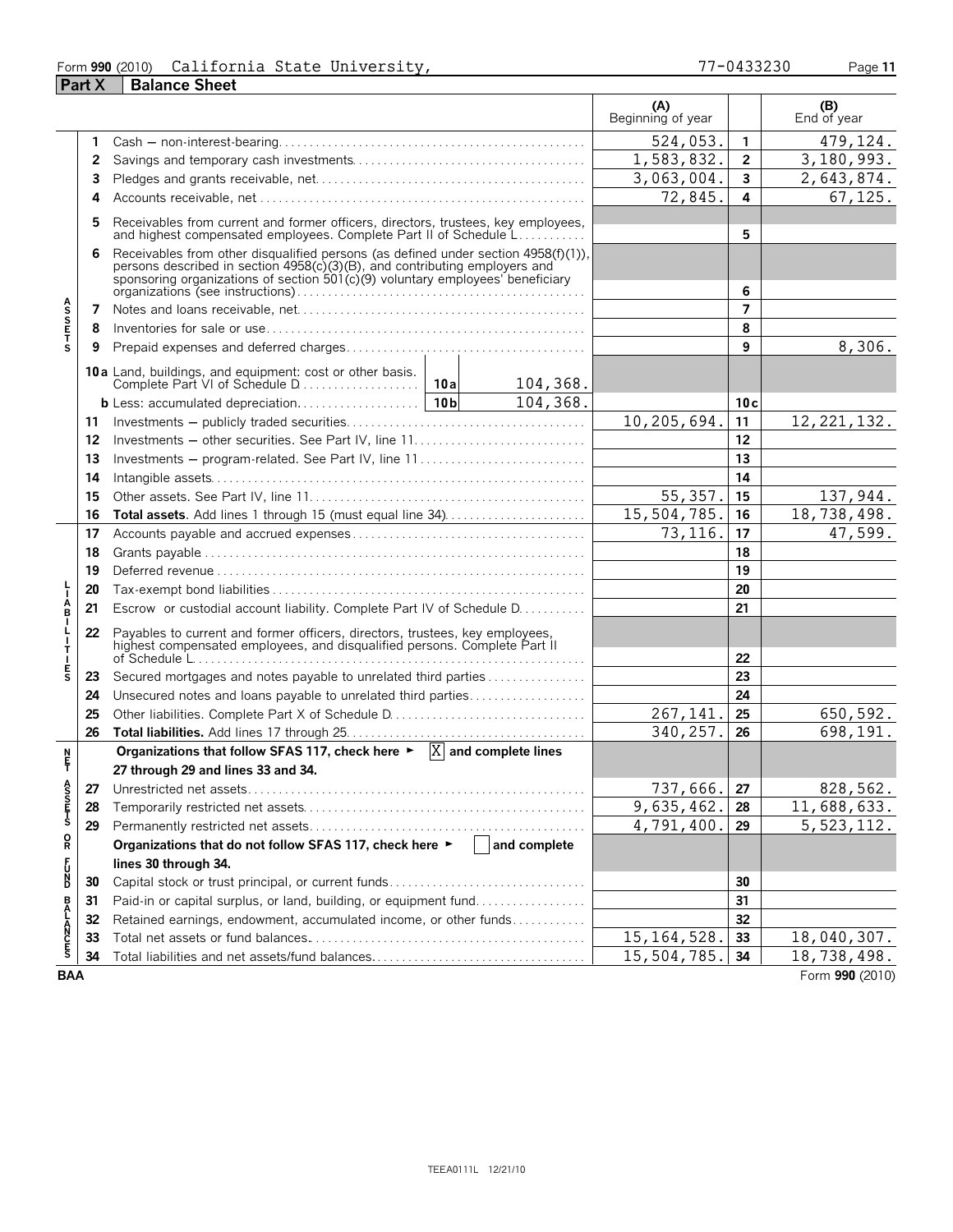|                 | California State University,<br>Form 990 (2010)                                                                                                                                                                                                                                                             | 77-0433230     |                |            | Page 12         |
|-----------------|-------------------------------------------------------------------------------------------------------------------------------------------------------------------------------------------------------------------------------------------------------------------------------------------------------------|----------------|----------------|------------|-----------------|
| Part XI         | <b>Reconciliation of Net Assets</b>                                                                                                                                                                                                                                                                         |                |                |            |                 |
|                 |                                                                                                                                                                                                                                                                                                             |                |                |            |                 |
|                 |                                                                                                                                                                                                                                                                                                             |                |                |            |                 |
|                 |                                                                                                                                                                                                                                                                                                             | $\mathbf{1}$   |                | 2,887,671. |                 |
| 2               |                                                                                                                                                                                                                                                                                                             | $\overline{2}$ |                | 1,557,016. |                 |
|                 |                                                                                                                                                                                                                                                                                                             | $\overline{3}$ |                | 1,330,655. |                 |
| 4               | Net assets or fund balances at beginning of year (must equal Part X, line 33, column (A)).                                                                                                                                                                                                                  | 4              | 15, 164, 528.  |            |                 |
|                 | Other changes in net assets or fund balances (explain in Schedule O). See. Schedule . Q                                                                                                                                                                                                                     | 5              |                | 1,545,124. |                 |
| 6               | Net assets or fund balances at end of year. Combine lines 3, 4, and 5 (must equal Part X, line 33,                                                                                                                                                                                                          | 6              | 18,040,307.    |            |                 |
| <b>Part XII</b> | <b>Financial Statements and Reporting</b>                                                                                                                                                                                                                                                                   |                |                |            |                 |
|                 |                                                                                                                                                                                                                                                                                                             |                |                |            |                 |
|                 | X Accrual<br>1 Accounting method used to prepare the Form 990:   Cash<br><b>Other Contract Contract Contract Contract Contract Contract Contract Contract Contract Contract Contract Contract Contract Contract Contract Contract Contract Contract Contract Contract Contract Contract Contract Contra</b> |                |                | <b>Yes</b> | No              |
|                 | If the organization changed its method of accounting from a prior year or checked 'Other,' explain<br>in Schedule O.                                                                                                                                                                                        |                |                |            |                 |
|                 |                                                                                                                                                                                                                                                                                                             |                | 2a             |            | X               |
|                 | <b>b</b> Were the organization's financial statements audited by an independent accountant?                                                                                                                                                                                                                 |                | 2 <sub>b</sub> | X          |                 |
|                 | c If 'Yes' to line 2a or 2b, does the organization have a committee that assumes responsibility for oversight of the audit,<br>review, or compilation of its financial statements and selection of an independent accountant?                                                                               |                | 2c             |            | X               |
|                 | If the organization changed either its oversight process or selection process during the tax year, explain<br>in Schedule O.                                                                                                                                                                                |                |                |            |                 |
|                 | d If 'Yes' to line 2a or 2b, check a box below to indicate whether the financial statements for the year were issued on a<br>separate basis, consolidated basis, or both:                                                                                                                                   |                |                |            |                 |
|                 | ΙX<br>Consolidated basis   Both consolidated and separate basis<br>Separate basis                                                                                                                                                                                                                           |                |                |            |                 |
|                 | 3a As a result of a federal award, was the organization required to undergo an audit or audits as set forth in the Single                                                                                                                                                                                   |                | 3a             |            | X               |
|                 | <b>b</b> If 'Yes,' did the organization undergo the required audit or audits? If the organization did not undergo the required audit<br>or audits, explain why in Schedule O and describe any steps taken to undergo such audits.                                                                           |                | 3 <sub>b</sub> |            |                 |
| <b>BAA</b>      |                                                                                                                                                                                                                                                                                                             |                |                |            | Form 990 (2010) |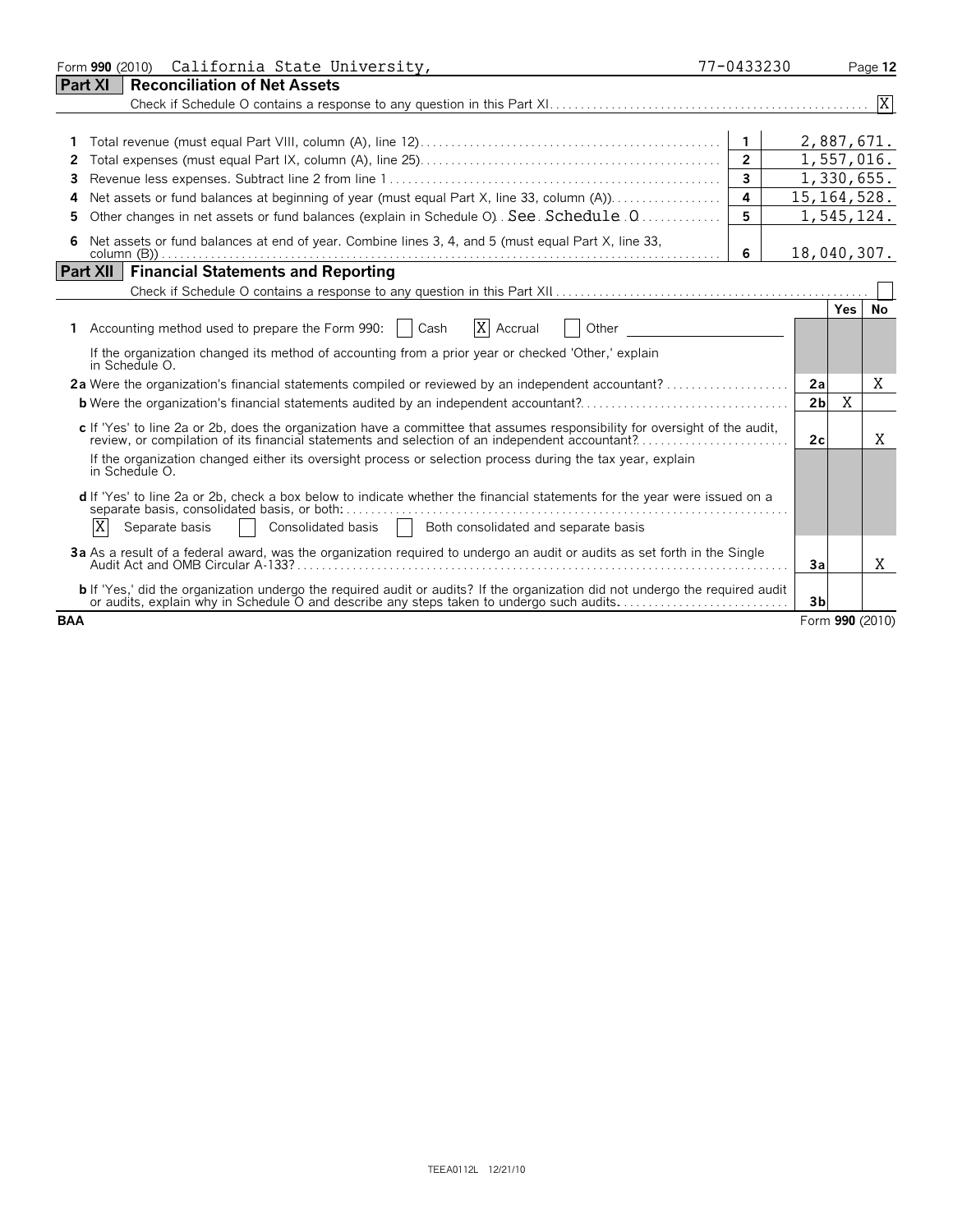|                                                        |                                                                                                                                                                                                                                                                                                                                                                                                                                                                                    |                                                                                                                         |     |                                                     |               |                                           |     |                                         | OMB No. 1545-0047                    |
|--------------------------------------------------------|------------------------------------------------------------------------------------------------------------------------------------------------------------------------------------------------------------------------------------------------------------------------------------------------------------------------------------------------------------------------------------------------------------------------------------------------------------------------------------|-------------------------------------------------------------------------------------------------------------------------|-----|-----------------------------------------------------|---------------|-------------------------------------------|-----|-----------------------------------------|--------------------------------------|
| <b>SCHEDULE A</b><br>(Form 990 or 990-EZ)              |                                                                                                                                                                                                                                                                                                                                                                                                                                                                                    | <b>Public Charity Status and Public Support</b>                                                                         |     |                                                     |               |                                           |     |                                         | 2010                                 |
|                                                        |                                                                                                                                                                                                                                                                                                                                                                                                                                                                                    | Complete if the organization is a section 501(c)(3) organization or a section<br>4947(a)(1) nonexempt charitable trust. |     |                                                     |               |                                           |     |                                         | <b>Open to Public</b>                |
| Department of the Treasury<br>Internal Revenue Service |                                                                                                                                                                                                                                                                                                                                                                                                                                                                                    | Attach to Form 990 or Form 990-EZ. > See separate instructions.                                                         |     |                                                     |               |                                           |     |                                         | Inspection                           |
| Name of the organization                               | California State University,<br>Channel Islands Foundation                                                                                                                                                                                                                                                                                                                                                                                                                         |                                                                                                                         |     |                                                     |               |                                           |     | 77-0433230                              | Employer identification number       |
| Part I                                                 | <b>Reason for Public Charity Status (All organizations must complete this part.) See instructions.</b>                                                                                                                                                                                                                                                                                                                                                                             |                                                                                                                         |     |                                                     |               |                                           |     |                                         |                                      |
|                                                        | The organization is not a private foundation because it is: (For lines 1 through 11, check only one box.)                                                                                                                                                                                                                                                                                                                                                                          |                                                                                                                         |     |                                                     |               |                                           |     |                                         |                                      |
| 1                                                      | A church, convention of churches or association of churches described in <b>section 170(b)(1)(A)(i)</b> .                                                                                                                                                                                                                                                                                                                                                                          |                                                                                                                         |     |                                                     |               |                                           |     |                                         |                                      |
| 2                                                      | A school described in section 170(b)(1)(A)(ii). (Attach Schedule E.)                                                                                                                                                                                                                                                                                                                                                                                                               |                                                                                                                         |     |                                                     |               |                                           |     |                                         |                                      |
| 3                                                      | A hospital or a cooperative hospital service organization described in section 170(b)(1)(A)(iii).                                                                                                                                                                                                                                                                                                                                                                                  |                                                                                                                         |     |                                                     |               |                                           |     |                                         |                                      |
| 4                                                      | A medical research organization operated in conjunction with a hospital described in section 170(b)(1)(A)(iii). Enter the hospital's                                                                                                                                                                                                                                                                                                                                               |                                                                                                                         |     |                                                     |               |                                           |     |                                         |                                      |
| name, city, and state:<br>5<br>$\mathbf{X}$            | An organization operated for the benefit of a college or university owned or operated by a governmental unit described in <b>section</b><br>170(b)(1)(A)(iv). (Complete Part II.)                                                                                                                                                                                                                                                                                                  |                                                                                                                         |     |                                                     |               |                                           |     |                                         |                                      |
| 6                                                      | A federal, state, or local government or governmental unit described in section 170(b)(1)(A)(v).                                                                                                                                                                                                                                                                                                                                                                                   |                                                                                                                         |     |                                                     |               |                                           |     |                                         |                                      |
| 7                                                      | An organization that normally receives a substantial part of its support from a governmental unit or from the general public described<br>in section 170(b)(1)(A)(vi). (Complete Part II.)                                                                                                                                                                                                                                                                                         |                                                                                                                         |     |                                                     |               |                                           |     |                                         |                                      |
| 8                                                      | A community trust described in section 170(b)(1)(A)(vi). (Complete Part II.)                                                                                                                                                                                                                                                                                                                                                                                                       |                                                                                                                         |     |                                                     |               |                                           |     |                                         |                                      |
| 9                                                      | An organization that normally receives: (1) more than 33-1/3% of its support from contributions, membership fees, and gross receipts<br>from activities related to its exempt functions – subject to certain exceptions, and (2) no more than 33-1/3% of its support from gross<br>investment income and unrelated business taxable income (less section 511 tax) from businesses acquired by the organization after<br>June 30, 1975. See section 509(a)(2). (Complete Part III.) |                                                                                                                         |     |                                                     |               |                                           |     |                                         |                                      |
| 10                                                     | An organization organized and operated exclusively to test for public safety. See section 509(a)(4).                                                                                                                                                                                                                                                                                                                                                                               |                                                                                                                         |     |                                                     |               |                                           |     |                                         |                                      |
| 11                                                     | An organization organized and operated exclusively for the benefit of, to perform the functions of, or carry out the purposes of one or<br>more publicly supported organizations described in section 509(a)(1) or section 509(a)(2). See section 509(a)(3). Check the box that describes the type of supporting organization and complete lines 11e through 11h.                                                                                                                  |                                                                                                                         |     |                                                     |               |                                           |     |                                         |                                      |
| Type I<br>a                                            | b<br>Type II                                                                                                                                                                                                                                                                                                                                                                                                                                                                       | $c$     Type III – Functionally integrated                                                                              |     |                                                     |               |                                           |     | d                                       | Type $III - Other$                   |
| е<br>section 509(a)(2).                                | By checking this box, I certify that the organization is not controlled directly or indirectly by one or more disqualified persons<br>other than foundation managers and other than one or more publicly supported organizations described in section 509(a)(1) or                                                                                                                                                                                                                 |                                                                                                                         |     |                                                     |               |                                           |     |                                         |                                      |
| f                                                      | If the organization received a written determination from the IRS that is a Type I, Type II or Type III supporting organization,                                                                                                                                                                                                                                                                                                                                                   |                                                                                                                         |     |                                                     |               |                                           |     |                                         |                                      |
| g                                                      | Since August 17, 2006, has the organization accepted any gift or contribution from any of the following persons?                                                                                                                                                                                                                                                                                                                                                                   |                                                                                                                         |     |                                                     |               |                                           |     |                                         |                                      |
|                                                        |                                                                                                                                                                                                                                                                                                                                                                                                                                                                                    |                                                                                                                         |     |                                                     |               |                                           |     |                                         | <b>Yes</b><br>No                     |
| (i)                                                    | A person who directly or indirectly controls, either alone or together with persons described in (ii) and (iii)                                                                                                                                                                                                                                                                                                                                                                    |                                                                                                                         |     |                                                     |               |                                           |     |                                         | 11 g (i)                             |
| (ii)                                                   |                                                                                                                                                                                                                                                                                                                                                                                                                                                                                    |                                                                                                                         |     |                                                     |               |                                           |     |                                         | 11 g (ii)                            |
| (iii)                                                  |                                                                                                                                                                                                                                                                                                                                                                                                                                                                                    |                                                                                                                         |     |                                                     |               |                                           |     |                                         | 11g (iii)                            |
|                                                        | Provide the following information about the supported organization(s).                                                                                                                                                                                                                                                                                                                                                                                                             |                                                                                                                         |     |                                                     |               |                                           |     |                                         |                                      |
| (i) Name of supported<br>organization                  | (ii) $EIN$                                                                                                                                                                                                                                                                                                                                                                                                                                                                         | (iii) Type of organization<br>(described on lines 1-9                                                                   |     | $(iv)$ is the<br>organization in                    |               | (v) Did you notify<br>the organization in |     | (vi) is the<br>organization in          | (vii) Amount of support              |
|                                                        |                                                                                                                                                                                                                                                                                                                                                                                                                                                                                    | above or IRC section<br>(see instructions))                                                                             |     | column (i) listed in<br>your governing<br>document? | your support? | column (i) of                             |     | column (i)<br>organized in the<br>U.S.? |                                      |
|                                                        |                                                                                                                                                                                                                                                                                                                                                                                                                                                                                    |                                                                                                                         | Yes | No                                                  | Yes           | No                                        | Yes | No                                      |                                      |
|                                                        |                                                                                                                                                                                                                                                                                                                                                                                                                                                                                    |                                                                                                                         |     |                                                     |               |                                           |     |                                         |                                      |
| (A)                                                    |                                                                                                                                                                                                                                                                                                                                                                                                                                                                                    |                                                                                                                         |     |                                                     |               |                                           |     |                                         |                                      |
|                                                        |                                                                                                                                                                                                                                                                                                                                                                                                                                                                                    |                                                                                                                         |     |                                                     |               |                                           |     |                                         |                                      |
| (B)                                                    |                                                                                                                                                                                                                                                                                                                                                                                                                                                                                    |                                                                                                                         |     |                                                     |               |                                           |     |                                         |                                      |
|                                                        |                                                                                                                                                                                                                                                                                                                                                                                                                                                                                    |                                                                                                                         |     |                                                     |               |                                           |     |                                         |                                      |
| (C)                                                    |                                                                                                                                                                                                                                                                                                                                                                                                                                                                                    |                                                                                                                         |     |                                                     |               |                                           |     |                                         |                                      |
| (D)                                                    |                                                                                                                                                                                                                                                                                                                                                                                                                                                                                    |                                                                                                                         |     |                                                     |               |                                           |     |                                         |                                      |
| (E)                                                    |                                                                                                                                                                                                                                                                                                                                                                                                                                                                                    |                                                                                                                         |     |                                                     |               |                                           |     |                                         |                                      |
| Total                                                  |                                                                                                                                                                                                                                                                                                                                                                                                                                                                                    |                                                                                                                         |     |                                                     |               |                                           |     |                                         |                                      |
|                                                        | BAA For Paperwork Reduction Act Notice, see the Instructions for Form 990 or 990-EZ.                                                                                                                                                                                                                                                                                                                                                                                               |                                                                                                                         |     |                                                     |               |                                           |     |                                         | Schedule A (Form 990 or 990-EZ) 2010 |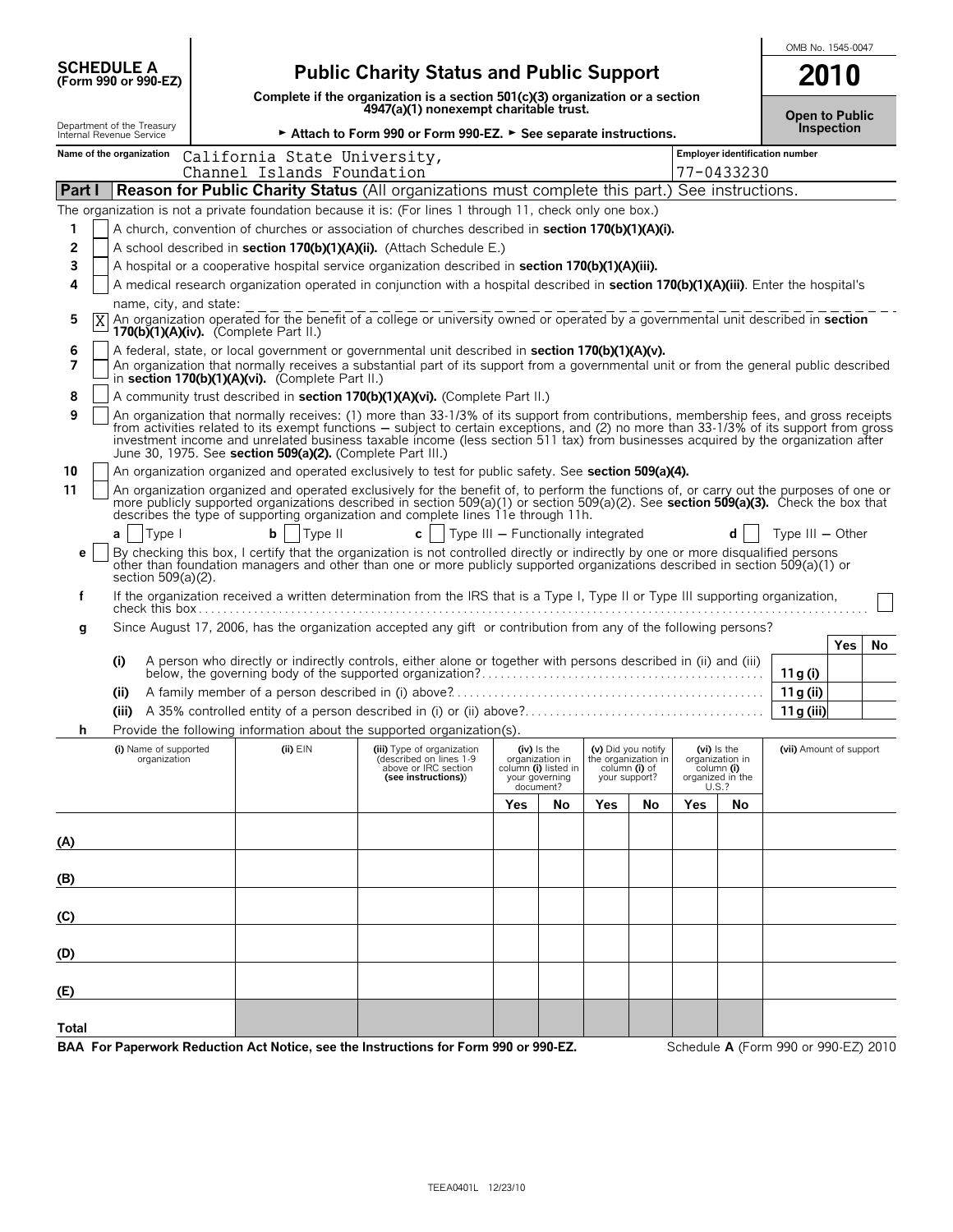### Schedule **A** (Form 990 or 990-EZ) 2010 Page **2** California State University, 77-0433230

# **Part II Support Schedule for Organizations Described in Sections 170(b)(1)(A)(iv) and 170(b)(1)(A)(vi)**

(Complete only if you checked the box on line 5, 7, or 8 of Part I or if the organization failed to qualify under Part III. If the organization fails to qualify under the tests listed below, please complete Part III.)

|           | <b>Section A. Public Support</b>                                                                                                                                                                                                                                                                                                                                                                            |            |            |            |            |                           |                                      |
|-----------|-------------------------------------------------------------------------------------------------------------------------------------------------------------------------------------------------------------------------------------------------------------------------------------------------------------------------------------------------------------------------------------------------------------|------------|------------|------------|------------|---------------------------|--------------------------------------|
|           | Calendar year (or fiscal year<br>beginning in) $\rightarrow$                                                                                                                                                                                                                                                                                                                                                | (a) 2006   | (b) 2007   | $(c)$ 2008 | $(d)$ 2009 | (e) 2010                  | (f) Total                            |
|           | 1 Gifts, grants, contributions, and<br>membership fees received. (Do<br>not include 'unusual grants.')                                                                                                                                                                                                                                                                                                      | 2,170,767. | 3,043,646. | 2,083,806. |            | $3,005,330.$ $2,342,497.$ | 12,646,046.                          |
|           | 2 Tax revenues levied for the<br>organization's benefit and<br>either paid to it or expended<br>on its behalf                                                                                                                                                                                                                                                                                               |            |            |            |            |                           | $0$ .                                |
|           | <b>3</b> The value of services or<br>facilities furnished by a<br>governmental unit to the<br>organization without charge                                                                                                                                                                                                                                                                                   |            |            |            |            |                           | 0.                                   |
|           | 4 Total. Add lines 1 through 3                                                                                                                                                                                                                                                                                                                                                                              | 2,170,767. | 3,043,646. | 2,083,806. | 3,005,330. | 2,342,497.                | 12,646,046.                          |
|           | 5 The portion of total<br>contributions by each person<br>(other than a governmental<br>unit or publicly supported<br>organization) included on line 1<br>that exceeds 2% of the amount<br>shown on line 11, column $(f)$                                                                                                                                                                                   |            |            |            |            |                           | 929,308.                             |
|           | 6 Public support. Subtract line 5<br>from line $4$                                                                                                                                                                                                                                                                                                                                                          |            |            |            |            |                           | 11,716,738.                          |
|           | <b>Section B. Total Support</b>                                                                                                                                                                                                                                                                                                                                                                             |            |            |            |            |                           |                                      |
|           | Calendar year (or fiscal year<br>beainning in) $\rightarrow$                                                                                                                                                                                                                                                                                                                                                | (a) 2006   | (b) 2007   | $(c)$ 2008 | $(d)$ 2009 | (e) 2010                  | (f) Total                            |
|           | 7 Amounts from line 4                                                                                                                                                                                                                                                                                                                                                                                       | 2,170,767  | 3,043,646. | 2,083,806. | 3,005,330. | 2,342,497                 | 12,646,046.                          |
| 8         | Gross income from interest.<br>dividends, payments received<br>on securities loans, rents,<br>royalties and income from<br>similar sources                                                                                                                                                                                                                                                                  | 487,838.   | 512,701.   | 259,836.   | 238, 114.  | 406,028.                  | 1,904,517.                           |
| 9         | Net income from unrelated<br>business activities, whether or<br>not the business is regularly<br>carried on                                                                                                                                                                                                                                                                                                 |            |            |            |            |                           | 0.                                   |
|           | <b>10</b> Other income. Do not include<br>gain or loss from the sale of<br>capital assets (Explain in<br>Part IV.) See Part IV                                                                                                                                                                                                                                                                              | 99,514.    | 153,048.   | 151,588.   | 168,635.   | 54,858.                   | 627,643.                             |
|           | 11 Total support. Add lines 7<br>through 10                                                                                                                                                                                                                                                                                                                                                                 |            |            |            |            |                           | 15, 178, 206.                        |
| 12.       |                                                                                                                                                                                                                                                                                                                                                                                                             |            |            |            |            | 12                        | 0.                                   |
|           | 13 First five years. If the Form 990 is for the organization's first, second, third, fourth, or fifth tax year as a section 501(c)(3)                                                                                                                                                                                                                                                                       |            |            |            |            |                           | $\blacktriangleright \Box$           |
|           | Section C. Computation of Public Support Percentage                                                                                                                                                                                                                                                                                                                                                         |            |            |            |            |                           |                                      |
|           | 14 Public support percentage for 2010 (line 6, column (f) divided by line 11, column (f)                                                                                                                                                                                                                                                                                                                    |            |            |            |            | 14<br>15                  | 77.2%<br>57.2%                       |
|           |                                                                                                                                                                                                                                                                                                                                                                                                             |            |            |            |            |                           |                                      |
|           | 16a 33-1/3% support test - 2010. If the organization did not check the box on line 13, and the line 14 is 33-1/3% or more, check this box                                                                                                                                                                                                                                                                   |            |            |            |            |                           |                                      |
|           | <b>b 33-1/3% support test - 2009.</b> If the organization did not check a box on line 13 or 16a, and line 15 is 33-1/3% or more, check this box                                                                                                                                                                                                                                                             |            |            |            |            |                           |                                      |
|           | 17a 10%-facts-and-circumstances test – 2010. If the organization did not check a box on line 13, 16a, or 16b, and line 14 is 10%<br>or more, and if the organization meets the 'facts-and-circumstances' test, check this box and <b>stop here.</b> Explain in Part IV how<br>the organization meets the 'facts-and-circumstances' test. The organization qualifies as a publicly supported organization    |            |            |            |            |                           |                                      |
|           | b 10%-facts-and-circumstances test - 2009. If the organization did not check a box on line 13, 16a, 16b, or 17a, and line 15 is 10%<br>or more, and if the organization meets the 'facts-and-circumstances' test, check this box and <b>stop here.</b> Explain in Part IV how the<br>organization meets the 'facts-and-circumstances' test. The organization qualifies as a publicly supported organization |            |            |            |            |                           |                                      |
| 18<br>BAA | <b>Private foundation.</b> If the organization did not check a box on line 13, 16a, 16b, 17a, or 17b, check this box and see instructions                                                                                                                                                                                                                                                                   |            |            |            |            |                           | Schedule A (Form 990 or 990-EZ) 2010 |
|           |                                                                                                                                                                                                                                                                                                                                                                                                             |            |            |            |            |                           |                                      |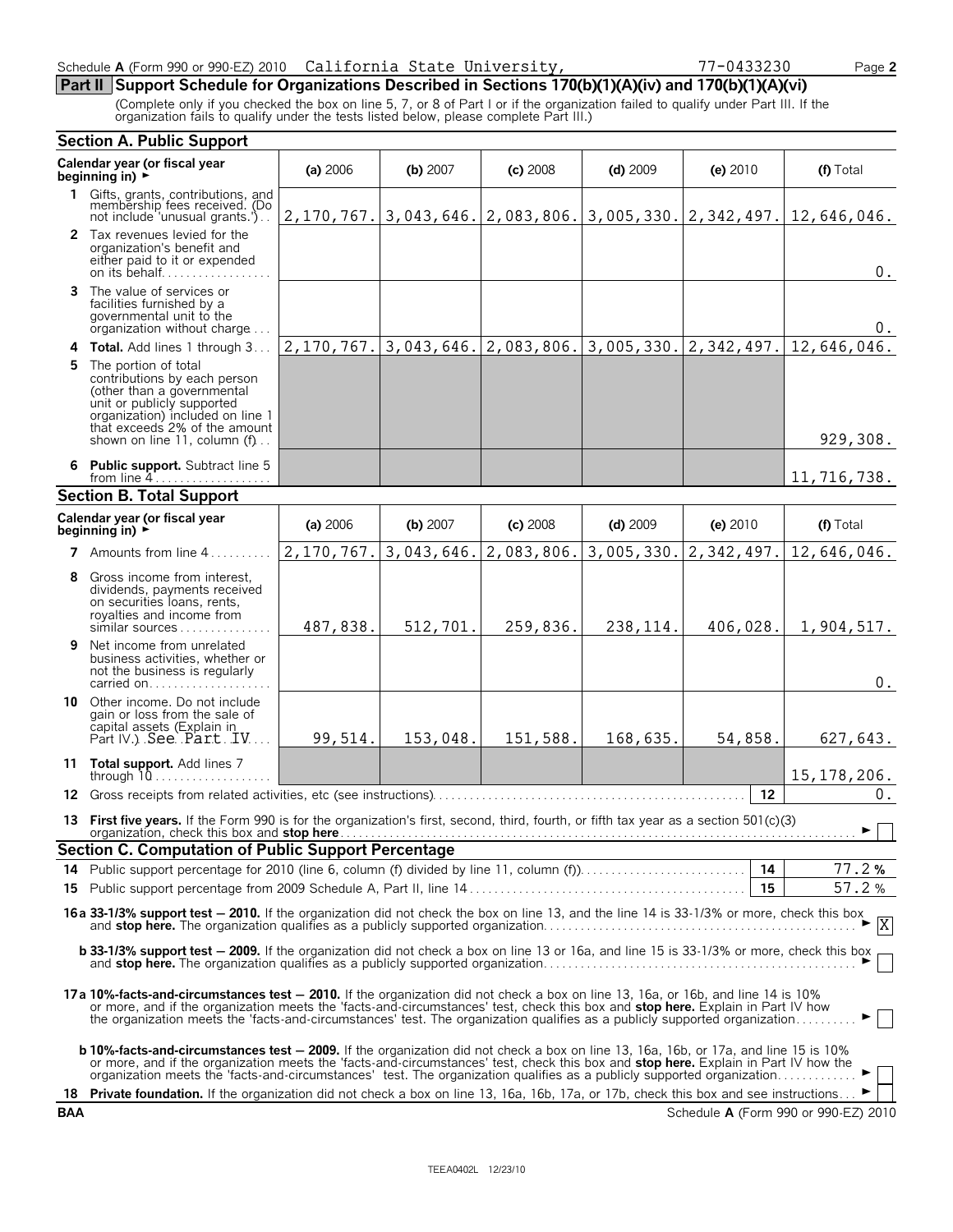# **Part III** Support Schedule for Organizations Described in Section 509(a)(2)

(Complete only if you checked the box on line 9 of Part I or if the organization failed to qualify under Part II. If the organization fails to qualify under the tests listed below, please complete Part II.)

|    | <b>Section A. Public Support</b>                                                                                                                                                                                                                                          |          |          |            |            |            |    |           |
|----|---------------------------------------------------------------------------------------------------------------------------------------------------------------------------------------------------------------------------------------------------------------------------|----------|----------|------------|------------|------------|----|-----------|
|    | Calendar year (or fiscal yr beginning in) $\blacktriangleright$                                                                                                                                                                                                           | (a) 2006 | (b) 2007 | $(c)$ 2008 | $(d)$ 2009 | $(e)$ 2010 |    | (f) Total |
|    | 1 Gifts, grants, contributions<br>and membership fees<br>received. (Do not include<br>any 'unusual grants.')                                                                                                                                                              |          |          |            |            |            |    |           |
|    | <b>2</b> Gross receipts from admis-<br>sions, merchandise sold or<br>services performed, or facilities<br>furnished in any activity that is<br>related to the organization's<br>tax-exempt purpose                                                                        |          |          |            |            |            |    |           |
| 3. | Gross receipts from activities<br>that are not an unrelated trade<br>or business under section 513.                                                                                                                                                                       |          |          |            |            |            |    |           |
| 4  | Tax revenues levied for the<br>organization's benefit and<br>either paid to or expended on                                                                                                                                                                                |          |          |            |            |            |    |           |
| 5. | The value of services or<br>facilities furnished by a<br>governmental unit to the<br>organization without charge                                                                                                                                                          |          |          |            |            |            |    |           |
|    | <b>6 Total.</b> Add lines 1 through 5<br><b>7a</b> Amounts included on lines 1,<br>2, and 3 received from<br>disqualified persons                                                                                                                                         |          |          |            |            |            |    |           |
|    | <b>b</b> Amounts included on lines 2<br>and 3 received from other than<br>disqualified persons that<br>exceed the greater of \$5,000 or<br>1% of the amount on line 13                                                                                                    |          |          |            |            |            |    |           |
|    | c Add lines $7a$ and $7b$                                                                                                                                                                                                                                                 |          |          |            |            |            |    |           |
|    | 8 Public support (Subtract line                                                                                                                                                                                                                                           |          |          |            |            |            |    |           |
|    | <b>Section B. Total Support</b>                                                                                                                                                                                                                                           |          |          |            |            |            |    |           |
|    | Calendar year (or fiscal yr beginning in) $\blacktriangleright$                                                                                                                                                                                                           | (a) 2006 | (b) 2007 | $(c)$ 2008 | $(d)$ 2009 | $(e)$ 2010 |    | (f) Total |
|    | <b>9</b> Amounts from line $6 \ldots \ldots$<br><b>10a</b> Gross income from interest,<br>dividends, payments received<br>on securities loans, rents,<br>royalties and income from<br>similar sources<br><b>b</b> Unrelated business taxable<br>income (less section 511) |          |          |            |            |            |    |           |
|    | taxes) from businesses<br>acquired after June 30, 1975<br>c Add lines 10a and $10b$                                                                                                                                                                                       |          |          |            |            |            |    |           |
|    | <b>11</b> Net income from unrelated business<br>activities not included in line 10b,<br>whether or not the business is<br>regularly carried on                                                                                                                            |          |          |            |            |            |    |           |
|    | 12 Other income. Do not include<br>gain or loss from the sale of<br>capital assets (Explain in                                                                                                                                                                            |          |          |            |            |            |    |           |
|    | 13 Total support. (Add Ins 9, 10c, 11, and 12.)                                                                                                                                                                                                                           |          |          |            |            |            |    |           |
|    |                                                                                                                                                                                                                                                                           |          |          |            |            |            |    |           |
|    | <b>Section C. Computation of Public Support Percentage</b>                                                                                                                                                                                                                |          |          |            |            |            |    |           |
|    | 15 Public support percentage for 2010 (line 8, column (f) divided by line 13, column (f)                                                                                                                                                                                  |          |          |            |            |            | 15 | %         |
|    |                                                                                                                                                                                                                                                                           |          |          |            |            |            | 16 | %         |
|    | Section D. Computation of Investment Income Percentage                                                                                                                                                                                                                    |          |          |            |            |            |    |           |
| 17 | Investment income percentage for 2010 (line 10c, column (f) divided by line 13, column (f)                                                                                                                                                                                |          |          |            |            |            | 17 | $\,$ $\,$ |
| 18 |                                                                                                                                                                                                                                                                           |          |          |            |            |            | 18 | %         |
|    | 19a 33-1/3% support tests - 2010. If the organization did not check the box on line 14, and line 15 is more than 33-1/3%, and line 17<br>is not more than 33-1/3%, check this box and stop here. The organization qualifies as a publicly supported organization          |          |          |            |            |            |    |           |
|    | <b>b 33-1/3% support tests - 2009.</b> If the organization did not check a box on line 14 or line 19a, and line 16 is more than 33-1/3%, and line 18 is not more than 33-1/3%, check this box and <b>stop here.</b> The organization qua                                  |          |          |            |            |            |    |           |
|    | 20 Private foundation. If the organization did not check a box on line 14, 19a, or 19b, check this box and see instructions                                                                                                                                               |          |          |            |            |            |    |           |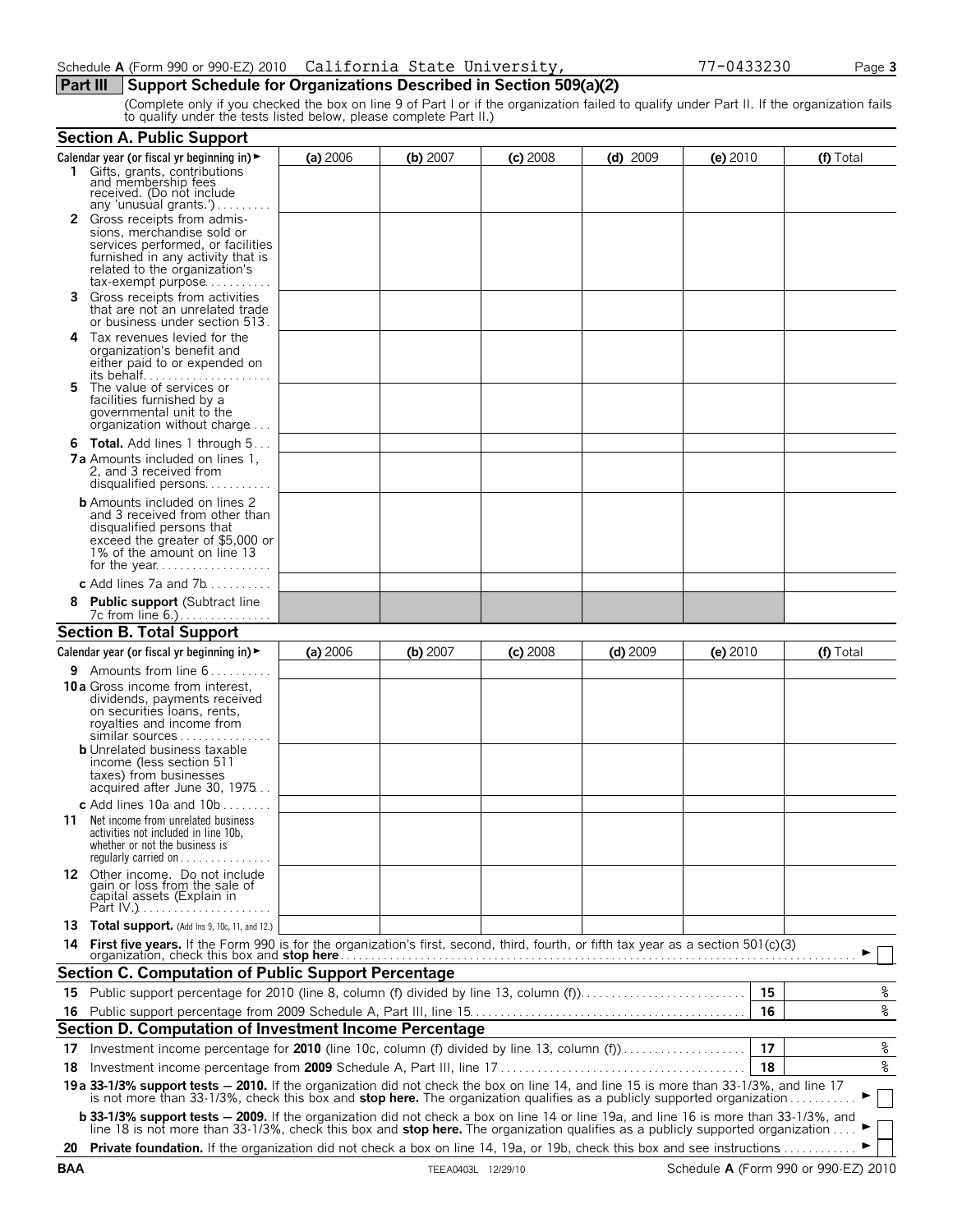| Schedule <b>A</b> (Form 990 or 990-EZ) 2010   California State University, |  | 77-0433230                                                                                                            | Page 4 |
|----------------------------------------------------------------------------|--|-----------------------------------------------------------------------------------------------------------------------|--------|
|                                                                            |  | <b>Part IV</b> Supplemental Information. Complete this part to provide the explanations required by Part II, line 10; |        |
|                                                                            |  | Part II, line 17a or 17b; and Part III, line 12. Also complete this part for any additional information.              |        |
| (See instructions).                                                        |  |                                                                                                                       |        |

| ----------------------    |  |
|---------------------------|--|
|                           |  |
|                           |  |
|                           |  |
|                           |  |
|                           |  |
|                           |  |
|                           |  |
|                           |  |
|                           |  |
|                           |  |
|                           |  |
|                           |  |
|                           |  |
|                           |  |
| ------------------------- |  |
|                           |  |
|                           |  |
|                           |  |
|                           |  |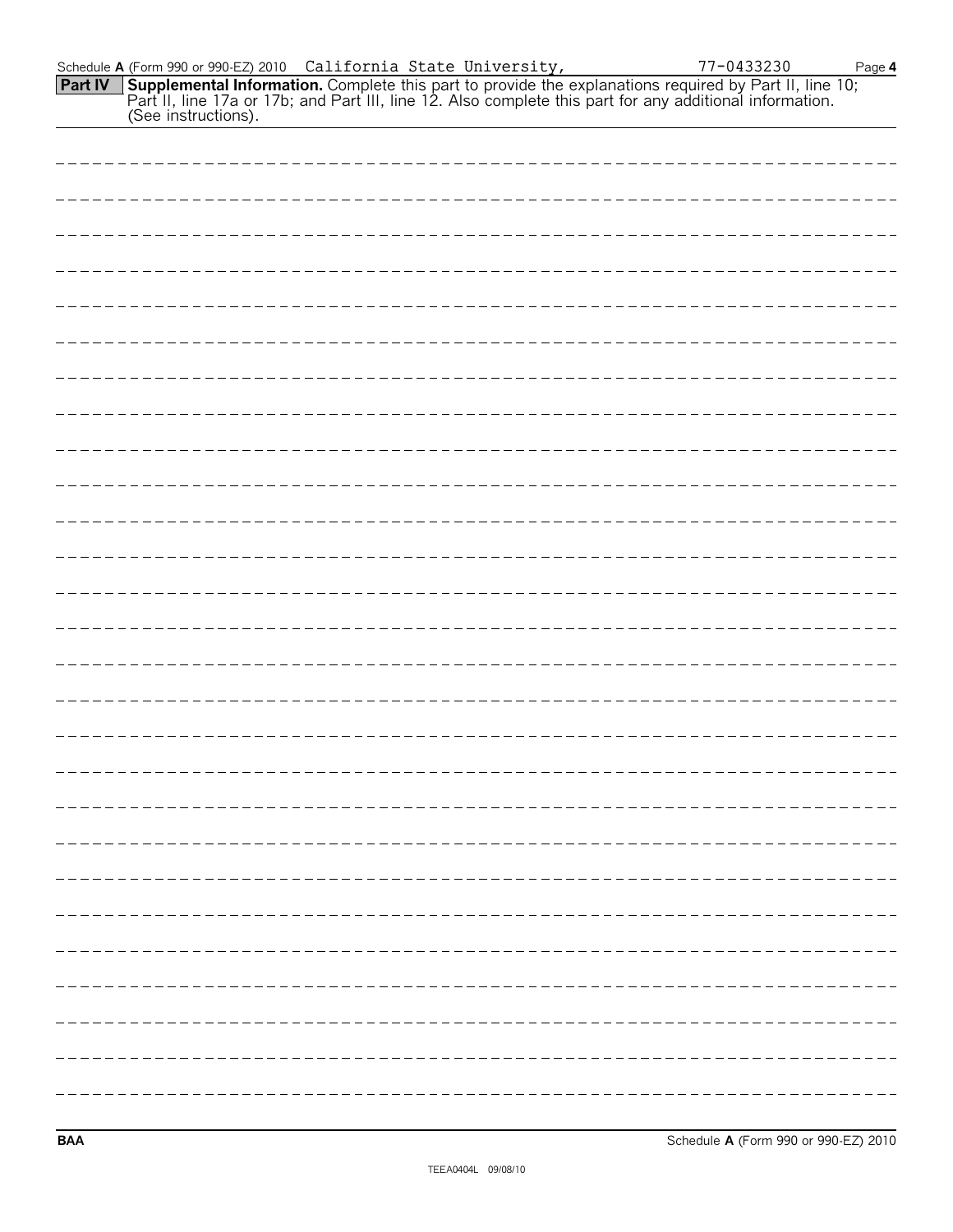| 2010<br><b>Schedule A, Part IV - Supplemental Information</b> | Page 5 |                    |                                                                    |                      |                      |                   |
|---------------------------------------------------------------|--------|--------------------|--------------------------------------------------------------------|----------------------|----------------------|-------------------|
| <b>Client FNDCSUCI</b>                                        |        |                    | <b>California State University,<br/>Channel Islands Foundation</b> |                      |                      | 77-0433230        |
| 5/16/12                                                       |        |                    |                                                                    |                      |                      | 09:44AM           |
| Part II, Line 10 - Other Income                               |        |                    |                                                                    |                      |                      |                   |
| Nature and Source                                             |        | 2010               | 2009                                                               | 2008                 | 2007                 | 2006              |
| Other Revenue                                                 | Total  | 54,858.<br>54,858. | 168,635.<br>168,635.                                               | 151,588.<br>151,588. | 153,048.<br>153,048. | 99,514.<br>99,514 |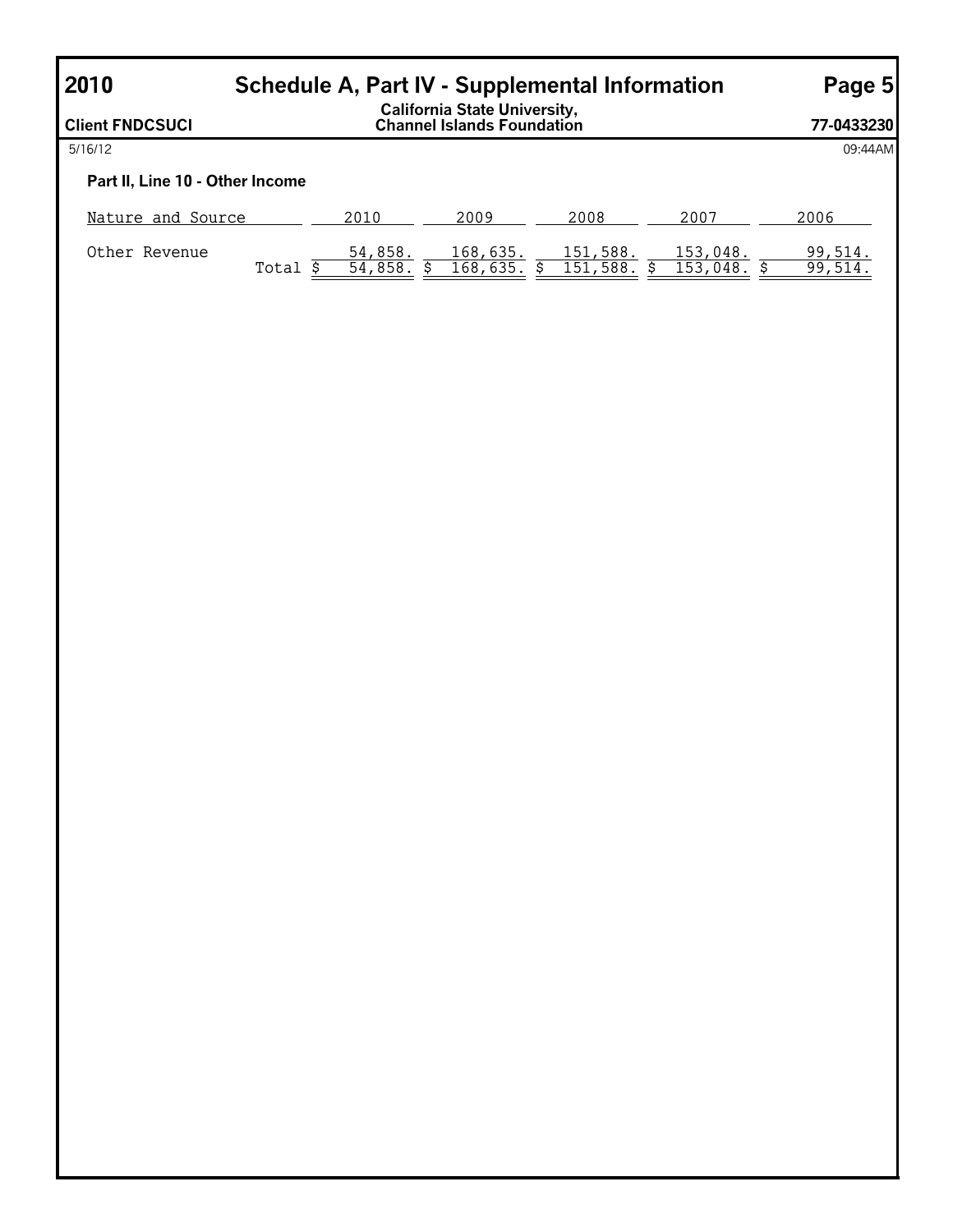**(Form 990, 990-EZ,**

# **Schedule B** Mexicosure RUBLIC DISCLOSURE COPY Mexican COMB No. 1545-0047

**Schedule of Contributors** 

<sup>G</sup> **Attach to Form 990, 990-EZ, or 990-PF 2010**

Department of the Treasury Internal Revenue Service

# **Name of the organization Employer identification number** California State University, Form 990 or 990-EZ  $|X|$ 501(c)( $\frac{3}{ }$ ) (enter number) organization 4947(a)(1) nonexempt charitable trust **not** treated as a private foundation 527 political organization Form 990-PF  $\vert$   $\vert$  501(c)(3) exempt private foundation 4947(a)(1) nonexempt charitable trust treated as a private foundation 501(c)(3) taxable private foundation **Organization type** (check one): **Filers of: Section:** Channel Islands Foundation 77-0433230

Check if your organization is covered by the **General Rule** or a **Special Rule**.<br>**Note.** Only a section 501(c)(7), (8), or (10) organization can check boxes for both the General Rule and a Special Rule. See instructions.

#### **General Rule**

For an organization filing Form 990, 990-EZ, or 990-PF that received, during the year, \$5,000 or more (in money or property) from any one contributor. (Complete Parts I and II.)

#### **Special Rules**

For a section 501(c)(3) organization filing Form 990 or 990-EZ, that met the 33-1/3% support test of the regulations under sections 509(a)(1) and 170(b)(1)(A)(vi), and received from any one contributor, during the year, a contribution of the greater of (1) \$5,000 or<br>(2) 2% of the amount on (i) Form 990, Part VIII, line 1h or (ii) Form 990-EZ, line 1. C X

For a section 501(c)(7), (8), or (10) organization filing Form 990 or 990-EZ, that received from any one contributor, during the year, aggregate contributions of more than \$1,000 for use *exclusively* for religious, charitable, scientific, literary, or educational purposes, or<br>the prevention of cruelty to children or animals. Complete Parts I, II, and III

For a section 501(c)(7), (8), or (10) organization filing Form 990 or 990-EZ, that received from any one contributor, during the year, contributions for use *exclusively* for religious, charitable, etc, purposes, but these contributions did not aggregate to more than \$1,000.<br>If this box is checked, enter here the total contributions that were received dur purpose. Do not complete any of the parts unless the **General Rule** applies to this organization because it received nonexclusively

religious, charitable, etc, contributions of \$5,000 or more during the year. . . . . . . . . . . . . . . . . . . . . . . . . . . . . . . . . . . . . . G\$

**Caution:** An organization that is not covered by the General Rule and/or the Special Rules does not file Schedule B (Form 990, 990-EZ, or<br>990-PF) but it **must** answer 'No' on Part IV, line 2 of their Form 990, or check th 990-PF, to certify that it does not meet the filing requirements of Schedule B (Form 990, 990-EZ, or 990-PF).

**BAA For Paperwork Reduction Act Notice, see the Instructions for Form 990, 990EZ, or 990-PF.**

**Schedule B** (Form 990, 990-EZ, or 990-PF) (2010)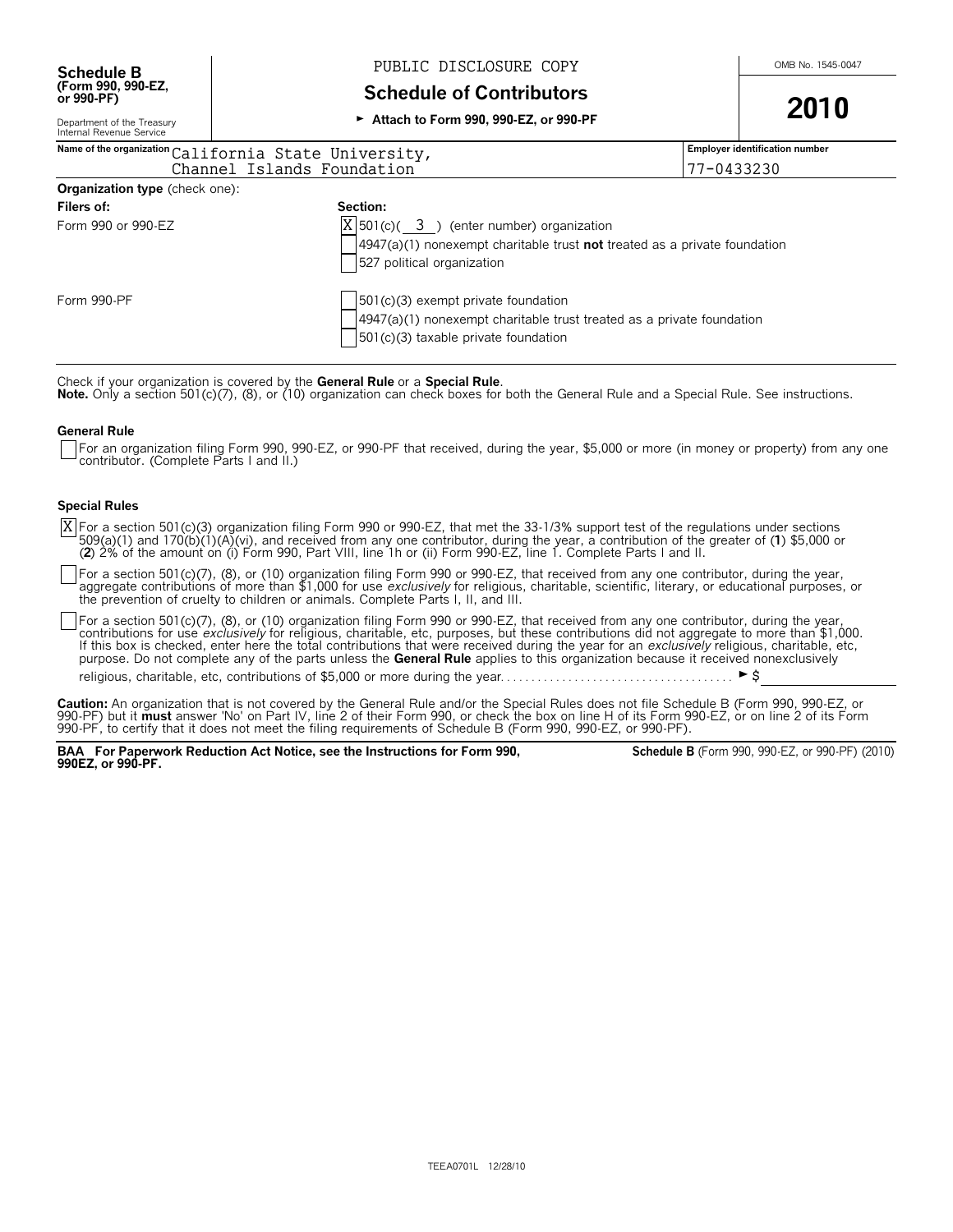| Schedule <b>B</b> (Form 990, 990-EZ, or 990-PF) (2010) | Page |                                       | of Part |
|--------------------------------------------------------|------|---------------------------------------|---------|
| Name of organization                                   |      | <b>Employer identification number</b> |         |
| California State University,                           |      | 7-0433230                             |         |

**Part I Contributors** (see instructions.)

| (a)<br><b>Number</b> | (b)<br>Name, address, and ZIP + 4 | (c)<br>Aggregate<br>contributions | (d)<br>Type of contribution                                                                    |
|----------------------|-----------------------------------|-----------------------------------|------------------------------------------------------------------------------------------------|
| ı                    |                                   | 65,000.                           | Χ<br>Person<br>Payroll<br>Noncash<br>(Complete Part II if there<br>is a noncash contribution.) |
| (a)<br><b>Number</b> | (b)<br>Name, address, and ZIP + 4 | (c)<br>Aggregate<br>contributions | (d)<br>Type of contribution                                                                    |
| 2                    |                                   | 100,000.<br>\$                    | Χ<br>Person<br>Payroll<br>Noncash<br>(Complete Part II if there<br>is a noncash contribution.) |
| (a)<br><b>Number</b> | (b)<br>Name, address, and ZIP + 4 | (c)<br>Aggregate<br>contributions | (d)<br>Type of contribution                                                                    |
| $\mathbf{3}$         |                                   | 340,000.                          | Χ<br>Person<br>Payroll<br>Noncash<br>(Complete Part II if there<br>is a noncash contribution.) |
| (a)                  | (b)                               | (c)<br>Aggregate                  | (d)                                                                                            |
| <b>Number</b>        | Name, address, and ZIP + 4        | contributions                     | Type of contribution                                                                           |
| 4                    |                                   | 100,000.                          | Χ<br>Person<br>Payroll<br>Noncash<br>(Complete Part II if there<br>is a noncash contribution.) |
| (a)<br>Number        | (b)<br>Name, address, and ZIP + 4 | (c)<br>Aggregate<br>contributions | (d)<br>Type of contribution                                                                    |
| $\mathsf S$          |                                   | 76,972.<br>\$                     | Χ<br>Person<br>Payroll<br>Noncash<br>(Complete Part II if there<br>is a noncash contribution.) |
| (a)<br><b>Number</b> | (b)<br>Name, address, and ZIP + 4 | (c)<br>Aggregate<br>contributions | (d)<br>Type of contribution                                                                    |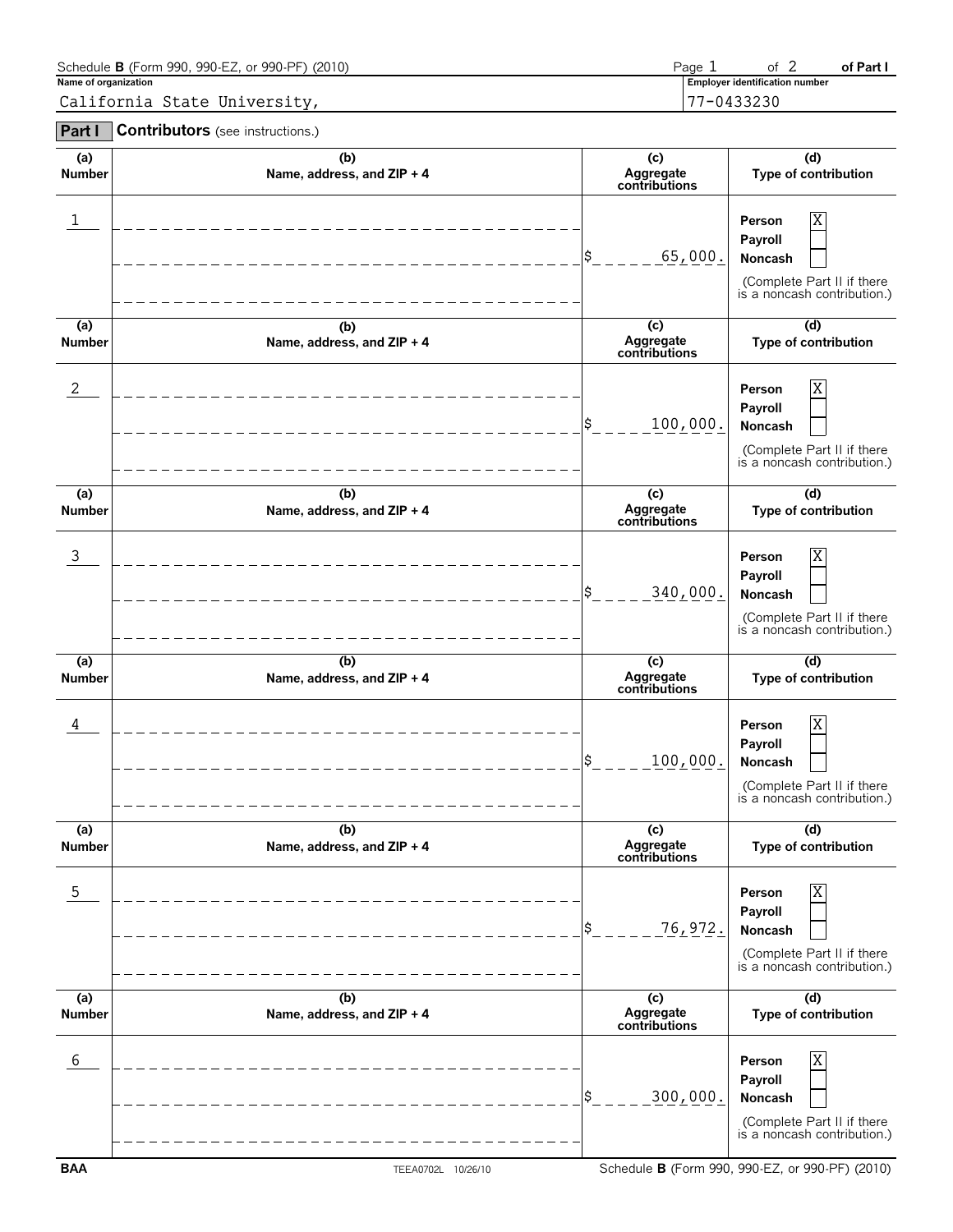| Schedule <b>B</b> (Form 990, 990-EZ, or 990-PF) (2010) | Page, | 0t.                                   | of Part |
|--------------------------------------------------------|-------|---------------------------------------|---------|
| Name of organization                                   |       | <b>Employer identification number</b> |         |
| California State University,                           |       | 77-0433230                            |         |

**Part I Contributors** (see instructions.)

| (a)<br><b>Number</b>            | (b)<br>Name, address, and ZIP + 4 | (c)<br>Aggregate<br>contributions | (d)<br>Type of contribution                                                                    |
|---------------------------------|-----------------------------------|-----------------------------------|------------------------------------------------------------------------------------------------|
| 7                               |                                   | 250,000.<br>\$                    | Χ<br>Person<br>Payroll<br>Noncash<br>(Complete Part II if there<br>is a noncash contribution.) |
| (a)<br><b>Number</b>            | (b)<br>Name, address, and ZIP + 4 | (c)<br>Aggregate<br>contributions | (d)<br>Type of contribution                                                                    |
| 8                               |                                   | \$<br>150,000.                    | Χ<br>Person<br>Payroll<br>Noncash<br>(Complete Part II if there<br>is a noncash contribution.) |
| (a)<br><b>Number</b>            | (b)<br>Name, address, and ZIP + 4 | (c)<br>Aggregate<br>contributions | (d)<br>Type of contribution                                                                    |
|                                 |                                   | \$                                | Person<br>Payroll<br>Noncash<br>(Complete Part II if there<br>is a noncash contribution.)      |
| $\overline{a}$<br><b>Number</b> | (b)<br>Name, address, and ZIP + 4 | (c)<br>Aggregate<br>contributions | (d)<br>Type of contribution                                                                    |
|                                 |                                   | \$                                | Person<br>Payroll<br>Noncash<br>(Complete Part II if there<br>is a noncash contribution.)      |
| (a)<br><b>Number</b>            | (b)<br>Name, address, and ZIP + 4 | (c)<br>Aggregate<br>contributions | (d)<br>Type of contribution                                                                    |
|                                 |                                   | \$                                | Person<br>Payroll<br>Noncash<br>(Complete Part II if there<br>is a noncash contribution.)      |
| $\overline{a}$<br><b>Number</b> | (b)<br>Name, address, and ZIP + 4 | (c)<br>Aggregate<br>contributions | $\overline{d}$<br>Type of contribution                                                         |
|                                 |                                   | \$                                | Person<br>Payroll<br>Noncash<br>(Complete Part II if there<br>is a noncash contribution.)      |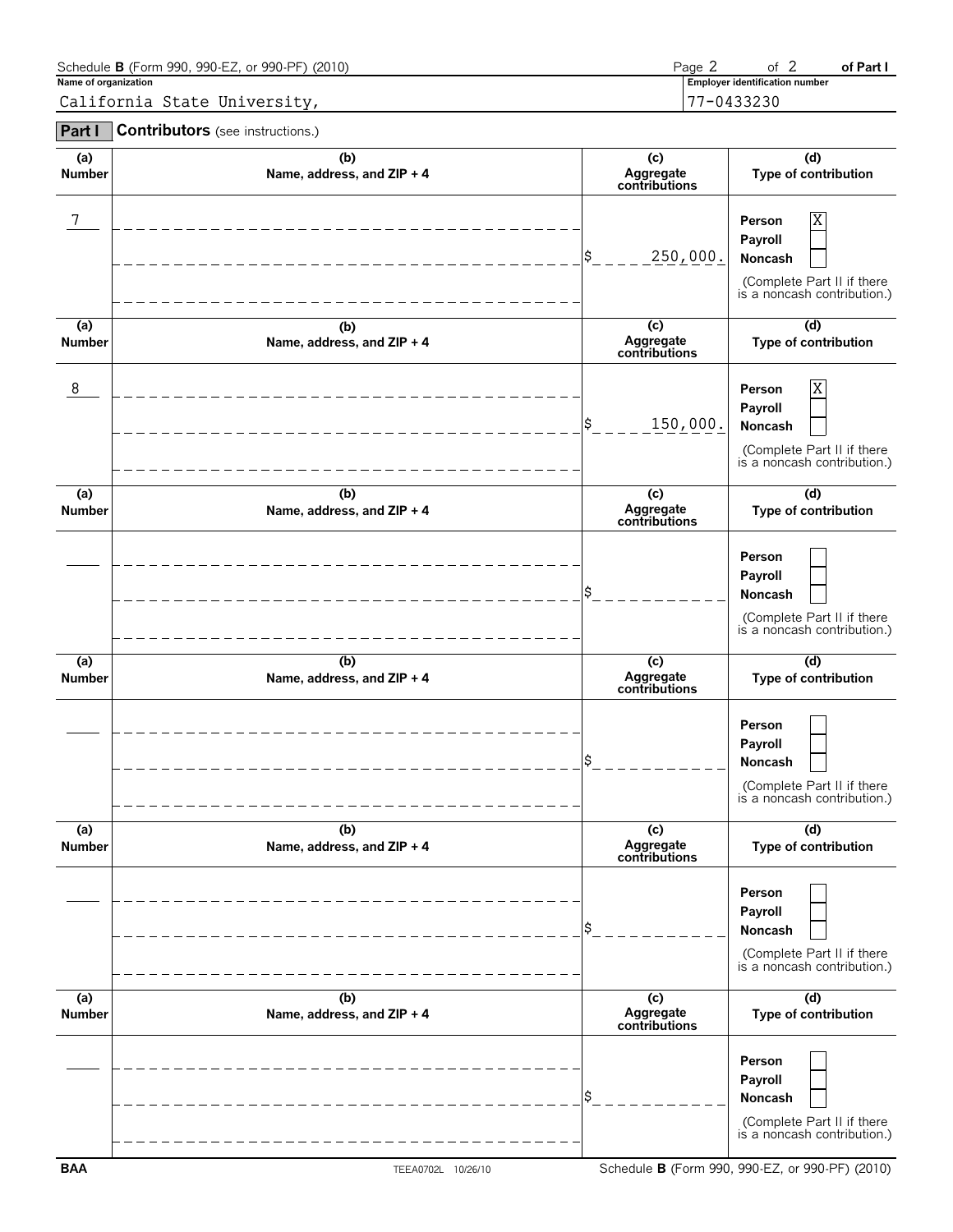| Schedule <b>B</b> (Form 990, 990-EZ, or 990-PF) (2010) | Page |                                | of <b>Part II</b> |
|--------------------------------------------------------|------|--------------------------------|-------------------|
| Name of organization                                   |      | Employer identification number |                   |
| California State University,                           |      | 7-0433230                      |                   |

**Part II Noncash Property** (see instructions.)

| (a)<br>No. from<br>Part I | (b)<br>Description of noncash property given | (c)<br>FMV (or estimate)<br>(see instructions) | (d)<br>Date received |
|---------------------------|----------------------------------------------|------------------------------------------------|----------------------|
|                           | N/A                                          |                                                |                      |
|                           |                                              | \$                                             |                      |
| (a)<br>No. from<br>Part I | (b)<br>Description of noncash property given | (c)<br>FMV (or estimate)<br>(see instructions) | (d)<br>Date received |
|                           |                                              |                                                |                      |
|                           |                                              | \$                                             |                      |
| (a)<br>No. from<br>Part I | (b)<br>Description of noncash property given | (c)<br>FMV (or estimate)<br>(see instructions) | (d)<br>Date received |
|                           |                                              |                                                |                      |
|                           |                                              | \$                                             |                      |
| (a)<br>No. from<br>Part I | (b)<br>Description of noncash property given | (c)<br>FMV (or estimate)<br>(see instructions) | (d)<br>Date received |
|                           |                                              |                                                |                      |
|                           |                                              | \$                                             |                      |
| (a)<br>No. from<br>Part I | (b)<br>Description of noncash property given | (c)<br>FMV (or estimate)<br>(see instructions) | (d)<br>Date received |
|                           |                                              |                                                |                      |
|                           |                                              | \$                                             |                      |
| (a)<br>No. from<br>Part I | (b)<br>Description of noncash property given | (c)<br>FMV (or estimate)<br>(see instructions) | (d)<br>Date received |
|                           |                                              |                                                |                      |
|                           |                                              | \$                                             |                      |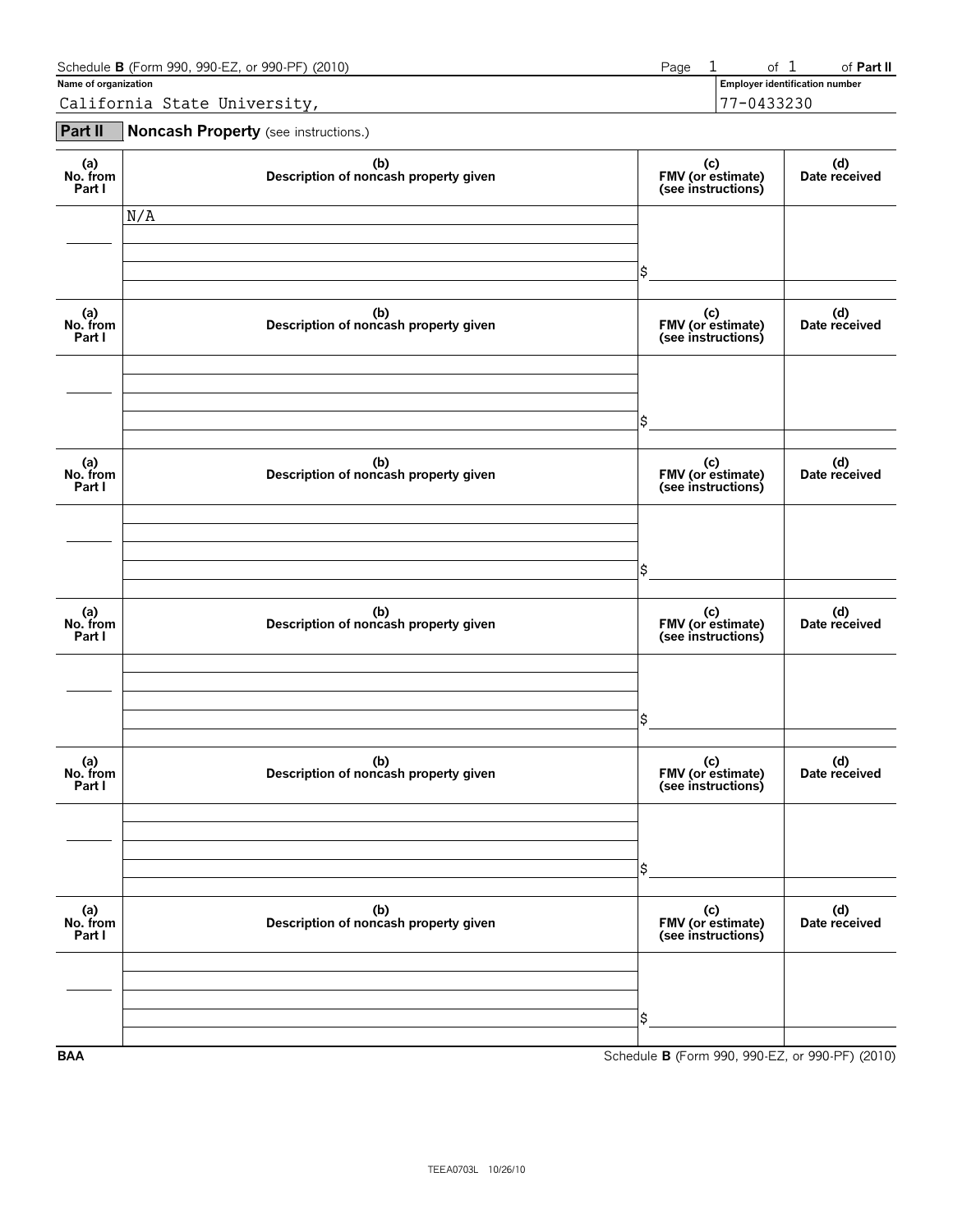|                           | Schedule <b>B</b> (Form 990, 990-EZ, or 990-PF) (2010)                                                                                                                                                                      |                         |                                          | Page 1 | of <sub>1</sub>                          | of Part III |
|---------------------------|-----------------------------------------------------------------------------------------------------------------------------------------------------------------------------------------------------------------------------|-------------------------|------------------------------------------|--------|------------------------------------------|-------------|
| Name of organization      |                                                                                                                                                                                                                             |                         |                                          |        | <b>Employer identification number</b>    |             |
|                           | California State University,                                                                                                                                                                                                |                         |                                          |        | 77-0433230                               |             |
| Part III                  | Exclusively religious, charitable, etc, individual contributions to section 501(c)(7), (8), or (10)<br>organizations aggregating more than \$1,000 for the year.Complete cols (a) through (e) and the following line entry. |                         |                                          |        |                                          |             |
|                           | For organizations completing Part III, enter total of <i>exclusively</i> reigious, charmanie, etc.,<br>contributions of <b>\$1,000 or less</b> for the year. (Enter this information once. See instructions.)               |                         |                                          |        |                                          | N/A         |
| (a)                       | (b)                                                                                                                                                                                                                         | (c)                     |                                          |        |                                          |             |
| No. from<br>Part I        | Purpose of gift                                                                                                                                                                                                             | Use of gift             |                                          |        | Description of how gift is held          |             |
|                           | N/A                                                                                                                                                                                                                         |                         |                                          |        |                                          |             |
|                           |                                                                                                                                                                                                                             |                         |                                          |        |                                          |             |
|                           |                                                                                                                                                                                                                             |                         |                                          |        |                                          |             |
|                           |                                                                                                                                                                                                                             |                         |                                          |        |                                          |             |
|                           |                                                                                                                                                                                                                             | (e)<br>Transfer of gift |                                          |        |                                          |             |
|                           | Transferee's name, address, and ZIP + 4                                                                                                                                                                                     |                         |                                          |        | Relationship of transferor to transferee |             |
|                           |                                                                                                                                                                                                                             |                         |                                          |        |                                          |             |
|                           |                                                                                                                                                                                                                             |                         |                                          |        |                                          |             |
| (a)<br>No. from<br>Part I | (b)<br>Purpose of gift                                                                                                                                                                                                      | (c)<br>Use of gift      |                                          |        | (d)<br>Description of how gift is held   |             |
|                           |                                                                                                                                                                                                                             |                         |                                          |        |                                          |             |
|                           |                                                                                                                                                                                                                             |                         |                                          |        |                                          |             |
|                           | Transferee's name, address, and ZIP + 4                                                                                                                                                                                     | (e)<br>Transfer of gift |                                          |        | Relationship of transferor to transferee |             |
|                           |                                                                                                                                                                                                                             |                         |                                          |        |                                          |             |
|                           |                                                                                                                                                                                                                             |                         |                                          |        |                                          |             |
| (a)<br>No. from           | (b)<br>Purpose of gift                                                                                                                                                                                                      | (c)<br>Use of gift      |                                          |        | (d)<br>Description of how gift is held   |             |
| Part I                    |                                                                                                                                                                                                                             |                         |                                          |        |                                          |             |
|                           |                                                                                                                                                                                                                             |                         |                                          |        |                                          |             |
|                           | Transferee's name, address, and ZIP + 4                                                                                                                                                                                     | (e)<br>Transfer of gift |                                          |        | Relationship of transferor to transferee |             |
|                           |                                                                                                                                                                                                                             |                         |                                          |        |                                          |             |
|                           |                                                                                                                                                                                                                             |                         |                                          |        |                                          |             |
| (a)                       | (b)                                                                                                                                                                                                                         | (c)                     |                                          |        | (d)                                      |             |
| No. from<br>Part I        | Purpose of gift                                                                                                                                                                                                             | Use of gift             |                                          |        | Description of how gift is held          |             |
|                           |                                                                                                                                                                                                                             |                         |                                          |        |                                          |             |
|                           |                                                                                                                                                                                                                             |                         |                                          |        |                                          |             |
|                           |                                                                                                                                                                                                                             |                         |                                          |        |                                          |             |
|                           |                                                                                                                                                                                                                             | (e)<br>Transfer of gift |                                          |        |                                          |             |
|                           | Transferee's name, address, and ZIP + 4                                                                                                                                                                                     |                         | Relationship of transferor to transferee |        |                                          |             |
|                           |                                                                                                                                                                                                                             |                         |                                          |        |                                          |             |
|                           |                                                                                                                                                                                                                             |                         |                                          |        |                                          |             |
|                           |                                                                                                                                                                                                                             |                         |                                          |        |                                          |             |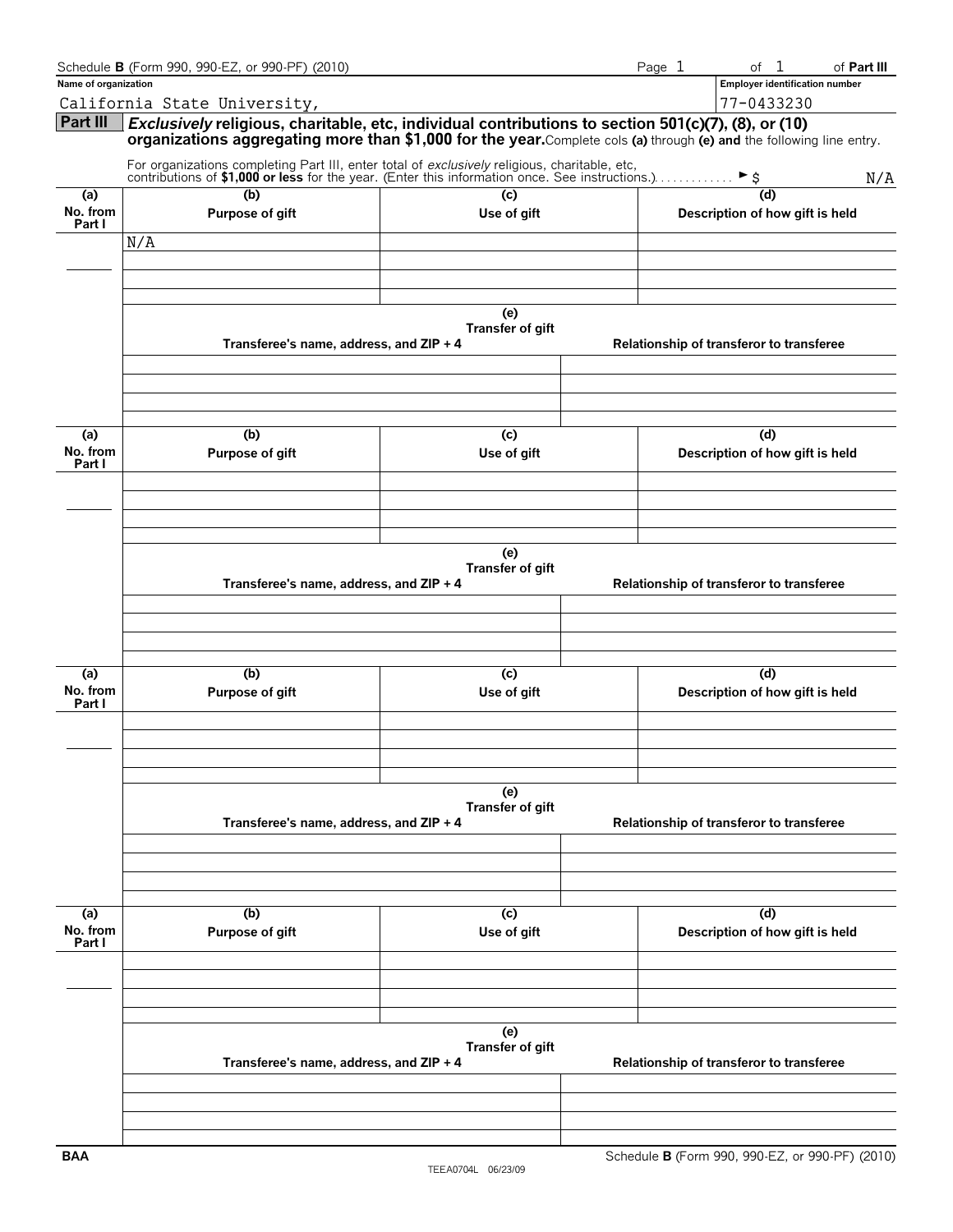|        | OMB No. 1545-0047<br><b>SCHEDULE D</b>                 |                                                                     |                                                                                                                                                                                                                                                                                                                                                                                               |                                                     |                                       |                            |                       |    |
|--------|--------------------------------------------------------|---------------------------------------------------------------------|-----------------------------------------------------------------------------------------------------------------------------------------------------------------------------------------------------------------------------------------------------------------------------------------------------------------------------------------------------------------------------------------------|-----------------------------------------------------|---------------------------------------|----------------------------|-----------------------|----|
|        | (Form 990)                                             |                                                                     | <b>Supplemental Financial Statements</b>                                                                                                                                                                                                                                                                                                                                                      |                                                     |                                       |                            |                       |    |
|        |                                                        |                                                                     |                                                                                                                                                                                                                                                                                                                                                                                               |                                                     |                                       |                            |                       |    |
|        | Department of the Treasury<br>Internal Revenue Service |                                                                     | Complete if the organization answered 'Yes,' to Form 990,<br>Part IV, lines 6, 7, 8, 9, 10, 11, or 12.<br>Attach to Form 990. ► See separate instructions.                                                                                                                                                                                                                                    |                                                     |                                       | <b>Inspection</b>          | <b>Open to Public</b> |    |
|        | Name of the organization                               |                                                                     |                                                                                                                                                                                                                                                                                                                                                                                               |                                                     | <b>Employer identification number</b> |                            |                       |    |
|        |                                                        | California State University,                                        |                                                                                                                                                                                                                                                                                                                                                                                               |                                                     |                                       |                            |                       |    |
|        |                                                        | Channel Islands Foundation                                          |                                                                                                                                                                                                                                                                                                                                                                                               |                                                     | 77-0433230                            |                            |                       |    |
| Part I |                                                        |                                                                     | Organizations Maintaining Donor Advised Funds or Other Similar Funds or Accounts. Complete if                                                                                                                                                                                                                                                                                                 |                                                     |                                       |                            |                       |    |
|        |                                                        |                                                                     | the organization answered 'Yes' to Form 990, Part IV, line 6.                                                                                                                                                                                                                                                                                                                                 |                                                     |                                       |                            |                       |    |
|        |                                                        |                                                                     | (a) Donor advised funds                                                                                                                                                                                                                                                                                                                                                                       |                                                     | (b) Funds and other accounts          |                            |                       |    |
| 1      |                                                        | Total number at end of year                                         |                                                                                                                                                                                                                                                                                                                                                                                               |                                                     |                                       |                            |                       |    |
| 2      |                                                        | Aggregate contributions to (during year)                            |                                                                                                                                                                                                                                                                                                                                                                                               |                                                     |                                       |                            |                       |    |
| 3      |                                                        | Aggregate grants from (during year)                                 |                                                                                                                                                                                                                                                                                                                                                                                               |                                                     |                                       |                            |                       |    |
| 4      |                                                        | Aggregate value at end of year                                      |                                                                                                                                                                                                                                                                                                                                                                                               |                                                     |                                       |                            |                       |    |
| 5      |                                                        |                                                                     | Did the organization inform all donors and donor advisors in writing that the assets held in donor advised<br>funds are the organization's property, subject to the organization's exclusive legal control?                                                                                                                                                                                   |                                                     |                                       | Yes                        |                       | No |
| 6      |                                                        |                                                                     | Did the organization inform all grantees, donors, and donor advisors in writing that grant funds can be used only for charitable purposes and not for the benefit of the donor or donor advisor, or for any other                                                                                                                                                                             |                                                     |                                       |                            |                       |    |
|        |                                                        |                                                                     |                                                                                                                                                                                                                                                                                                                                                                                               |                                                     |                                       | Yes                        |                       | No |
|        |                                                        |                                                                     | <b>Part II   Conservation Easements.</b> Complete if the organization answered 'Yes' to Form 990, Part IV, line 7.                                                                                                                                                                                                                                                                            |                                                     |                                       |                            |                       |    |
|        |                                                        |                                                                     | 1 Purpose(s) of conservation easements held by the organization (check all that apply).                                                                                                                                                                                                                                                                                                       |                                                     |                                       |                            |                       |    |
|        |                                                        | Preservation of land for public use (e.g., recreation or education) |                                                                                                                                                                                                                                                                                                                                                                                               | Preservation of an historically important land area |                                       |                            |                       |    |
|        |                                                        | Protection of natural habitat                                       |                                                                                                                                                                                                                                                                                                                                                                                               | Preservation of a certified historic structure      |                                       |                            |                       |    |
|        |                                                        | Preservation of open space                                          |                                                                                                                                                                                                                                                                                                                                                                                               |                                                     |                                       |                            |                       |    |
| 2      |                                                        |                                                                     | Complete lines 2a through 2d if the organization held a qualified conservation contribution in the form of a conservation easement on the                                                                                                                                                                                                                                                     |                                                     |                                       |                            |                       |    |
|        | last day of the tax year.                              |                                                                     |                                                                                                                                                                                                                                                                                                                                                                                               |                                                     |                                       |                            |                       |    |
|        |                                                        |                                                                     |                                                                                                                                                                                                                                                                                                                                                                                               |                                                     | Held at the End of the Tax Year       |                            |                       |    |
|        |                                                        |                                                                     |                                                                                                                                                                                                                                                                                                                                                                                               | 2a<br>2 <sub>b</sub>                                |                                       |                            |                       |    |
|        |                                                        |                                                                     | <b>c</b> Number of conservation easements on a certified historic structure included in (a)                                                                                                                                                                                                                                                                                                   | 2c                                                  |                                       |                            |                       |    |
|        |                                                        |                                                                     |                                                                                                                                                                                                                                                                                                                                                                                               |                                                     |                                       |                            |                       |    |
|        |                                                        |                                                                     | d Number of conservation easements included in (c) acquired after 8/17/06, and not on a historic                                                                                                                                                                                                                                                                                              | 2d                                                  |                                       |                            |                       |    |
| 3.     | tax year $\blacktriangleright$                         |                                                                     | Number of conservation easements modified, transferred, released, extinguished, or terminated by the organization during the                                                                                                                                                                                                                                                                  |                                                     |                                       |                            |                       |    |
| 4      |                                                        |                                                                     | Number of states where property subject to conservation easement is located $\blacktriangleright$                                                                                                                                                                                                                                                                                             |                                                     |                                       |                            |                       |    |
| 5      |                                                        |                                                                     |                                                                                                                                                                                                                                                                                                                                                                                               |                                                     |                                       | Yes                        |                       | No |
|        |                                                        |                                                                     | Staff and volunteer hours devoted to monitoring, inspecting, and enforcing conservation easements during the year                                                                                                                                                                                                                                                                             |                                                     |                                       |                            |                       |    |
| 7      | ►S                                                     |                                                                     | Amount of expenses incurred in monitoring, inspecting, and enforcing conservation easements during the year                                                                                                                                                                                                                                                                                   |                                                     |                                       |                            |                       |    |
| 8      |                                                        |                                                                     | Does each conservation easement reported on line 2(d) above satisfy the requirements of section                                                                                                                                                                                                                                                                                               |                                                     |                                       | Yes                        |                       | No |
| 9      | conservation easements.                                |                                                                     | In Part XIV, describe how the organization reports conservation easements in its revenue and expense statement, and balance sheet, and<br>include, if applicable, the text of the footnote to the organization's financial statements that describes the organization's accounting for                                                                                                        |                                                     |                                       |                            |                       |    |
|        |                                                        |                                                                     | Part III   Organizations Maintaining Collections of Art, Historical Treasures, or Other Similar Assets.<br>Complete if the organization answered 'Yes' to Form 990, Part IV, line 8.                                                                                                                                                                                                          |                                                     |                                       |                            |                       |    |
|        |                                                        |                                                                     | 1a If the organization elected, as permitted under SFAS 116 (ASC 958), not to report in its revenue statement and balance sheet works of<br>art, historical treasures, or other similar assets held for public exhibition, education, or research in furtherance of public service, provide,<br>in Part XIV, the text of the footnote to its financial statements that describes these items. |                                                     |                                       |                            |                       |    |
|        |                                                        | following amounts relating to these items:                          | <b>b</b> If the organization elected, as permitted under SFAS 116 (ASC 958), to report in its revenue statement and balance sheet works of art,<br>historical treasures, or other similar assets held for public exhibition, education, or research in furtherance of public service, provide the                                                                                             |                                                     |                                       |                            |                       |    |
|        |                                                        |                                                                     |                                                                                                                                                                                                                                                                                                                                                                                               |                                                     |                                       |                            |                       |    |
|        |                                                        |                                                                     |                                                                                                                                                                                                                                                                                                                                                                                               |                                                     | $\triangleright$ \$                   |                            |                       |    |
|        |                                                        |                                                                     | 2 If the organization received or held works of art, historical treasures, or other similar assets for financial gain, provide the following<br>amounts required to be reported under SFAS 116 (ASC 958) relating to these items:                                                                                                                                                             |                                                     |                                       |                            |                       |    |
|        |                                                        |                                                                     |                                                                                                                                                                                                                                                                                                                                                                                               |                                                     | ►\$                                   |                            |                       |    |
|        |                                                        |                                                                     |                                                                                                                                                                                                                                                                                                                                                                                               |                                                     |                                       |                            |                       |    |
|        |                                                        |                                                                     | BAA For Paperwork Reduction Act Notice, see the Instructions for Form 990. TEEA3301L 11/15/10                                                                                                                                                                                                                                                                                                 |                                                     |                                       | Schedule D (Form 990) 2010 |                       |    |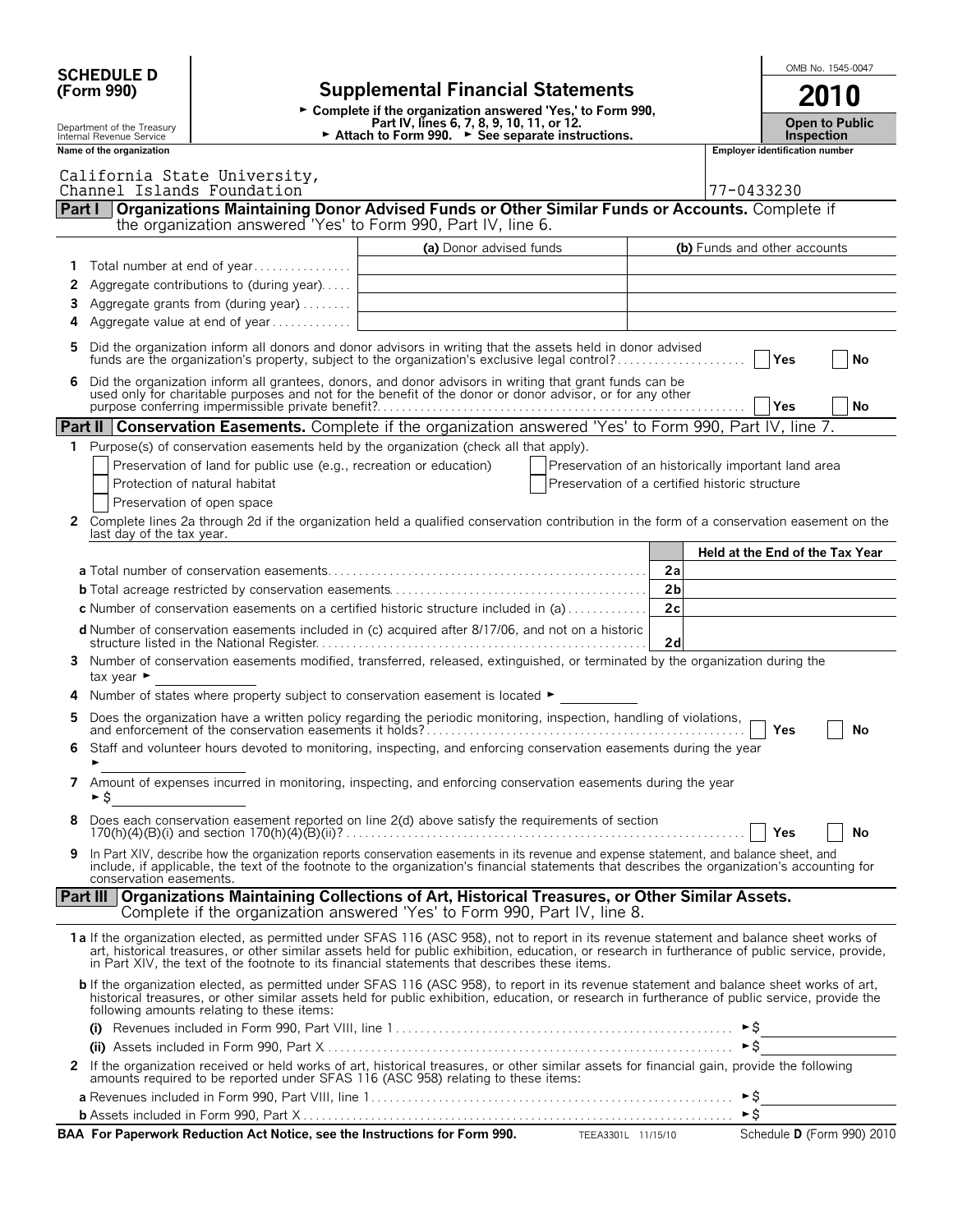| Schedule D (Form 990) 2010 California State University,                                                                                                                                                                        |                  |                                         |                                    | 77-0433230                      |                            | Page 2              |
|--------------------------------------------------------------------------------------------------------------------------------------------------------------------------------------------------------------------------------|------------------|-----------------------------------------|------------------------------------|---------------------------------|----------------------------|---------------------|
| Part III   Organizations Maintaining Collections of Art, Historical Treasures, or Other Similar Assets (continued)                                                                                                             |                  |                                         |                                    |                                 |                            |                     |
| Using the organization's acquisition, accession, and other records, check any of the following that are a significant use of its collection<br>3<br>items (check all that apply):                                              |                  |                                         |                                    |                                 |                            |                     |
| Public exhibition<br>a                                                                                                                                                                                                         |                  | d                                       | Loan or exchange programs          |                                 |                            |                     |
| Scholarly research<br>b                                                                                                                                                                                                        |                  | Other<br>e                              |                                    |                                 |                            |                     |
| Preservation for future generations<br>С                                                                                                                                                                                       |                  |                                         |                                    |                                 |                            |                     |
| Provide a description of the organization's collections and explain how they further the organization's exempt purpose in<br>4<br>Part XIV.                                                                                    |                  |                                         |                                    |                                 |                            |                     |
| 5 During the year, did the organization solicit or receive donations of art, historical treasures, or other similar<br>assets to be sold to raise funds rather than to be maintained as part of the organization's collection? |                  |                                         |                                    |                                 | Yes                        | No                  |
| Part IV   Escrow and Custodial Arrangements. Complete if organization answered 'Yes' to Form 990, Part IV, line<br>9, or reported an amount on Form 990, Part X, line 21.                                                      |                  |                                         |                                    |                                 |                            |                     |
| 1a Is the organization an agent, trustee, custodian, or other intermediary for contributions or other assets not                                                                                                               |                  |                                         |                                    |                                 | Yes                        | <b>No</b>           |
| <b>b</b> If 'Yes,' explain the arrangement in Part XIV and complete the following table:                                                                                                                                       |                  |                                         |                                    |                                 |                            |                     |
|                                                                                                                                                                                                                                |                  |                                         |                                    |                                 | Amount                     |                     |
|                                                                                                                                                                                                                                |                  |                                         |                                    | 1c                              |                            |                     |
|                                                                                                                                                                                                                                |                  |                                         |                                    | 1 <sub>d</sub>                  |                            |                     |
|                                                                                                                                                                                                                                |                  |                                         |                                    | 1 e                             |                            |                     |
|                                                                                                                                                                                                                                |                  |                                         |                                    | 1f                              |                            |                     |
|                                                                                                                                                                                                                                |                  |                                         |                                    |                                 | Yes                        | <b>No</b>           |
| <b>b</b> If 'Yes,' explain the arrangement in Part XIV.                                                                                                                                                                        |                  |                                         |                                    |                                 |                            |                     |
| <b>Part V Endowment Funds.</b> Complete if the organization answered 'Yes' to Form 990, Part IV, line 10.                                                                                                                      |                  |                                         |                                    |                                 |                            |                     |
|                                                                                                                                                                                                                                | (a) Current year | (b) Prior year                          | (c) Two years back                 | (d) Three years back            |                            | (e) Four years back |
| 1a Beginning of year balance                                                                                                                                                                                                   |                  |                                         |                                    |                                 |                            |                     |
| <b>b</b> Contributions                                                                                                                                                                                                         |                  |                                         |                                    |                                 |                            |                     |
| c Net investment earnings, gains,<br>and losses                                                                                                                                                                                |                  |                                         |                                    |                                 |                            |                     |
| d Grants or scholarships                                                                                                                                                                                                       |                  |                                         |                                    |                                 |                            |                     |
| e Other expenditures for facilities<br>and programs                                                                                                                                                                            |                  |                                         |                                    |                                 |                            |                     |
| f Administrative expenses                                                                                                                                                                                                      |                  |                                         |                                    |                                 |                            |                     |
| g End of year balance                                                                                                                                                                                                          |                  |                                         |                                    |                                 |                            |                     |
| 2 Provide the estimated percentage of the year end balance held as:                                                                                                                                                            |                  |                                         |                                    |                                 |                            |                     |
| a Board designated or quasi-endowment ►                                                                                                                                                                                        |                  |                                         |                                    |                                 |                            |                     |
| <b>b</b> Permanent endowment ►                                                                                                                                                                                                 | ٩                |                                         |                                    |                                 |                            |                     |
| <b>c</b> Term endowment $\blacktriangleright$                                                                                                                                                                                  | °                |                                         |                                    |                                 |                            |                     |
| 3a Are there endowment funds not in the possession of the organization that are held and administered for the                                                                                                                  |                  |                                         |                                    |                                 | Yes                        |                     |
| organization by:                                                                                                                                                                                                               |                  |                                         |                                    |                                 | 3a(i)                      | No.                 |
|                                                                                                                                                                                                                                |                  |                                         |                                    |                                 | 3a(ii)                     |                     |
|                                                                                                                                                                                                                                |                  |                                         |                                    |                                 | 3 <sub>b</sub>             |                     |
| 4 Describe in Part XIV the intended uses of the organization's endowment funds.                                                                                                                                                |                  |                                         |                                    |                                 |                            |                     |
| <b>Part VI   Land, Buildings, and Equipment.</b> See Form 990, Part X, line 10.                                                                                                                                                |                  |                                         |                                    |                                 |                            |                     |
| Description of investment                                                                                                                                                                                                      |                  | (a) Cost or other basis<br>(investment) | (b) Cost or other<br>basis (other) | (c) Accumulated<br>depreciation | (d) Book value             |                     |
|                                                                                                                                                                                                                                |                  |                                         |                                    |                                 |                            |                     |
|                                                                                                                                                                                                                                |                  |                                         |                                    |                                 |                            |                     |
| c Leasehold improvements                                                                                                                                                                                                       |                  |                                         |                                    |                                 |                            |                     |
|                                                                                                                                                                                                                                |                  |                                         | 58,258.                            | 58,258.                         |                            | 0.                  |
|                                                                                                                                                                                                                                |                  |                                         | 46,110.                            | 46,110.                         |                            | $\mathbf 0$ .       |
|                                                                                                                                                                                                                                |                  |                                         |                                    |                                 |                            | 0.                  |
| <b>BAA</b>                                                                                                                                                                                                                     |                  |                                         |                                    |                                 | Schedule D (Form 990) 2010 |                     |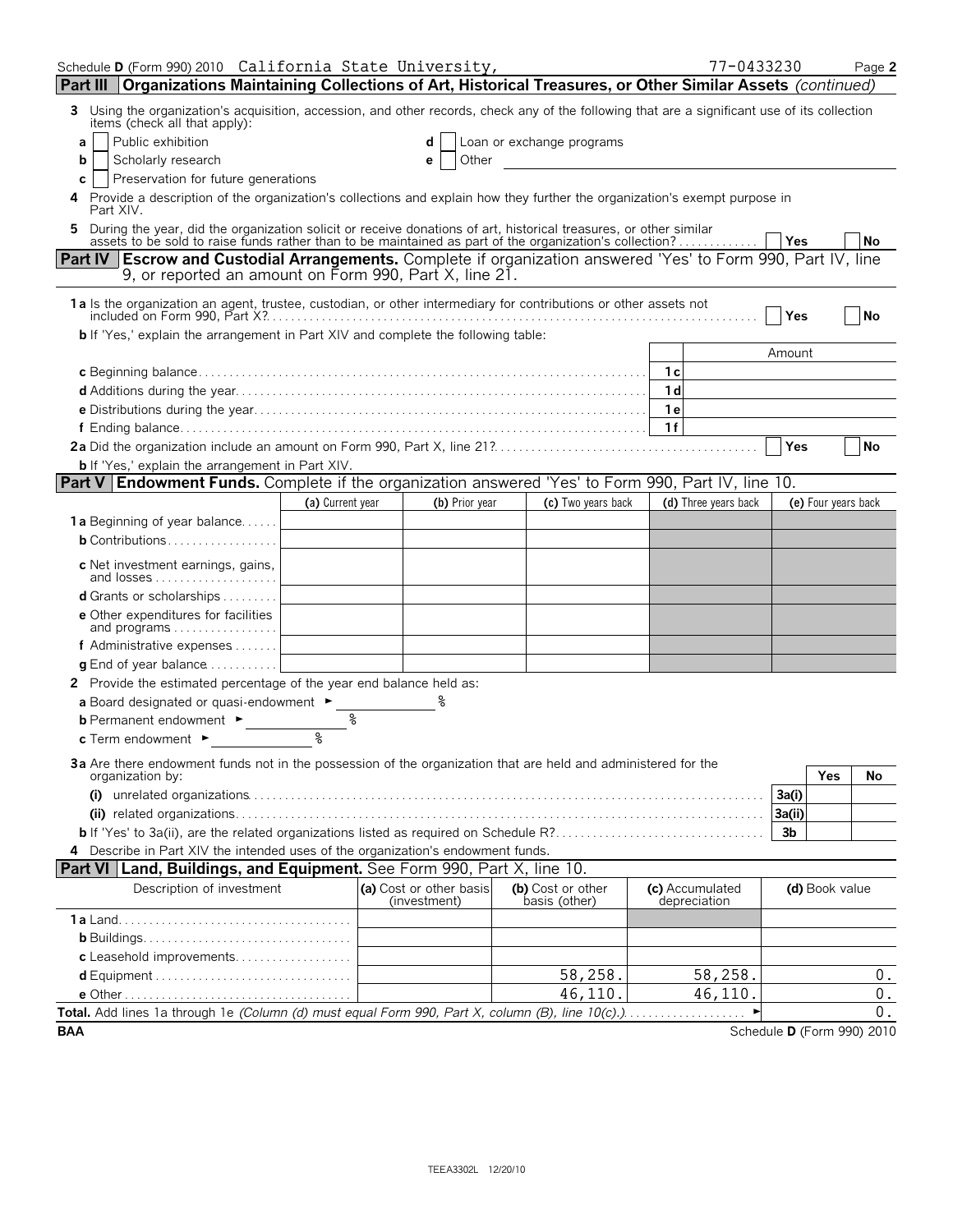| Schedule D (Form 990) 2010 California State University,                  | 77-0433230 | Page 3 |
|--------------------------------------------------------------------------|------------|--------|
| <b>Part VII Investments-Other Securities</b> See Form 990 Part X line 12 |            |        |

|                | Part VII Investments-Other Securities. See Form 990, Part X, line 12.                                                 |                        | N/A                                                          |                |
|----------------|-----------------------------------------------------------------------------------------------------------------------|------------------------|--------------------------------------------------------------|----------------|
|                | (a) Description of security or category<br>(including name of security)                                               | (b) Book value         | (c) Method of valuation:<br>Cost or end-of-year market value |                |
|                | (1) Financial derivatives                                                                                             |                        |                                                              |                |
|                | (2) Closely-held equity interests                                                                                     |                        |                                                              |                |
| (3) Other      | ________________________                                                                                              |                        |                                                              |                |
| <u>(A)</u>     | --------------------------                                                                                            |                        |                                                              |                |
|                |                                                                                                                       |                        |                                                              |                |
| (C)            | _________________________                                                                                             |                        |                                                              |                |
|                |                                                                                                                       |                        |                                                              |                |
|                |                                                                                                                       |                        |                                                              |                |
| (F)            | __________________________                                                                                            |                        |                                                              |                |
| (G)            |                                                                                                                       |                        |                                                              |                |
| (H)            |                                                                                                                       |                        |                                                              |                |
| $($ l $)$      |                                                                                                                       |                        |                                                              |                |
|                | Total. (Column (b) must equal Form 990 Part X, column (B) line 12.). $\blacktriangleright$                            |                        |                                                              |                |
|                | Part VIII Investments-Program Related. (See Form 990, Part X, line 13)<br>(a) Description of investment type          | (b) Book value         | N/A                                                          |                |
|                |                                                                                                                       |                        | (c) Method of valuation:<br>Cost or end-of-year market value |                |
| (1)            |                                                                                                                       |                        |                                                              |                |
| (2)            |                                                                                                                       |                        |                                                              |                |
| (3)            |                                                                                                                       |                        |                                                              |                |
| (4)            |                                                                                                                       |                        |                                                              |                |
| (5)            |                                                                                                                       |                        |                                                              |                |
| (6)            |                                                                                                                       |                        |                                                              |                |
| (7)            |                                                                                                                       |                        |                                                              |                |
| (8)            |                                                                                                                       |                        |                                                              |                |
| (9)            |                                                                                                                       |                        |                                                              |                |
| (10)           |                                                                                                                       |                        |                                                              |                |
| <b>Part IX</b> | Total. (Column (b) must equal Form 990, Part X, column (B) line 13.)<br>Other Assets. (See Form 990, Part X, line 15) |                        |                                                              |                |
|                |                                                                                                                       | N/A<br>(a) Description |                                                              | (b) Book value |
| (1)            |                                                                                                                       |                        |                                                              |                |
| (2)            |                                                                                                                       |                        |                                                              |                |
| (3)            |                                                                                                                       |                        |                                                              |                |
| (4)            |                                                                                                                       |                        |                                                              |                |
| (5)            |                                                                                                                       |                        |                                                              |                |
| (6)            |                                                                                                                       |                        |                                                              |                |
| (7)            |                                                                                                                       |                        |                                                              |                |
| (8)            |                                                                                                                       |                        |                                                              |                |
| (9)            |                                                                                                                       |                        |                                                              |                |
| (10)           |                                                                                                                       |                        |                                                              |                |
|                | Total. (Column (b) must equal Form 990, Part X, column(B), line 15)                                                   |                        | ▶                                                            |                |
| <b>Part X</b>  | Other Liabilities. (See Form 990, Part X, line 25)                                                                    |                        |                                                              |                |
|                | (a) Description of liability                                                                                          | (b) Amount             |                                                              |                |
|                | (1) Federal income taxes                                                                                              |                        |                                                              |                |
|                | (2) Liability to Beneficiaries                                                                                        | 355,087.               |                                                              |                |
|                | (3) Related Party Payables                                                                                            | 295,505.               |                                                              |                |
| (4)            |                                                                                                                       |                        |                                                              |                |
| (5)            |                                                                                                                       |                        |                                                              |                |
| (6)            |                                                                                                                       |                        |                                                              |                |
| (7)            |                                                                                                                       |                        |                                                              |                |
| (8)            |                                                                                                                       |                        |                                                              |                |
| (9)            |                                                                                                                       |                        |                                                              |                |
| (10)<br>(11)   |                                                                                                                       |                        |                                                              |                |
|                |                                                                                                                       |                        |                                                              |                |
|                | Total. (Column (b) must equal Form 990, Part X, column (B) line 25)                                                   | 650,592.<br>▶          |                                                              |                |

**2.** FIN 48 (ASC 740) Footnote. In Part XIV, provide the text of the footnote to the organization's financial statements that reports the organization's liability for uncertain tax positions under FIN 48 (ASC 740).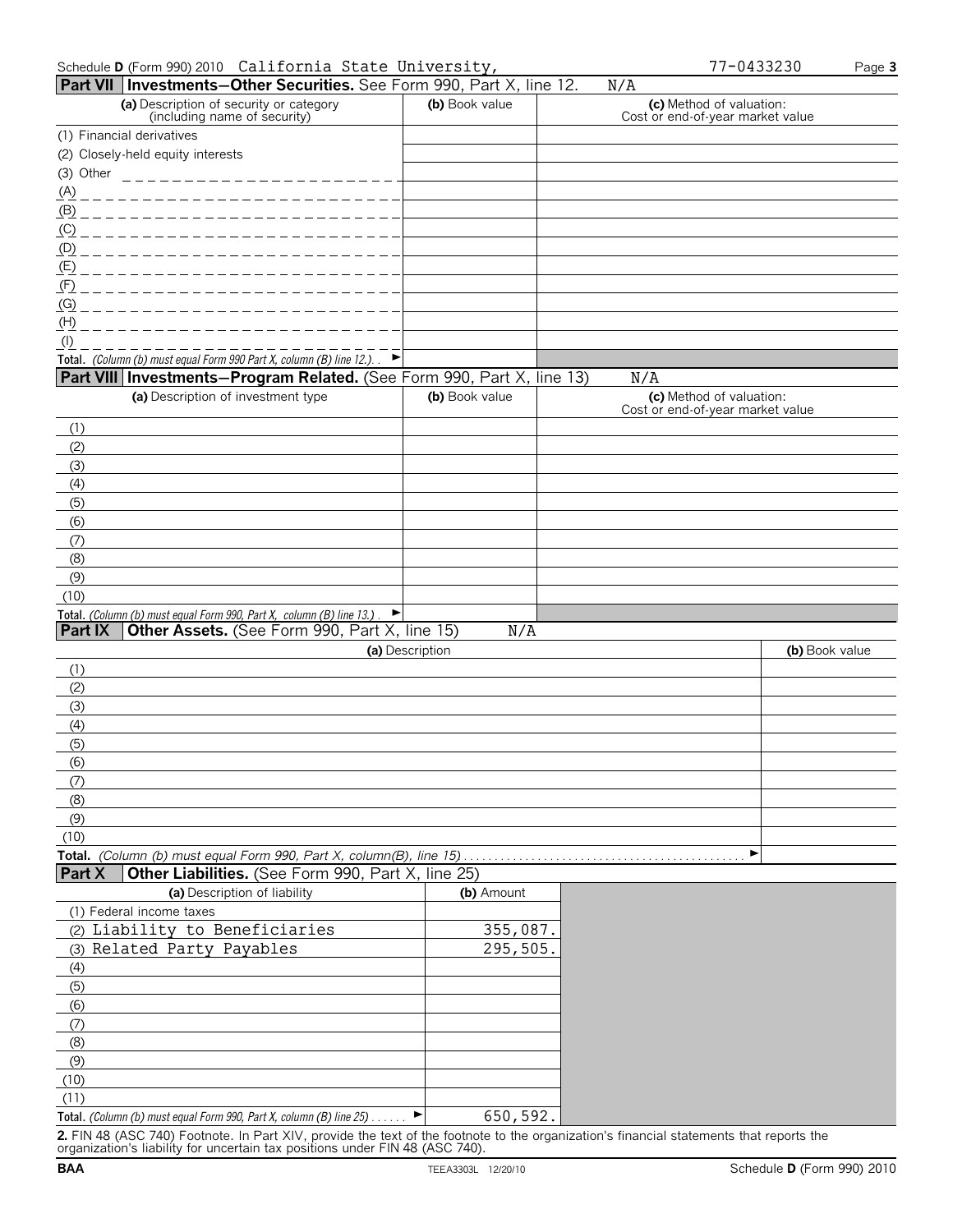|                | Schedule D (Form 990) 2010 California State University,                                                                                                                                                                                                          | 77-0433230   | Page 4     |
|----------------|------------------------------------------------------------------------------------------------------------------------------------------------------------------------------------------------------------------------------------------------------------------|--------------|------------|
|                | Reconciliation of Change in Net Assets from Form 990 to Audited Financial Statements<br>Part XI                                                                                                                                                                  |              |            |
| 1              |                                                                                                                                                                                                                                                                  |              | 2,887,671. |
| $\overline{2}$ |                                                                                                                                                                                                                                                                  |              | 1,557,016. |
| 3              |                                                                                                                                                                                                                                                                  |              | 1,330,655. |
| 4              |                                                                                                                                                                                                                                                                  |              | 1,545,124. |
| 5              |                                                                                                                                                                                                                                                                  |              |            |
| 6              |                                                                                                                                                                                                                                                                  |              |            |
| 7              |                                                                                                                                                                                                                                                                  |              |            |
| 8              |                                                                                                                                                                                                                                                                  |              |            |
| 9              |                                                                                                                                                                                                                                                                  |              | 1,545,124. |
| 10             |                                                                                                                                                                                                                                                                  |              | 2,875,779. |
|                | Part XII   Reconciliation of Revenue per Audited Financial Statements With Revenue per Return                                                                                                                                                                    |              |            |
| 1              |                                                                                                                                                                                                                                                                  | $\mathbf{1}$ | 4,432,795. |
|                | 2 Amounts included on line 1 but not on Form 990, Part VIII, line 12:                                                                                                                                                                                            |              |            |
|                | 2a<br>1,545,124.                                                                                                                                                                                                                                                 |              |            |
|                | 2 <sub>b</sub>                                                                                                                                                                                                                                                   |              |            |
|                | 2c                                                                                                                                                                                                                                                               |              |            |
|                | 2d                                                                                                                                                                                                                                                               |              |            |
|                |                                                                                                                                                                                                                                                                  | 2e           | 1,545,124. |
|                |                                                                                                                                                                                                                                                                  | 3            | 2,887,671. |
|                | 4 Amounts included on Form 990, Part VIII, line 12, but not on line 1:                                                                                                                                                                                           |              |            |
|                | <b>a</b> Investments expenses not included on Form 990, Part VIII, line 7b. 4a                                                                                                                                                                                   |              |            |
|                | 4 <sub>h</sub>                                                                                                                                                                                                                                                   |              |            |
|                |                                                                                                                                                                                                                                                                  | 4c           |            |
|                | 5 Total revenue. Add lines 3 and 4c. (This must equal Form 990, Part I, line 12.)                                                                                                                                                                                | 5            | 2,887,671. |
|                | Part XIII Reconciliation of Expenses per Audited Financial Statements With Expenses per Return                                                                                                                                                                   |              |            |
|                |                                                                                                                                                                                                                                                                  | 1            | 1,557,016. |
|                | 2 Amounts included on line 1 but not on Form 990, Part IX, line 25:                                                                                                                                                                                              |              |            |
|                | 2a                                                                                                                                                                                                                                                               |              |            |
|                | 2 <sub>b</sub>                                                                                                                                                                                                                                                   |              |            |
|                | 2c                                                                                                                                                                                                                                                               |              |            |
|                | 2d                                                                                                                                                                                                                                                               |              |            |
|                |                                                                                                                                                                                                                                                                  | 2e           |            |
|                |                                                                                                                                                                                                                                                                  | 3            | 1,557,016. |
| 4              | Amounts included on Form 990, Part IX, line 25, but not on line 1:                                                                                                                                                                                               |              |            |
|                | a Investments expenses not included on Form 990, Part VIII, line 7b. 4a                                                                                                                                                                                          |              |            |
|                | 4 <sub>b</sub>                                                                                                                                                                                                                                                   |              |            |
|                |                                                                                                                                                                                                                                                                  | 4с           |            |
|                |                                                                                                                                                                                                                                                                  | 5            | 1,557,016. |
|                | Part XIV Supplemental Information                                                                                                                                                                                                                                |              |            |
|                | Complete this part to provide the descriptions required for Part II, lines 3, 5, and 9; Part III, lines 1a and 4; Part IV, lines 1b and 2b;<br>Part V, line 4; Part X, line 2; Part XI, line 8; Part XII, lines 2d and 4b; and Pa<br>any additional information. |              |            |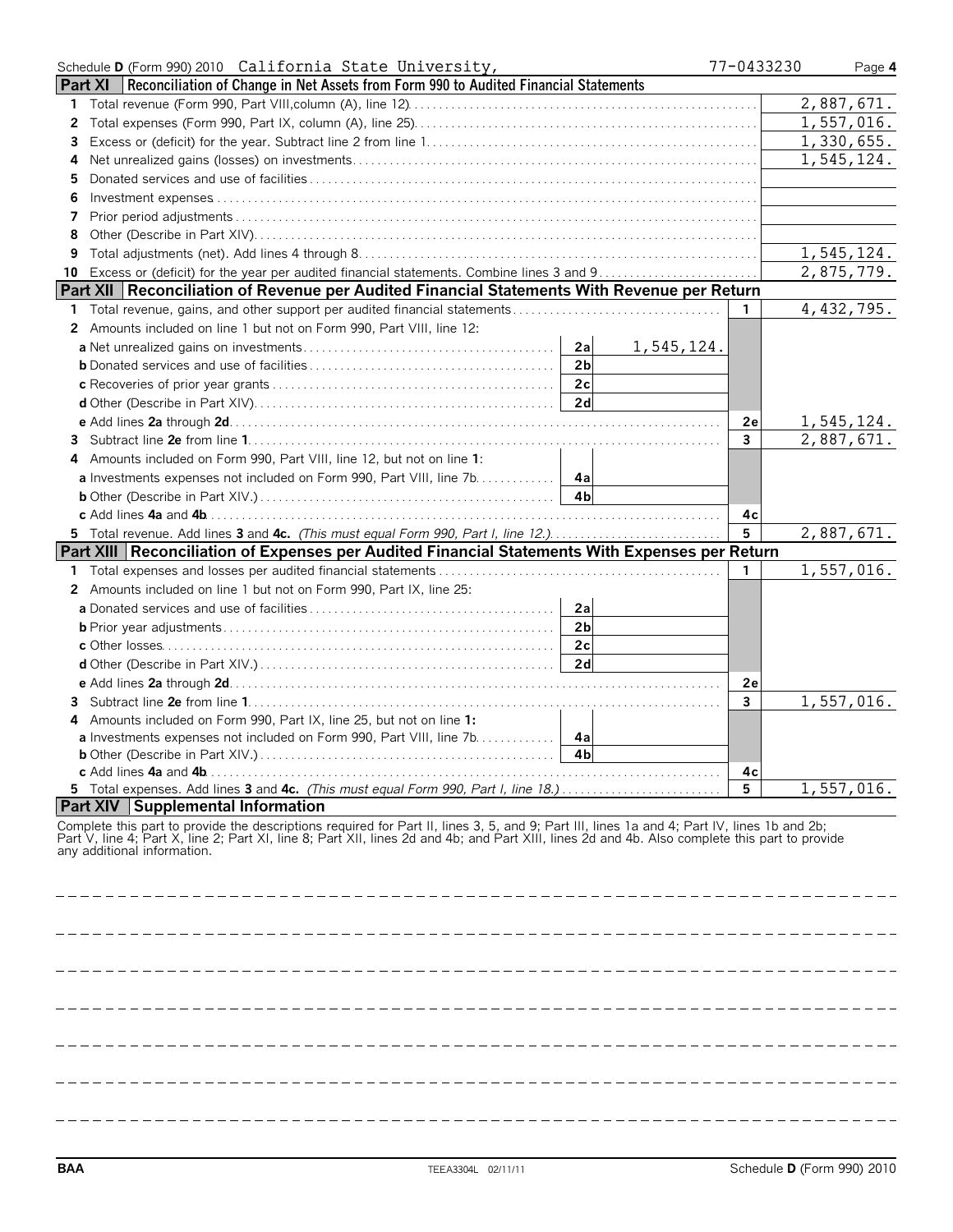#### Schedule **D** (Form 990) 2010 Page **5 Part XIV Supplemental Information** *(continued)* California State University, 77-0433230

| -------------------------------------- |
|----------------------------------------|
|                                        |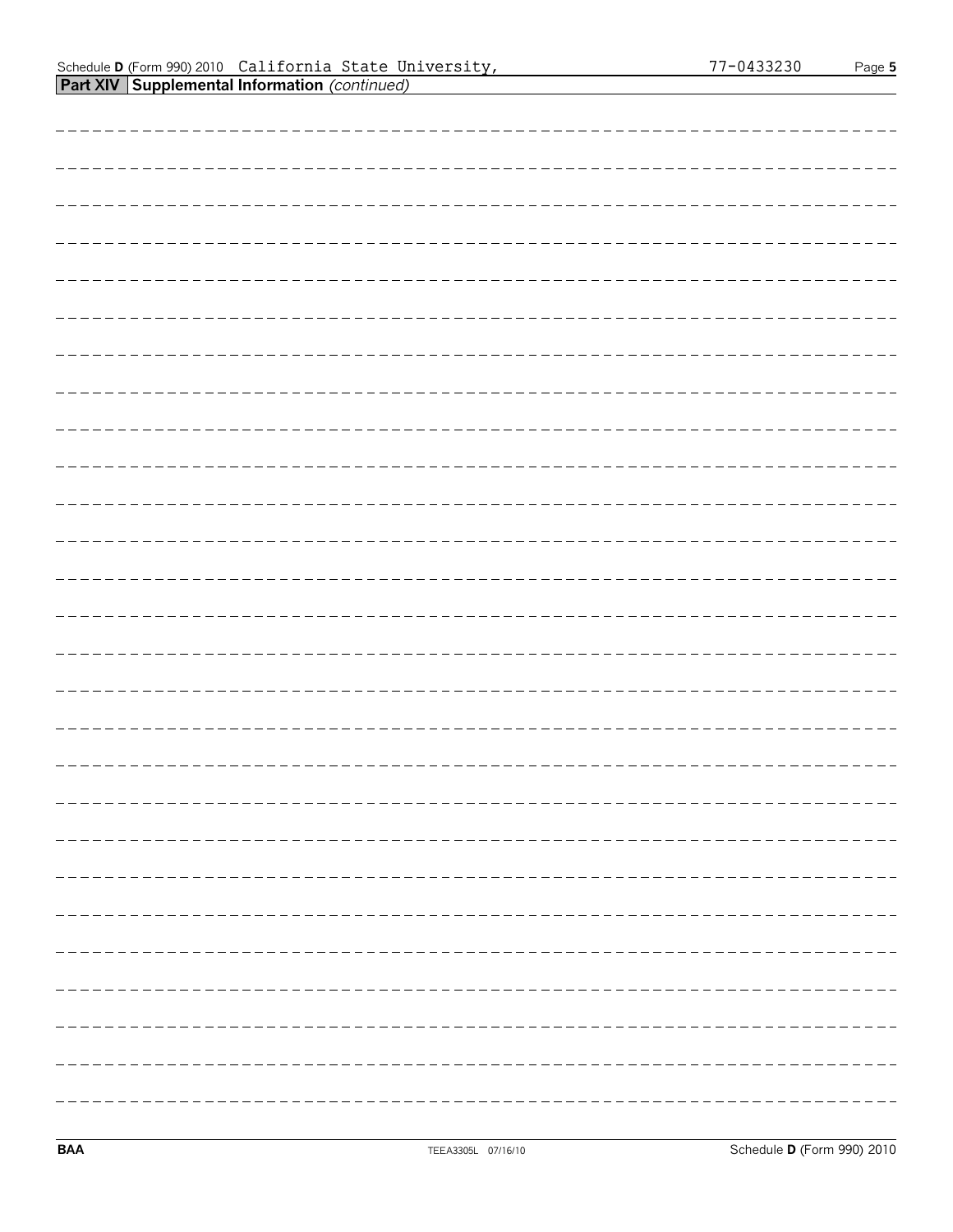**SCHEDULE G (Form 990 or 990-EZ)**

# **Supplemental Information Regarding Fundraising or Gaming Activities 2010**

**Complete if the organization answered 'Yes' to Form 990, Part IV, lines 17, 18,** or 19, or if the organization entered more than \$15,000 on Form 990-EZ, line 6a.<br>► Attach to Form 990 or Form 990-EZ. ► See separate instructions.

**Open to Public Inspection**

OMB No. 1545-0047

| Department of the Treasury<br>Internal Revenue Service                                                                                                                                             |                                                                                                                                  |     |                                                 | Attach to Form 990 or Form 990-EZ. > See separate instructions. |                                        | <b>Inspection</b>                       |
|----------------------------------------------------------------------------------------------------------------------------------------------------------------------------------------------------|----------------------------------------------------------------------------------------------------------------------------------|-----|-------------------------------------------------|-----------------------------------------------------------------|----------------------------------------|-----------------------------------------|
| Name of the organization California State University,                                                                                                                                              |                                                                                                                                  |     |                                                 |                                                                 | Employer identification number         |                                         |
|                                                                                                                                                                                                    | Channel Islands Foundation<br>Fundraising Activities. Complete if the organization answered 'Yes' to Form 990, Part IV, line 17. |     |                                                 |                                                                 | 77-0433230                             |                                         |
| Part I                                                                                                                                                                                             | Form 990-EZ filers are not required to complete this part.                                                                       |     |                                                 |                                                                 |                                        |                                         |
| Indicate whether the organization raised funds through any of the following activities. Check all that apply.<br>1<br>X Mail solicitations<br>a                                                    |                                                                                                                                  |     |                                                 | e $ X $ Solicitation of non-government grants                   |                                        |                                         |
| X<br>Internet and email solicitations<br>b                                                                                                                                                         |                                                                                                                                  |     | f                                               | Solicitation of government grants                               |                                        |                                         |
| X Phone solicitations<br>c                                                                                                                                                                         |                                                                                                                                  |     |                                                 | Special fundraising events<br>g X                               |                                        |                                         |
| $d$ $X$<br>In-person solicitations                                                                                                                                                                 |                                                                                                                                  |     |                                                 |                                                                 |                                        |                                         |
| 2a Did the organization have a written or oral agreement with any individual (including officers, directors, trustees or key                                                                       |                                                                                                                                  |     |                                                 |                                                                 |                                        | X No<br><b>Yes</b>                      |
| <b>b</b> If 'Yes,' list the ten highest paid individuals or entities (fundraisers) pursuant to agreements under which the fundraiser is to be<br>compensated at least \$5,000 by the organization. |                                                                                                                                  |     |                                                 |                                                                 |                                        |                                         |
| (i) Name and address of individual<br>or entity (fundraiser)                                                                                                                                       | (ii) Activity                                                                                                                    |     | (iii) Did fundraiser<br>have custody or control | (iv) Gross receipts<br>from activity                            | (v) Amount paid to<br>(or retained by) | (vi) Amount paid to<br>(or retained by) |
|                                                                                                                                                                                                    |                                                                                                                                  |     | of contributions?                               |                                                                 | fundraiser listed in<br>column (i)     | organization                            |
|                                                                                                                                                                                                    |                                                                                                                                  | Yes | No                                              |                                                                 |                                        |                                         |
| 1                                                                                                                                                                                                  |                                                                                                                                  |     |                                                 |                                                                 |                                        |                                         |
| $\overline{2}$                                                                                                                                                                                     |                                                                                                                                  |     |                                                 |                                                                 |                                        |                                         |
| 3                                                                                                                                                                                                  |                                                                                                                                  |     |                                                 |                                                                 |                                        |                                         |
| 4                                                                                                                                                                                                  |                                                                                                                                  |     |                                                 |                                                                 |                                        |                                         |
| 5                                                                                                                                                                                                  |                                                                                                                                  |     |                                                 |                                                                 |                                        |                                         |
| 6                                                                                                                                                                                                  |                                                                                                                                  |     |                                                 |                                                                 |                                        |                                         |
| $\overline{7}$                                                                                                                                                                                     |                                                                                                                                  |     |                                                 |                                                                 |                                        |                                         |
| 8                                                                                                                                                                                                  |                                                                                                                                  |     |                                                 |                                                                 |                                        |                                         |
| 9                                                                                                                                                                                                  |                                                                                                                                  |     |                                                 |                                                                 |                                        |                                         |
| 10                                                                                                                                                                                                 |                                                                                                                                  |     |                                                 |                                                                 |                                        |                                         |
| Total                                                                                                                                                                                              |                                                                                                                                  |     |                                                 |                                                                 |                                        | υ.                                      |
| List all states in which the organization is registered or licensed to solicit contributions or has been notified it is exempt from registration<br>3                                              |                                                                                                                                  |     |                                                 |                                                                 |                                        |                                         |
| or licensing.                                                                                                                                                                                      |                                                                                                                                  |     |                                                 |                                                                 |                                        |                                         |
|                                                                                                                                                                                                    |                                                                                                                                  |     |                                                 |                                                                 |                                        |                                         |
|                                                                                                                                                                                                    |                                                                                                                                  |     |                                                 |                                                                 |                                        |                                         |
|                                                                                                                                                                                                    |                                                                                                                                  |     |                                                 |                                                                 |                                        |                                         |
|                                                                                                                                                                                                    |                                                                                                                                  |     |                                                 |                                                                 |                                        |                                         |
|                                                                                                                                                                                                    |                                                                                                                                  |     |                                                 |                                                                 |                                        |                                         |
|                                                                                                                                                                                                    |                                                                                                                                  |     |                                                 |                                                                 |                                        |                                         |
|                                                                                                                                                                                                    |                                                                                                                                  |     |                                                 |                                                                 |                                        |                                         |
|                                                                                                                                                                                                    |                                                                                                                                  |     |                                                 |                                                                 |                                        |                                         |
|                                                                                                                                                                                                    |                                                                                                                                  |     |                                                 |                                                                 |                                        |                                         |
|                                                                                                                                                                                                    |                                                                                                                                  |     |                                                 |                                                                 |                                        |                                         |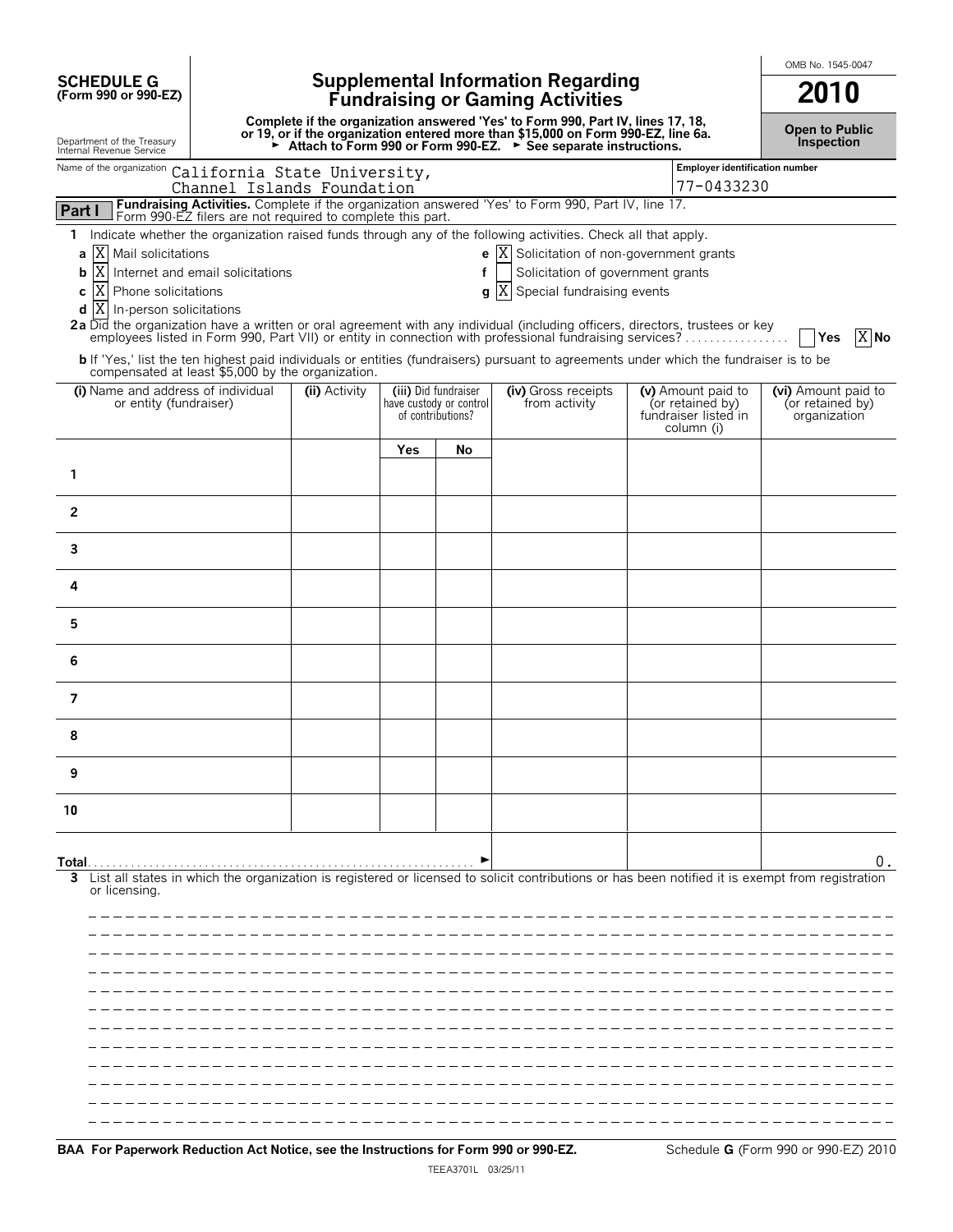| Part II                                  |    | Schedule G (Form 990 or 990-EZ) 2010 California State University,<br>Fundraising Events. Complete if the organization answered 'Yes' to Form 990, Part IV, line 18, or<br>reported more than \$15,000 of fundraising event contributions and gross income on Form 990-EZ, lines 1<br>and 6a. List events with gross receipts greater than \$5,000. |                               |                                                     | 77-0433230                         | Page 2                                                      |
|------------------------------------------|----|----------------------------------------------------------------------------------------------------------------------------------------------------------------------------------------------------------------------------------------------------------------------------------------------------------------------------------------------------|-------------------------------|-----------------------------------------------------|------------------------------------|-------------------------------------------------------------|
|                                          |    |                                                                                                                                                                                                                                                                                                                                                    | (a) Event $#1$<br>Art Gallery | (b) Event $#2$                                      | (c) Other events<br>(total number) | (d) Total events<br>(add column (a)<br>through column $(c)$ |
| <b>REVENU</b>                            | 1. | Gross receipts                                                                                                                                                                                                                                                                                                                                     | (event type)<br>84,288.       | (event type)                                        |                                    | 84,288.                                                     |
| Ė                                        | 2  | Less: Charitable contributions                                                                                                                                                                                                                                                                                                                     |                               |                                                     |                                    |                                                             |
|                                          | 3  | Gross income (line 1 minus line 2)                                                                                                                                                                                                                                                                                                                 | 84,288.                       |                                                     |                                    | 84,288.                                                     |
|                                          | 4  | Cash prizes                                                                                                                                                                                                                                                                                                                                        |                               |                                                     |                                    |                                                             |
|                                          | 5. | Noncash prizes                                                                                                                                                                                                                                                                                                                                     |                               |                                                     |                                    |                                                             |
| D – R E C T                              | 6  | Rent/facility costs                                                                                                                                                                                                                                                                                                                                |                               |                                                     |                                    |                                                             |
|                                          |    | 7 Food and beverages                                                                                                                                                                                                                                                                                                                               |                               |                                                     |                                    |                                                             |
|                                          | 8  |                                                                                                                                                                                                                                                                                                                                                    |                               |                                                     |                                    |                                                             |
| <b>SESPENSE</b>                          | 9  | Other direct expenses                                                                                                                                                                                                                                                                                                                              |                               |                                                     |                                    |                                                             |
|                                          | 10 |                                                                                                                                                                                                                                                                                                                                                    |                               |                                                     |                                    |                                                             |
|                                          |    | Part III Gaming. Complete if the organization answered 'Yes' to Form 990, Part IV, line 19, or reported more than                                                                                                                                                                                                                                  |                               |                                                     |                                    | 84,288.                                                     |
|                                          |    | \$15,000 on Form 990-EZ, line 6a.                                                                                                                                                                                                                                                                                                                  | (a) Bingo                     | (b) Pull tabs/Instant<br>bingo/progressive<br>bingo | (c) Other gaming                   | (d) Total gaming<br>(add column (a)<br>through column $(c)$ |
| ヒロリヒード                                   | 1. | Gross revenue                                                                                                                                                                                                                                                                                                                                      |                               |                                                     |                                    |                                                             |
|                                          | 2  | Cash prizes                                                                                                                                                                                                                                                                                                                                        |                               |                                                     |                                    |                                                             |
| D – R E N S<br>E N S E N S E S<br>T<br>S | 3  |                                                                                                                                                                                                                                                                                                                                                    |                               |                                                     |                                    |                                                             |
|                                          | 4  | Rent/facility costs                                                                                                                                                                                                                                                                                                                                |                               |                                                     |                                    |                                                             |
|                                          | 5  | Other direct expenses                                                                                                                                                                                                                                                                                                                              |                               |                                                     |                                    |                                                             |
|                                          | 6  |                                                                                                                                                                                                                                                                                                                                                    | နွ<br>Yes<br>No               | $\,{}^{\circ}\!\!\delta$<br>Yes<br>No               | နွ<br>Yes<br>No                    |                                                             |
|                                          | 7  |                                                                                                                                                                                                                                                                                                                                                    |                               |                                                     |                                    |                                                             |
|                                          | 8  |                                                                                                                                                                                                                                                                                                                                                    |                               |                                                     |                                    |                                                             |
|                                          |    | 9 Enter the state(s) in which the organization operates gaming activities:<br><b>b</b> If 'No,' explain:                                                                                                                                                                                                                                           |                               |                                                     |                                    | Yes<br><b>No</b>                                            |
|                                          |    | 10a Were any of the organization's gaming licenses revoked, suspended or terminated during the tax year?<br><b>b</b> If 'Yes,' explain:                                                                                                                                                                                                            |                               |                                                     |                                    | <b>No</b><br><b>Yes</b>                                     |

**BAA** TEEA3702L 01/13/11 Schedule **G** (Form 990 or 990-EZ) 2010

 $\sim$ 

 $\overline{\phantom{0}}$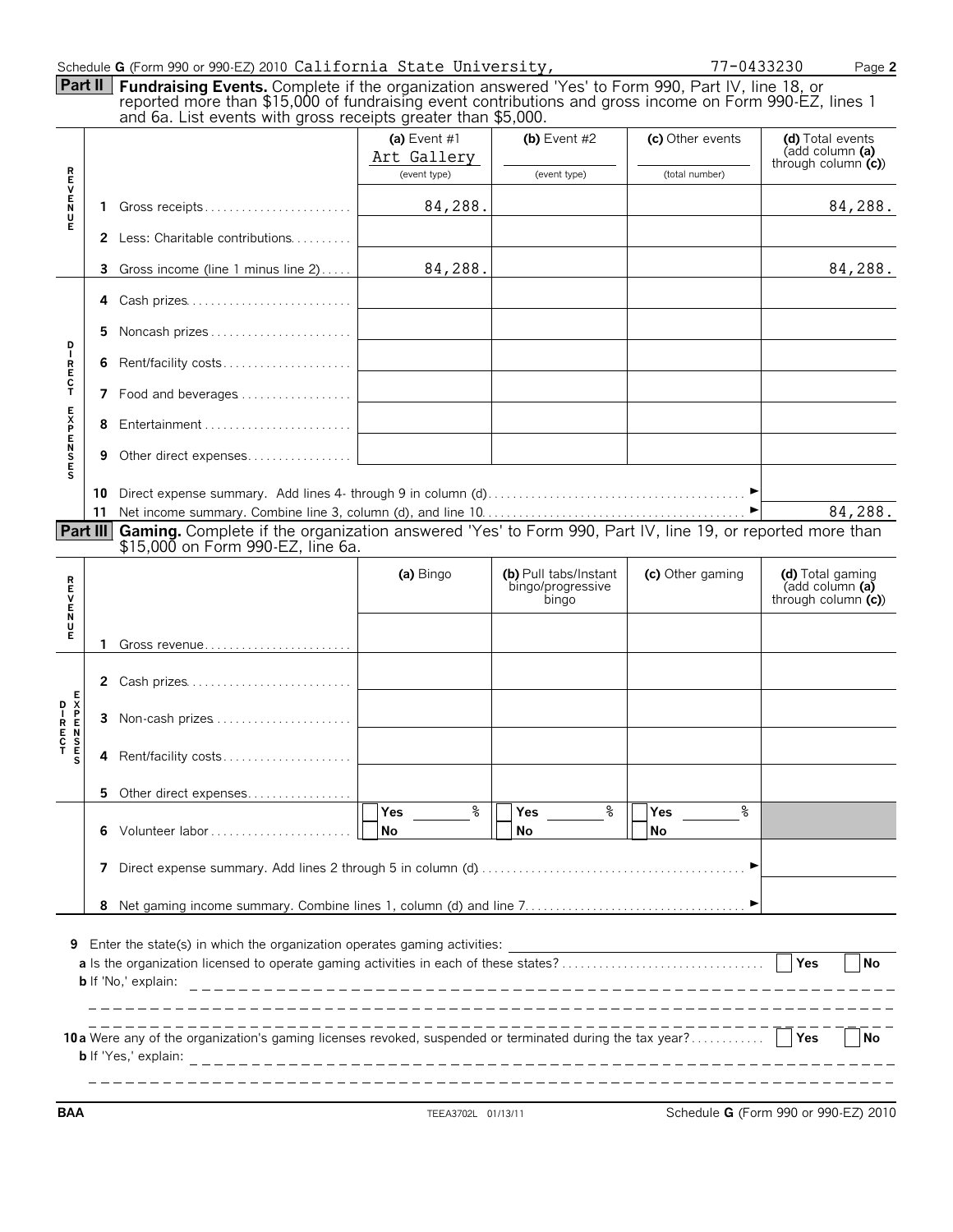|    | Schedule G (Form 990 or 990-EZ) 2010 California State University,                                                                                                                                                                                                                       | 77-0433230      | Page 3                      |
|----|-----------------------------------------------------------------------------------------------------------------------------------------------------------------------------------------------------------------------------------------------------------------------------------------|-----------------|-----------------------------|
|    |                                                                                                                                                                                                                                                                                         | Yes             | $\overline{\mathsf{No}}$    |
|    | 12 Is the organization a grantor, beneficiary or trustee of a trust or a member of a partnership or other entity formed to                                                                                                                                                              | <b>Yes</b>      | $\overline{\phantom{a}}$ No |
|    | <b>13</b> Indicate the percentage of gaming activity operated in:                                                                                                                                                                                                                       |                 |                             |
|    |                                                                                                                                                                                                                                                                                         |                 | ್ಠಿ                         |
|    |                                                                                                                                                                                                                                                                                         | 13 <sub>b</sub> | $\,{}^{\circ}\!$            |
|    | 14 Enter the name and address of the person who prepares the organization's gaming/special events books and records:                                                                                                                                                                    |                 |                             |
|    |                                                                                                                                                                                                                                                                                         |                 |                             |
|    | Address ►                                                                                                                                                                                                                                                                               |                 |                             |
|    | 15a Does the organization have a contact with a third party from whom the organization receives gaming revenue?                                                                                                                                                                         |                 | No                          |
|    | of gaming revenue retained by the third party $\triangleright$ $\uparrow$ $\downarrow$                                                                                                                                                                                                  |                 |                             |
|    | c If 'Yes,' enter name and address of the third party:                                                                                                                                                                                                                                  |                 |                             |
|    |                                                                                                                                                                                                                                                                                         |                 |                             |
|    | Address $\blacktriangleright$                                                                                                                                                                                                                                                           |                 |                             |
| 16 | Gaming manager information:                                                                                                                                                                                                                                                             |                 |                             |
|    |                                                                                                                                                                                                                                                                                         |                 |                             |
|    | Gaming manager compensation $\triangleright$ $\uparrow$                                                                                                                                                                                                                                 |                 |                             |
|    | Description of services provided ►                                                                                                                                                                                                                                                      |                 |                             |
|    | Director/officer<br>Employee<br>Independent contractor                                                                                                                                                                                                                                  |                 |                             |
| 17 | Mandatory distributions                                                                                                                                                                                                                                                                 |                 |                             |
|    | a Is the organization required under state law to make charitable distributions from the gaming proceeds to retain the                                                                                                                                                                  | ∣ ∣Yes          | No                          |
|    | <b>b</b> Enter the amount of distributions required under state law to be distributed to other exempt organizations or spent in the<br>organization's own exempt activities during the tax year $\triangleright$ \$                                                                     |                 |                             |
|    | <b>Part IV</b>                                                                                                                                                                                                                                                                          |                 |                             |
|    | Supplemental Information. Complete this part to provide the explanations required by Part I, line 2b, columns (iii) and (v), and Part III, lines 9, 9b, 10b, 15b, 15c, 16, and 17b, as applicable. Also complete<br>this part to provide any additional information (see instructions). |                 |                             |
|    |                                                                                                                                                                                                                                                                                         |                 |                             |
|    |                                                                                                                                                                                                                                                                                         |                 |                             |
|    |                                                                                                                                                                                                                                                                                         |                 |                             |
|    |                                                                                                                                                                                                                                                                                         |                 |                             |
|    |                                                                                                                                                                                                                                                                                         |                 |                             |
|    |                                                                                                                                                                                                                                                                                         |                 |                             |
|    |                                                                                                                                                                                                                                                                                         |                 |                             |
|    |                                                                                                                                                                                                                                                                                         |                 |                             |
|    |                                                                                                                                                                                                                                                                                         |                 |                             |
|    |                                                                                                                                                                                                                                                                                         |                 |                             |
|    |                                                                                                                                                                                                                                                                                         |                 |                             |
|    |                                                                                                                                                                                                                                                                                         |                 |                             |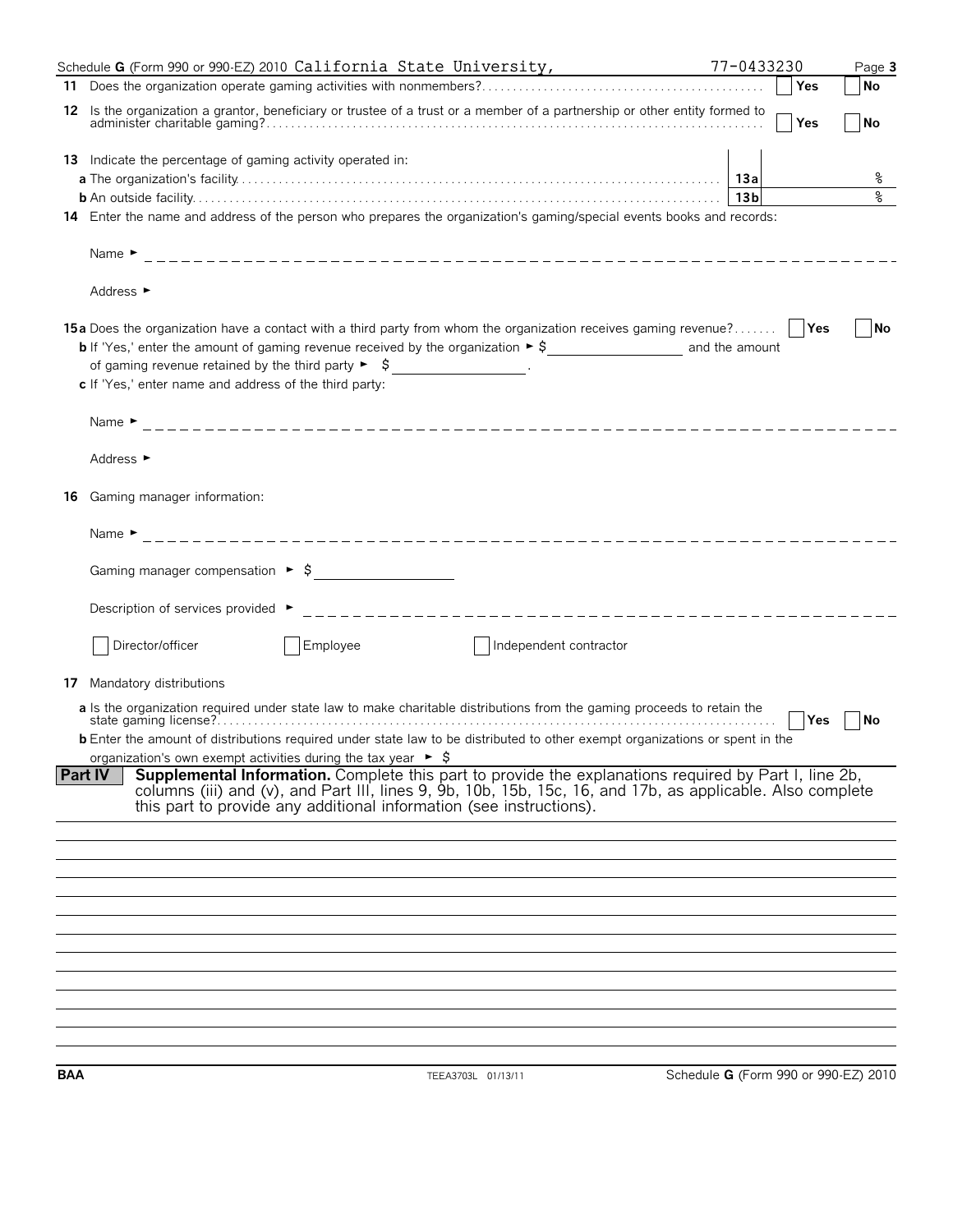| <b>SCHEDULE I</b>                                                                                                                         |                                                                 |                                  | <b>Grants and Other Assistance to Organizations,</b>                                                                                                                                                                                                                            |                                      |                                                             |                                              | OMB No. 1545-0047                          |
|-------------------------------------------------------------------------------------------------------------------------------------------|-----------------------------------------------------------------|----------------------------------|---------------------------------------------------------------------------------------------------------------------------------------------------------------------------------------------------------------------------------------------------------------------------------|--------------------------------------|-------------------------------------------------------------|----------------------------------------------|--------------------------------------------|
| (Form 990)                                                                                                                                |                                                                 |                                  | Governments and Individuals in the United States                                                                                                                                                                                                                                |                                      |                                                             |                                              | 2010                                       |
| Department of the Treasury<br>Internal Revenue Service                                                                                    |                                                                 |                                  | Complete if the organization answered 'Yes,' to Form 990, Part IV, lines 21 or 22.<br>Attatch to Form 990.                                                                                                                                                                      |                                      |                                                             |                                              | <b>Open to Public</b><br><b>Inspection</b> |
| Name of the organization<br>California State University,                                                                                  |                                                                 |                                  |                                                                                                                                                                                                                                                                                 |                                      |                                                             | Employer identification number<br>77-0433230 |                                            |
| Part I                                                                                                                                    | <b>General Information on Grants and Assistance</b>             |                                  |                                                                                                                                                                                                                                                                                 |                                      |                                                             |                                              |                                            |
|                                                                                                                                           |                                                                 |                                  | 1 Does the organization maintain records to substantiate the amount of the grants or assistance, the grantees' eligibility for the grants or assistance, and<br>2 Describe in Part IV the organization's procedures for monitoring the use of grant funds in the United States. |                                      |                                                             |                                              | $\overline{X}$ No<br>  Yes                 |
| Part II Grants and Other Assistance to Governments and Organizations in the United States. Complete if the organization answered 'Yes' to |                                                                 |                                  | Form 990, Part IV, line 21 for any recipient that received more than \$5,000. Check this box if no one recipient received more than \$5,000.                                                                                                                                    |                                      |                                                             |                                              | $\blacktriangleright$ X                    |
| 1 (a) Name and address of organization<br>or government                                                                                   | $(b)$ EIN                                                       | (c) IRC section<br>if applicable | (d) Amount of cash grant                                                                                                                                                                                                                                                        | (e) Amount of non-cash<br>assistance | (f) Method of valuation<br>(book, FMV, appraisal,<br>other) | (g) Description of<br>non-cash assistance    | (h) Purpose of grant<br>or assistance      |
| (1)                                                                                                                                       |                                                                 |                                  |                                                                                                                                                                                                                                                                                 |                                      |                                                             |                                              |                                            |
| (2)                                                                                                                                       |                                                                 |                                  |                                                                                                                                                                                                                                                                                 |                                      |                                                             |                                              |                                            |
| $\frac{(3)}{(2)}$ _ _ _ _ _ _ _ _ _ _ _ _ _ _ _                                                                                           |                                                                 |                                  |                                                                                                                                                                                                                                                                                 |                                      |                                                             |                                              |                                            |
| (4)                                                                                                                                       |                                                                 |                                  |                                                                                                                                                                                                                                                                                 |                                      |                                                             |                                              |                                            |
| (5)                                                                                                                                       |                                                                 |                                  |                                                                                                                                                                                                                                                                                 |                                      |                                                             |                                              |                                            |
| (6)<br>_______________                                                                                                                    |                                                                 |                                  |                                                                                                                                                                                                                                                                                 |                                      |                                                             |                                              |                                            |
| (7)                                                                                                                                       |                                                                 |                                  |                                                                                                                                                                                                                                                                                 |                                      |                                                             |                                              |                                            |
| (8)                                                                                                                                       |                                                                 |                                  |                                                                                                                                                                                                                                                                                 |                                      |                                                             |                                              |                                            |
|                                                                                                                                           | $\mathbf{a}$ and $\mathbf{a}$ and $\mathbf{a}$ and $\mathbf{a}$ |                                  |                                                                                                                                                                                                                                                                                 |                                      |                                                             |                                              | 0<br>$\Omega$                              |

**BAA For Paperwork Reduction Act Notice, see the Instructions for Form 990.** TEEA3901L 10/29/10 SChedule I (Form 990) 2010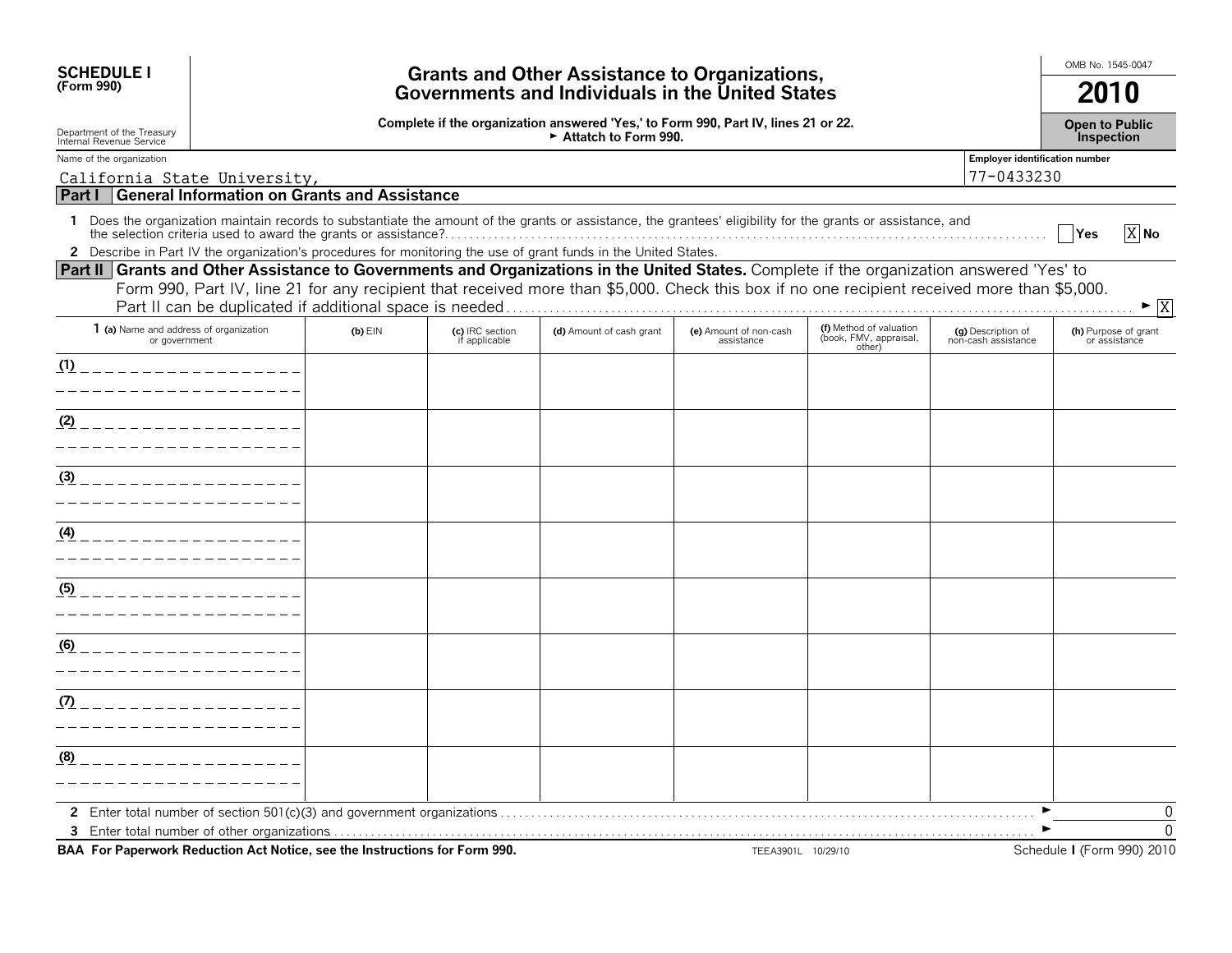| Schedule I (Form 990) 2010                                                                                                                                                                                        | California State University, |                             |                                      |                                                          | 77-0433230                             | Page 2 |
|-------------------------------------------------------------------------------------------------------------------------------------------------------------------------------------------------------------------|------------------------------|-----------------------------|--------------------------------------|----------------------------------------------------------|----------------------------------------|--------|
| Part III Grants and Other Assistance to Individuals in the United States. Complete if the organization answered 'Yes' to Form 990, Part IV, line 22.<br>Part III can be duplicated if additional space is needed. |                              |                             |                                      |                                                          |                                        |        |
| (a) Type of grant or assistance                                                                                                                                                                                   | (b) Number of<br>recipients  | (c) Amount of<br>cash grant | (d) Amount of<br>non-cash assistance | (e) Method of valuation (book,<br>FMV, appraisal, other) | (f) Description of non-cash assistance |        |
| Student Assistance<br>-1.                                                                                                                                                                                         |                              | 14,795.                     |                                      |                                                          |                                        |        |
| $\overline{2}$                                                                                                                                                                                                    |                              |                             |                                      |                                                          |                                        |        |
| $\overline{\mathbf{3}}$                                                                                                                                                                                           |                              |                             |                                      |                                                          |                                        |        |
|                                                                                                                                                                                                                   |                              |                             |                                      |                                                          |                                        |        |
| 5                                                                                                                                                                                                                 |                              |                             |                                      |                                                          |                                        |        |
| -6                                                                                                                                                                                                                |                              |                             |                                      |                                                          |                                        |        |
| 7<br>Supplemental Information. Complete this part to provide the information required in Part I, line 2, and any other additional information.<br><b>Part IV</b>                                                  |                              |                             |                                      |                                                          |                                        |        |
|                                                                                                                                                                                                                   |                              |                             |                                      |                                                          |                                        |        |
|                                                                                                                                                                                                                   |                              |                             |                                      |                                                          |                                        |        |
|                                                                                                                                                                                                                   |                              |                             |                                      |                                                          |                                        |        |
|                                                                                                                                                                                                                   |                              |                             |                                      |                                                          |                                        |        |
|                                                                                                                                                                                                                   |                              |                             |                                      |                                                          |                                        |        |
|                                                                                                                                                                                                                   |                              |                             |                                      |                                                          |                                        |        |
|                                                                                                                                                                                                                   |                              |                             |                                      |                                                          |                                        |        |
|                                                                                                                                                                                                                   |                              |                             |                                      |                                                          |                                        |        |
|                                                                                                                                                                                                                   |                              |                             |                                      |                                                          |                                        |        |
|                                                                                                                                                                                                                   |                              |                             |                                      |                                                          |                                        |        |

**BAA** Schedule **I** (Form 990) 2010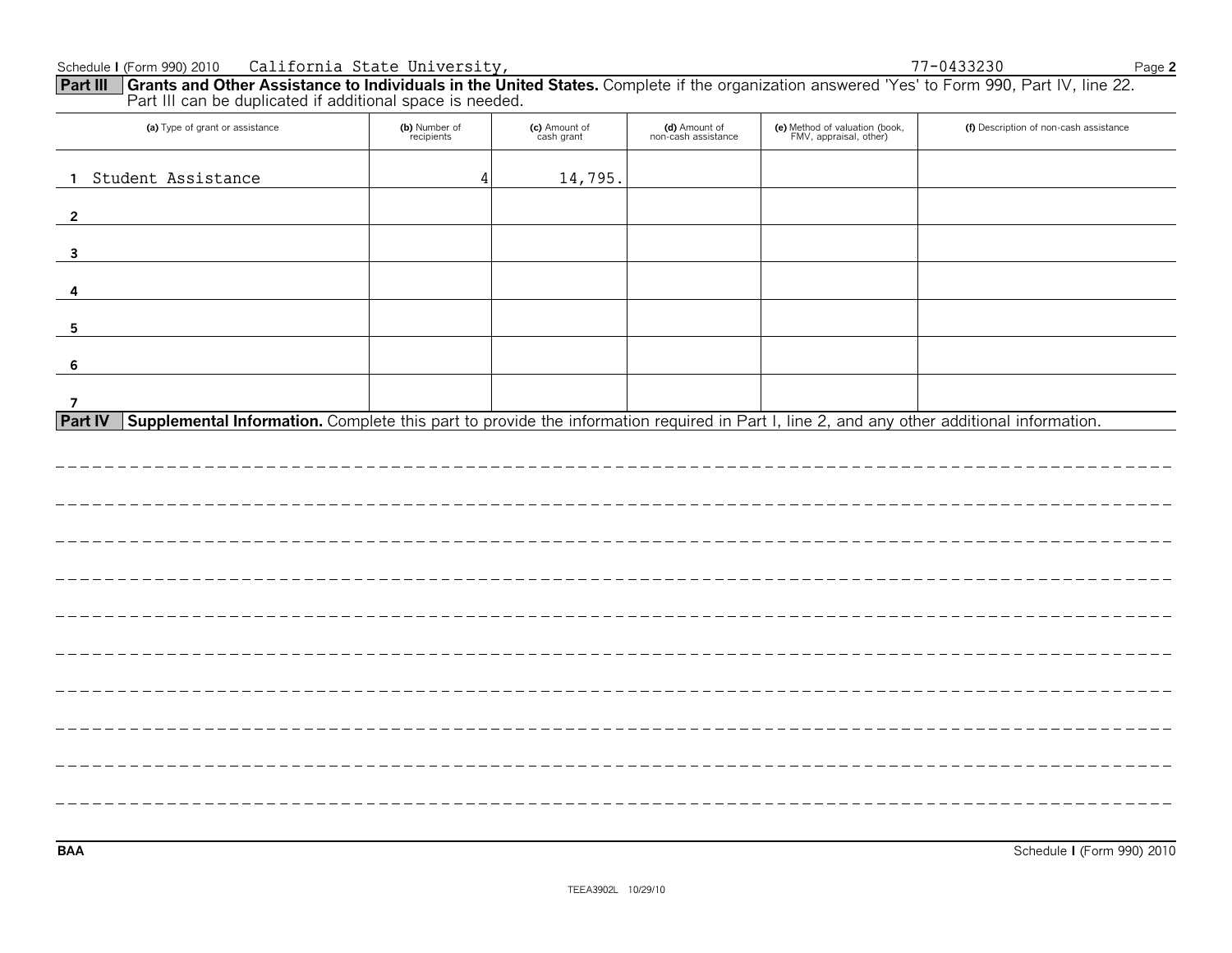| <b>Compensation Information</b><br>OMB No. 1545-0047<br><b>SCHEDULE J</b>                  |                                                                                                                                                                                                                                         |                            |            |    |  |  |  |  |
|--------------------------------------------------------------------------------------------|-----------------------------------------------------------------------------------------------------------------------------------------------------------------------------------------------------------------------------------------|----------------------------|------------|----|--|--|--|--|
| (Form 990)                                                                                 | For certain Officers, Directors, Trustees, Key Employees, and Highest<br><b>Compensated Employees</b>                                                                                                                                   |                            | 2010       |    |  |  |  |  |
| Department of the Treasury<br>Internal Revenue Service                                     | > Complete if the organization answered 'Yes' to Form 990, Part IV, line 23.<br>Attach to Form 990. See separate instructions.                                                                                                          | <b>Open to Public</b>      | Inspection |    |  |  |  |  |
| Name of the organization                                                                   | <b>Employer identification number</b>                                                                                                                                                                                                   |                            |            |    |  |  |  |  |
| California State University,                                                               | 77-0433230                                                                                                                                                                                                                              |                            |            |    |  |  |  |  |
| Part I                                                                                     | <b>Questions Regarding Compensation</b>                                                                                                                                                                                                 |                            |            |    |  |  |  |  |
|                                                                                            | 1a Check the appropriate box(es) if the organization provided any of the following to or for a person listed in Form 990, Part<br>VII, Section A, line 1a. Complete Part III to provide any relevant information regarding these items. |                            | Yes        | No |  |  |  |  |
|                                                                                            | First-class or charter travel<br>Housing allowance or residence for personal use                                                                                                                                                        |                            |            |    |  |  |  |  |
| Travel for companions                                                                      | Payments for business use of personal residence                                                                                                                                                                                         |                            |            |    |  |  |  |  |
| Health or social club dues or initiation fees<br>Tax indemnification and gross-up payments |                                                                                                                                                                                                                                         |                            |            |    |  |  |  |  |
|                                                                                            | Discretionary spending account<br>Personal services (e.g., maid, chauffeur, chef)                                                                                                                                                       |                            |            |    |  |  |  |  |
|                                                                                            |                                                                                                                                                                                                                                         |                            |            |    |  |  |  |  |
|                                                                                            |                                                                                                                                                                                                                                         |                            |            |    |  |  |  |  |
|                                                                                            | <b>b</b> If any of the boxes on line 1a are checked, did the organization follow a written policy regarding payment or reimbursement or provision of all of the expenses described above? If 'No,' complete Part III to explain         | 1 b                        |            |    |  |  |  |  |
|                                                                                            |                                                                                                                                                                                                                                         |                            |            |    |  |  |  |  |
|                                                                                            | 2 Did the organization require substantiation prior to reimbursing or allowing expenses incurred by all officers, directors, trustees, and the CEO/Executive Director, regarding the items checked in line 1a?                          | $\mathbf{2}$               |            |    |  |  |  |  |
|                                                                                            |                                                                                                                                                                                                                                         |                            |            |    |  |  |  |  |
| 3                                                                                          | Indicate which, if any, of the following the organization uses to establish the compensation of the organization's<br>CEO/Executive Director. Check all that apply.                                                                     |                            |            |    |  |  |  |  |
|                                                                                            |                                                                                                                                                                                                                                         |                            |            |    |  |  |  |  |
| Compensation committee                                                                     | Written employment contract                                                                                                                                                                                                             |                            |            |    |  |  |  |  |
|                                                                                            | Independent compensation consultant<br>Compensation survey or study                                                                                                                                                                     |                            |            |    |  |  |  |  |
|                                                                                            | Form 990 of other organizations<br>Approval by the board or compensation committee                                                                                                                                                      |                            |            |    |  |  |  |  |
| or a related organization:                                                                 | 4 During the year, did any person listed in Form 990, Part VII, Section A, line 1a with respect to the filing organization                                                                                                              |                            |            |    |  |  |  |  |
|                                                                                            | a Receive a severance payment or change-of-control payment from the organization or a related organization?                                                                                                                             | 4a                         |            | Χ  |  |  |  |  |
|                                                                                            | <b>b</b> Participate in, or receive payment from, a supplemental nonqualified retirement plan?                                                                                                                                          | 4b                         |            | X  |  |  |  |  |
|                                                                                            | c Participate in, or receive payment from, an equity-based compensation arrangement?                                                                                                                                                    | 4c                         |            | X  |  |  |  |  |
|                                                                                            | If 'Yes' to any of lines 4a-c, list the persons and provide the applicable amounts for each item in Part III.                                                                                                                           |                            |            |    |  |  |  |  |
|                                                                                            | Only section 501(c)(3) and 501(c)(4) organizations must complete lines 5-9.                                                                                                                                                             |                            |            |    |  |  |  |  |
| contingent on the revenues of:                                                             | For persons listed in Form 990, Part VII, Section A, line 1a, did the organization pay or accrue any compensation                                                                                                                       |                            |            |    |  |  |  |  |
|                                                                                            |                                                                                                                                                                                                                                         | 5a                         |            | Χ  |  |  |  |  |
|                                                                                            |                                                                                                                                                                                                                                         | 5b                         |            | X  |  |  |  |  |
|                                                                                            | If 'Yes' to line 5a or 5b, describe in Part III.                                                                                                                                                                                        |                            |            |    |  |  |  |  |
| contingent on the net earnings of:                                                         | 6 For persons listed in Form 990, Part VII, Section A, line 1a, did the organization pay or accrue any compensation                                                                                                                     |                            |            |    |  |  |  |  |
|                                                                                            |                                                                                                                                                                                                                                         | 6a                         |            | Χ  |  |  |  |  |
|                                                                                            |                                                                                                                                                                                                                                         | 6b                         |            | X  |  |  |  |  |
|                                                                                            | If 'Yes' to line 6a or 6b, describe in Part III.                                                                                                                                                                                        |                            |            |    |  |  |  |  |
|                                                                                            |                                                                                                                                                                                                                                         | $\overline{7}$             |            | Χ  |  |  |  |  |
| 8.                                                                                         | Were any amounts reported in Form 990, Part VII, paid or accrued pursuant to a contract that was subject to the initial contract exception described in Regulations section 53.4958-4(a)(3)? If 'Yes,' describe in Part III             | 8                          |            | Χ  |  |  |  |  |
| 9                                                                                          | If 'Yes' to line 8, did the organization also follow the rebuttable presumption procedure described in Regulations                                                                                                                      | 9                          |            |    |  |  |  |  |
|                                                                                            | BAA For Paperwork Reduction Act Notice, see the Instructions for Form 990.                                                                                                                                                              | Schedule J (Form 990) 2010 |            |    |  |  |  |  |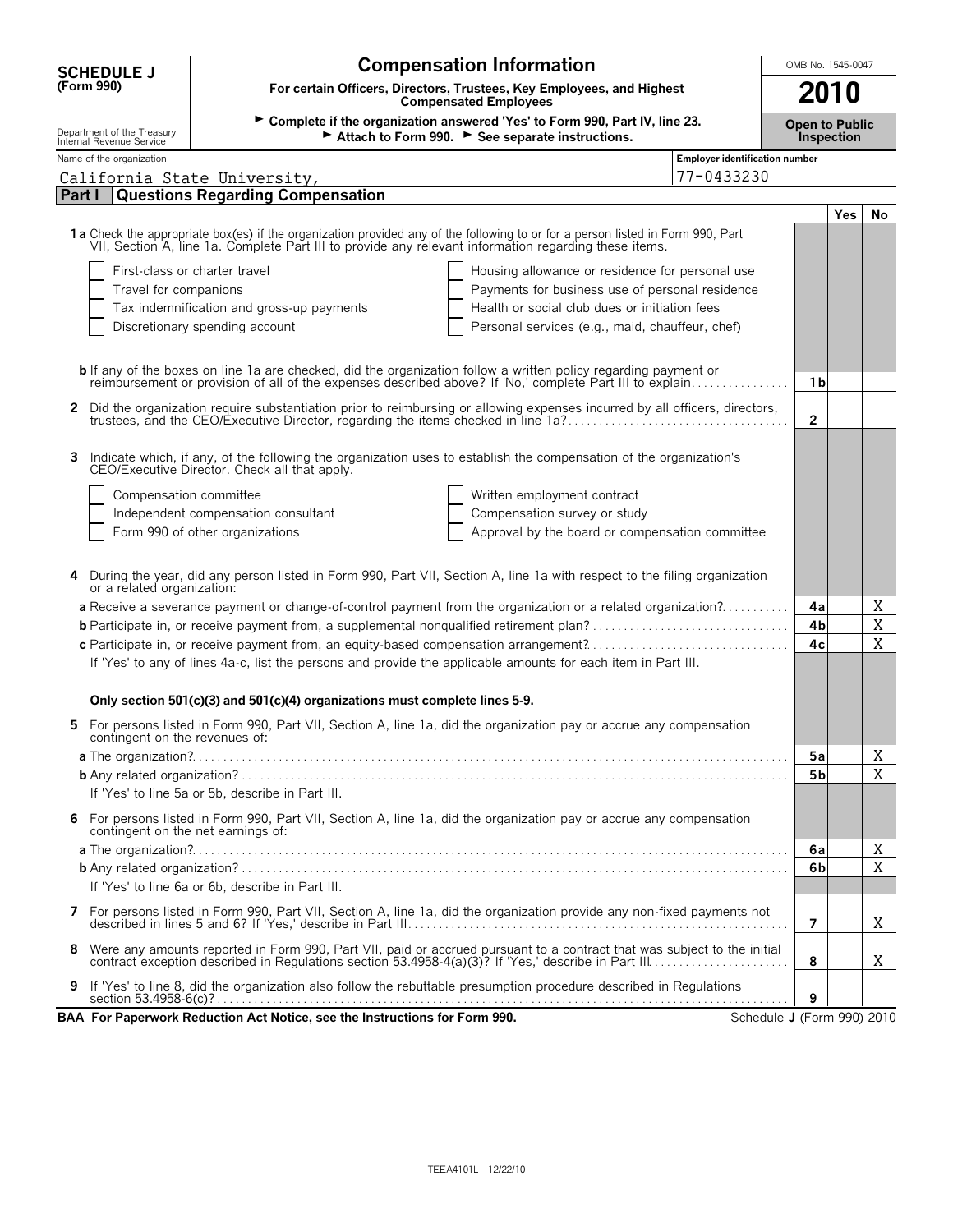**Part II** Officers, Directors, Trustees, Key Employees, and Highest Compensated Employees. Use duplicate copies if additional space is needed.

For each individual whose compensation must be reported in Schedule J, report compensation from the organization on row (i) and from related organizations, described in the instructions on<br>row (ii). Do not list any individ

Note. The sum of columns (B)(i)-(iii) must equal the applicable column (D) or column (E) amounts on Form 990, Part VII, line 1a.

|                           |            |                          | (B) Breakdown of W-2 and/or 1099-MISC compensation |                                           | (C) Retirement and<br>other deferred | (D) Nontaxable<br>benefits | <b>(E)</b> Total of columns $(B)(i) \cdot (D)$ |                                                                     |
|---------------------------|------------|--------------------------|----------------------------------------------------|-------------------------------------------|--------------------------------------|----------------------------|------------------------------------------------|---------------------------------------------------------------------|
| (A) Name                  |            | (i) Base<br>compensation | (ii) Bonus and incentive<br>compensation           | (iii) Other<br>reportable<br>compensation | compensation                         |                            |                                                | (F) Compensation<br>reported in prior<br>Form 990 or<br>Form 990-EZ |
| Joanne Coville (i)        |            | $\mathbf 0$ .            | $\boldsymbol{0}$ .                                 | 0.                                        | 0.                                   | $\overline{0}$ .           | $\mathbf 0$                                    | $0$ .                                                               |
|                           | (i)        | 160, 185.                | 0.                                                 | 0.                                        | 900                                  | $\overline{7,217}$         | 168,302                                        | $\boldsymbol{0}$ .                                                  |
| Richard R. Rus $(i)$      |            | $\Omega$                 | $0$ .                                              | 0.                                        | 0.                                   | $\Omega$                   | $\Omega$                                       | $0$ .                                                               |
| $\overline{2}$            | (i)        | 350,048.                 | 0.                                                 | 0.                                        | 0.                                   | $\overline{13,442}$        | 363,490                                        | $\mathbf 0$ .                                                       |
|                           | (i)        |                          |                                                    |                                           |                                      |                            |                                                |                                                                     |
| $\mathbf{3}$              | (i)        |                          |                                                    |                                           |                                      |                            |                                                |                                                                     |
|                           | (i)        |                          |                                                    |                                           |                                      |                            |                                                |                                                                     |
|                           | (i)        |                          |                                                    |                                           |                                      |                            |                                                |                                                                     |
|                           | (i)        |                          |                                                    |                                           |                                      |                            |                                                |                                                                     |
| 5                         | (i)        |                          |                                                    |                                           |                                      |                            |                                                |                                                                     |
|                           | (i)        |                          |                                                    |                                           |                                      |                            |                                                |                                                                     |
| -6                        | (ii)       |                          |                                                    |                                           |                                      |                            |                                                |                                                                     |
|                           | (i)        |                          |                                                    |                                           |                                      |                            |                                                |                                                                     |
| $\overline{7}$            | (i)        |                          |                                                    |                                           |                                      |                            |                                                |                                                                     |
|                           | (i)        |                          |                                                    |                                           |                                      |                            |                                                |                                                                     |
| 8                         | (i)        |                          |                                                    |                                           |                                      |                            |                                                |                                                                     |
|                           | (i)        |                          |                                                    |                                           |                                      |                            |                                                |                                                                     |
| 9                         | (i)<br>(i) |                          |                                                    |                                           |                                      |                            |                                                |                                                                     |
| $10$                      | (i)        |                          |                                                    |                                           |                                      |                            |                                                |                                                                     |
|                           | (i)        |                          |                                                    |                                           |                                      |                            |                                                |                                                                     |
| 11                        | (i)        |                          |                                                    |                                           |                                      |                            |                                                |                                                                     |
|                           | (i)        |                          |                                                    |                                           |                                      |                            |                                                |                                                                     |
| 12                        | (ii)       |                          |                                                    |                                           |                                      |                            |                                                |                                                                     |
|                           | (i)        |                          |                                                    |                                           |                                      |                            |                                                |                                                                     |
| 13                        | (i)        |                          |                                                    |                                           |                                      |                            |                                                |                                                                     |
|                           | (i)        |                          |                                                    |                                           |                                      |                            |                                                |                                                                     |
| 14                        | (i)        |                          |                                                    |                                           |                                      |                            |                                                |                                                                     |
|                           | (i)        |                          |                                                    |                                           |                                      |                            |                                                |                                                                     |
| 15                        | (i)        |                          |                                                    |                                           |                                      |                            |                                                |                                                                     |
|                           | (i)        |                          |                                                    |                                           |                                      |                            |                                                |                                                                     |
|                           | (i)        |                          |                                                    |                                           |                                      |                            |                                                |                                                                     |
| $\frac{16}{\mathsf{BAA}}$ |            |                          |                                                    | TEEA4102L 11/15/10                        |                                      |                            |                                                | Schedule J (Form 990) 2010                                          |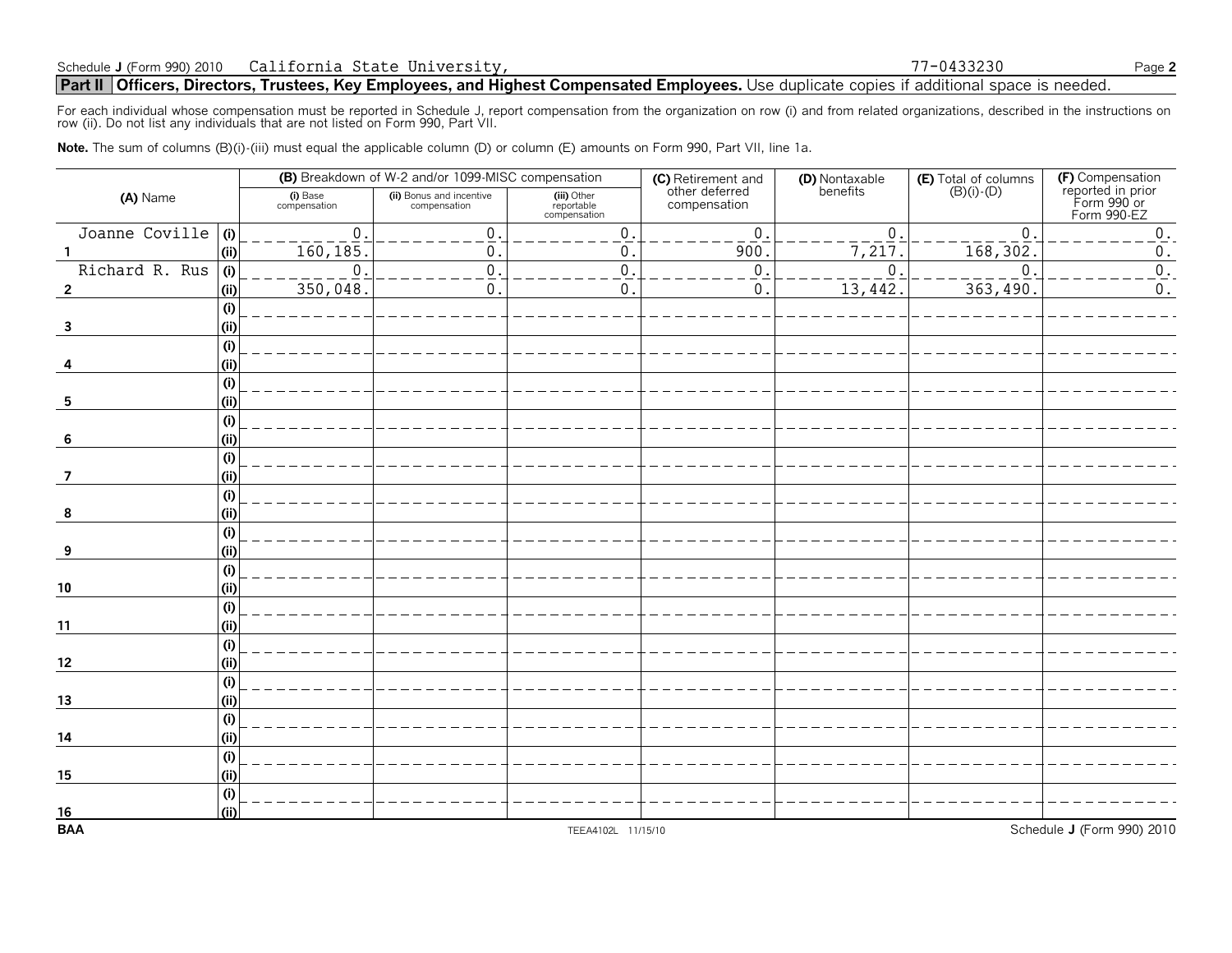| Schedule J (Form 990) 2010 California State University,                                                                                                                                                 | 77-0433230 | Page 3 |
|---------------------------------------------------------------------------------------------------------------------------------------------------------------------------------------------------------|------------|--------|
| <b>Part III</b> Supplemental Information                                                                                                                                                                |            |        |
| Complete this part to provide the information, explanation, or descriptions required for Part I, lines 1a, 1b, 4c, 5a, 5b, 6a, 6b, 7, and 8. Also complete<br>this part for any additional information. |            |        |
|                                                                                                                                                                                                         |            |        |
|                                                                                                                                                                                                         |            |        |
|                                                                                                                                                                                                         |            |        |
|                                                                                                                                                                                                         |            |        |
|                                                                                                                                                                                                         |            |        |
|                                                                                                                                                                                                         |            |        |
|                                                                                                                                                                                                         |            |        |
|                                                                                                                                                                                                         |            |        |

**BAA** Schedule **J** (Form 990) 2010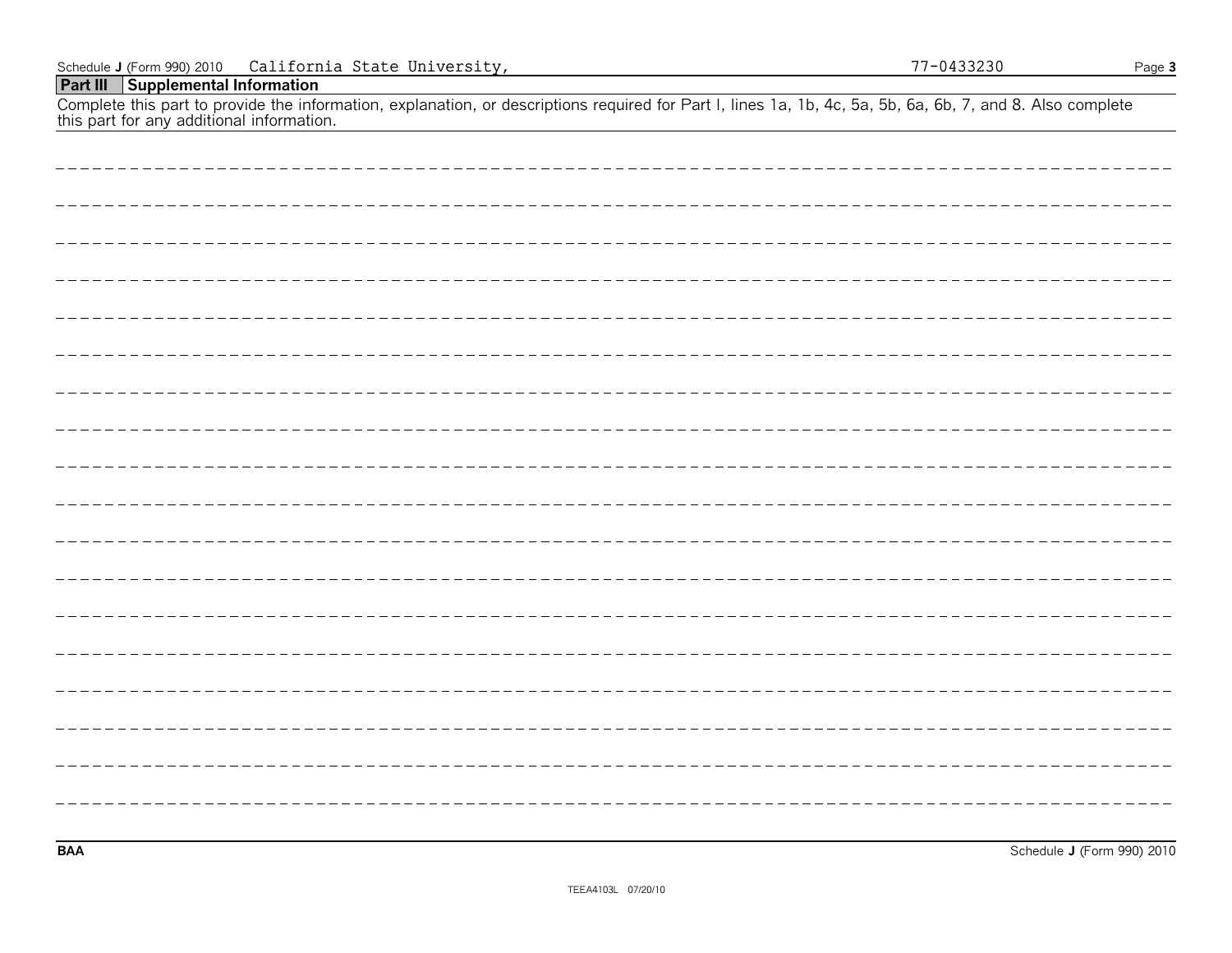# **SCHEDULE R**<br>(Form 990)

# **(Form 8)** Related Organizations and Unrelated Partnerships **2010**

G **Complete if the organization answered 'Yes' to Form 990, Part IV, line 33, 34, 35, 36, or 37.** G **Attach to Form 990.** G **See separate instructions.**

Department of the Treasury Internal Revenue Service

**Inspection** Name of the organization **Employer identification number** 

California State University, Channel Islands Foundation 77-0433230

**Part I | Identification of Disregarded Entities** (Complete if the organization answered 'Yes' to Form 990, Part IV, line 33.)

| (a)<br>Name, address, and EIN of disregarded entity                                                                                                                                                                          |  | (b)<br>(c)<br>Primary activity<br>Legal domicile (state<br>or foreign country) |                                                                                |    |                               | (d)<br>Total income |                                                           | (e)<br>End-of-year assets | (f)<br>Direct controlling<br>entity |  |                                                                   |   |
|------------------------------------------------------------------------------------------------------------------------------------------------------------------------------------------------------------------------------|--|--------------------------------------------------------------------------------|--------------------------------------------------------------------------------|----|-------------------------------|---------------------|-----------------------------------------------------------|---------------------------|-------------------------------------|--|-------------------------------------------------------------------|---|
|                                                                                                                                                                                                                              |  |                                                                                |                                                                                |    |                               |                     |                                                           |                           |                                     |  |                                                                   |   |
|                                                                                                                                                                                                                              |  |                                                                                |                                                                                |    |                               |                     |                                                           |                           |                                     |  |                                                                   |   |
|                                                                                                                                                                                                                              |  |                                                                                |                                                                                |    |                               |                     |                                                           |                           |                                     |  |                                                                   |   |
|                                                                                                                                                                                                                              |  |                                                                                |                                                                                |    |                               |                     |                                                           |                           |                                     |  |                                                                   |   |
|                                                                                                                                                                                                                              |  |                                                                                |                                                                                |    |                               |                     |                                                           |                           |                                     |  |                                                                   |   |
| (6)                                                                                                                                                                                                                          |  |                                                                                |                                                                                |    |                               |                     |                                                           |                           |                                     |  |                                                                   |   |
| Part II   Identification of Related Tax-Exempt Organizations (Complete if the organization answered 'Yes' to Form 990, Part IV, line 34 because it had<br>one or more related tax-exempt organizations during the tax year.) |  |                                                                                |                                                                                |    |                               |                     |                                                           |                           |                                     |  |                                                                   |   |
| (a)<br>Name, address, and EIN of related organization                                                                                                                                                                        |  |                                                                                | (b)<br>(c)<br>Primary activity<br>Legal domicile (state<br>or foreign country) |    | (d)<br>Exempt Code<br>section |                     | (e)<br>Public charity status<br>(if section $501(c)(3)$ ) |                           | (f)<br>Direct controlling<br>entity |  | (g)<br>Sec $512(b)(13)$<br>controlled entity?<br><b>Yes</b><br>No |   |
| (1) Calif State University Channel Isl<br>One University Dr.                                                                                                                                                                 |  |                                                                                |                                                                                |    |                               |                     |                                                           |                           |                                     |  |                                                                   |   |
| $(2)$ Camarillo, CA 93012<br>92-2153805                                                                                                                                                                                      |  | 4 year<br>university                                                           | CA                                                                             |    | GovtAgency                    |                     |                                                           |                           | N/A                                 |  |                                                                   | X |
| (3) University Glen Corporation<br>One University Drive                                                                                                                                                                      |  |                                                                                |                                                                                |    |                               |                     |                                                           |                           |                                     |  |                                                                   |   |
| (4) Camarillo, CA 93012<br>73-1633096                                                                                                                                                                                        |  | Auxiliary of the<br>University                                                 |                                                                                | CA | 501 $(c)$ $(3)$               |                     |                                                           |                           | N/A                                 |  |                                                                   | X |
|                                                                                                                                                                                                                              |  |                                                                                |                                                                                |    |                               |                     |                                                           |                           |                                     |  |                                                                   |   |
| <u> 1989 - Johann Barn, mars ann an t-Amhain Aonaichte ann an t-Aonaichte ann an t-Aonaichte ann an t-Aonaichte a</u>                                                                                                        |  |                                                                                |                                                                                |    |                               |                     |                                                           |                           |                                     |  |                                                                   |   |
|                                                                                                                                                                                                                              |  |                                                                                |                                                                                |    |                               |                     |                                                           |                           |                                     |  |                                                                   |   |

OMB No. 1545-0047

**Open to Public**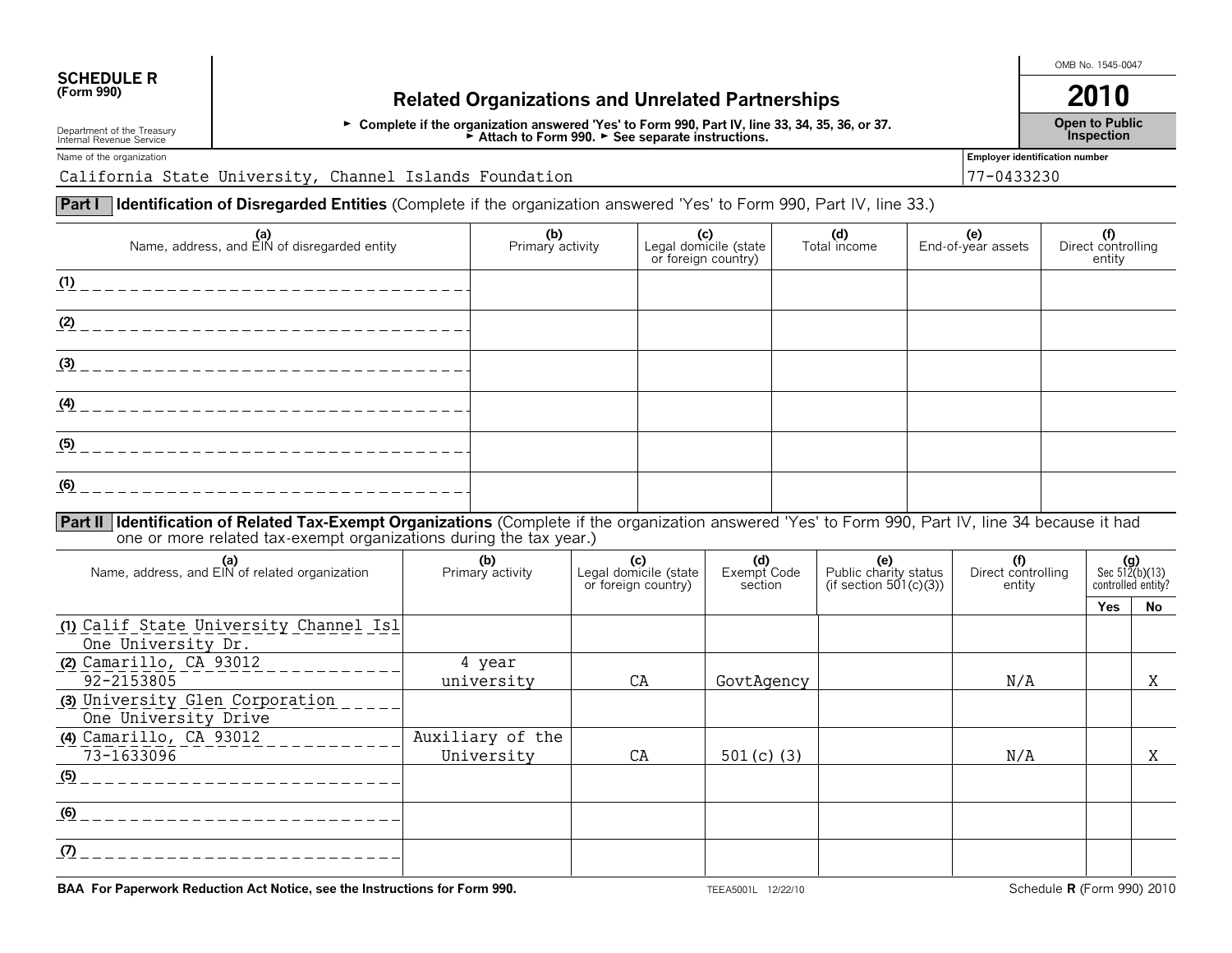### Schedule **R** (Form 990) 2010 Page **2** California State University, Channel Islands Foundation 77-0433230

**Identification of Related Organizations Taxable as a Partnership** (Complete if the organization answered 'Yes' to Form 990, Part IV, line 34 **Part III** | **Identification of Related Organizations Taxable as a Partnership** (Complete if the organization<br>because it had one or more related organizations treated as a partnership during the tax year.)

| (a)<br>Name, address, and EIN of<br>related organization | (b)<br>Primary activity | $(c)$<br>Legal<br>(state or<br>foreign | (d)<br>Direct<br>domicile controlling entity | (e)<br>Predominant<br>income (related,<br>unrelated, excluded<br>from tax under | (f)<br>Share of total<br>income | (g)<br>Share of<br>end-of-year<br>assets | (h)<br>Dispropor-<br>tionate<br>allocations? |    | $\overset{\textbf{(i)}}{\text{Code V-UBI}}$<br>amount in box<br>20 of Schedule<br>$K-1$ | (i)<br>General or<br>managing<br>partner? |    | (k)<br>Percentage<br>ownership |
|----------------------------------------------------------|-------------------------|----------------------------------------|----------------------------------------------|---------------------------------------------------------------------------------|---------------------------------|------------------------------------------|----------------------------------------------|----|-----------------------------------------------------------------------------------------|-------------------------------------------|----|--------------------------------|
|                                                          |                         | country)                               |                                              | sections 512-514)                                                               |                                 |                                          | Yes                                          | No | (Form 1065)                                                                             | <b>Yes</b>                                | No |                                |
| (1)                                                      |                         |                                        |                                              |                                                                                 |                                 |                                          |                                              |    |                                                                                         |                                           |    |                                |
|                                                          |                         |                                        |                                              |                                                                                 |                                 |                                          |                                              |    |                                                                                         |                                           |    |                                |
|                                                          |                         |                                        |                                              |                                                                                 |                                 |                                          |                                              |    |                                                                                         |                                           |    |                                |
| (2)                                                      |                         |                                        |                                              |                                                                                 |                                 |                                          |                                              |    |                                                                                         |                                           |    |                                |
|                                                          |                         |                                        |                                              |                                                                                 |                                 |                                          |                                              |    |                                                                                         |                                           |    |                                |
|                                                          |                         |                                        |                                              |                                                                                 |                                 |                                          |                                              |    |                                                                                         |                                           |    |                                |
|                                                          |                         |                                        |                                              |                                                                                 |                                 |                                          |                                              |    |                                                                                         |                                           |    |                                |
| (3)                                                      |                         |                                        |                                              |                                                                                 |                                 |                                          |                                              |    |                                                                                         |                                           |    |                                |
|                                                          |                         |                                        |                                              |                                                                                 |                                 |                                          |                                              |    |                                                                                         |                                           |    |                                |
|                                                          |                         |                                        |                                              |                                                                                 |                                 |                                          |                                              |    |                                                                                         |                                           |    |                                |

| Identification of Related Organizations Taxable as a Corporation or Trust (Complete if the organization answered 'Yes' to Form 990, Part IV,<br><b>Part IV</b><br>line 34 because it had one or more related organizations treated as a corporation or trust during the tax year.) |                         |                                                 |                                                                        |                                    |                                            |                                   |                                |
|------------------------------------------------------------------------------------------------------------------------------------------------------------------------------------------------------------------------------------------------------------------------------------|-------------------------|-------------------------------------------------|------------------------------------------------------------------------|------------------------------------|--------------------------------------------|-----------------------------------|--------------------------------|
| (a)<br>Name, address, and EIN of related organization                                                                                                                                                                                                                              | (b)<br>Primary activity | $\left( c\right)$<br>Legal domicile<br>country) | (d)<br>Direct<br>(state or foreign controlling entity (C corp, S corp, | (e)<br>Type of entity<br>or trust) | Share of total income Share of end-of-year | assets                            | (h)<br>Percentage<br>ownership |
| (1)                                                                                                                                                                                                                                                                                |                         |                                                 |                                                                        |                                    |                                            |                                   |                                |
| (2)                                                                                                                                                                                                                                                                                |                         |                                                 |                                                                        |                                    |                                            |                                   |                                |
| (3)                                                                                                                                                                                                                                                                                |                         |                                                 |                                                                        |                                    |                                            |                                   |                                |
| <b>BAA</b>                                                                                                                                                                                                                                                                         |                         | TEEA5002L 12/07/10                              |                                                                        |                                    |                                            | Schedule <b>R</b> (Form 990) 2010 |                                |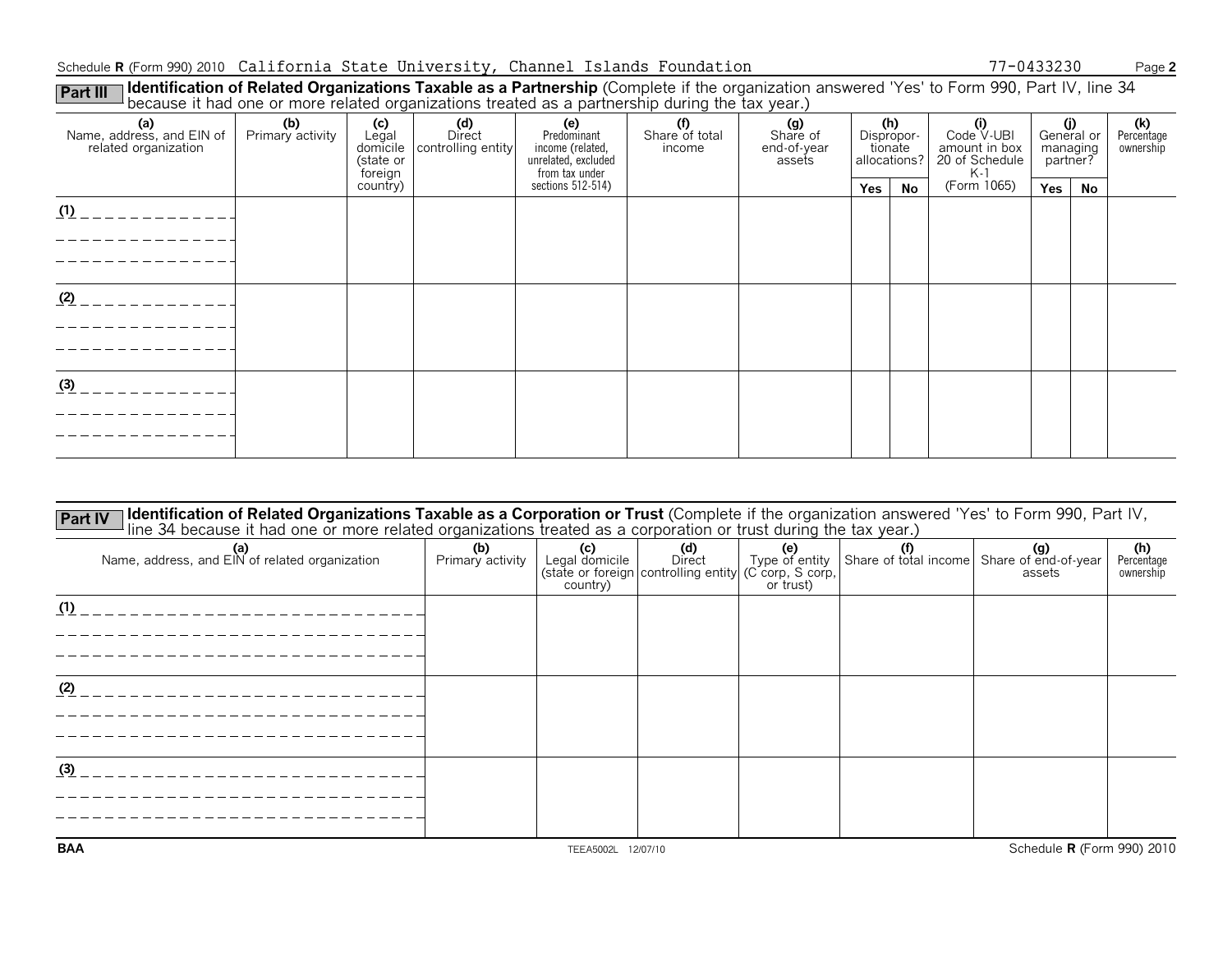# **Part V | Transactions With Related Organizations** (Complete if the organization answered 'Yes' to Form 990, Part IV, line 34, 35, 35a, or 36.)

| Note. Complete line 1 if any entity is listed in Parts II, III, or IV of this schedule.                                                                                        |                           |                                                                                                |                | Yes l    | No             |
|--------------------------------------------------------------------------------------------------------------------------------------------------------------------------------|---------------------------|------------------------------------------------------------------------------------------------|----------------|----------|----------------|
| During the tax year did the organization engage in any of the following transactions with one or more related organizations listed in Parts II-IV?                             |                           |                                                                                                |                |          |                |
|                                                                                                                                                                                |                           |                                                                                                | 1а             |          | X              |
|                                                                                                                                                                                |                           |                                                                                                | 1 <sub>b</sub> |          | $\mathbf X$    |
|                                                                                                                                                                                |                           |                                                                                                | 1c             |          | X              |
|                                                                                                                                                                                |                           |                                                                                                | 1 <sub>d</sub> |          | X              |
|                                                                                                                                                                                |                           |                                                                                                | 1 e            |          | X              |
|                                                                                                                                                                                |                           |                                                                                                | 1 f            |          | X              |
|                                                                                                                                                                                |                           |                                                                                                | 1 g            |          | $\mathbf X$    |
|                                                                                                                                                                                |                           |                                                                                                |                |          | $\mathbf X$    |
|                                                                                                                                                                                |                           |                                                                                                |                |          | X              |
|                                                                                                                                                                                |                           |                                                                                                | 1i             |          |                |
|                                                                                                                                                                                |                           |                                                                                                | 1i             |          | X              |
|                                                                                                                                                                                |                           |                                                                                                |                | X<br>1 k |                |
|                                                                                                                                                                                |                           |                                                                                                | 11             |          | X              |
|                                                                                                                                                                                |                           |                                                                                                | 1m             |          | $\overline{X}$ |
|                                                                                                                                                                                |                           |                                                                                                | 1n             |          | X              |
|                                                                                                                                                                                |                           |                                                                                                |                |          |                |
|                                                                                                                                                                                |                           |                                                                                                | <b>10</b>      | X        |                |
|                                                                                                                                                                                |                           |                                                                                                | 1p             |          | X              |
|                                                                                                                                                                                |                           |                                                                                                |                |          |                |
|                                                                                                                                                                                |                           |                                                                                                | - 1 q          |          | Χ              |
|                                                                                                                                                                                |                           |                                                                                                |                |          | X              |
| 2 If the answer to any of the above is 'Yes,' see the instructions for information on who must complete this line, including covered relationships and transaction thresholds. |                           |                                                                                                |                |          |                |
| $(a)$<br>Name of other organization                                                                                                                                            | (b)<br><b>Transaction</b> | $\begin{array}{c} \mathbf{(c)} \\ \text{Amount involved} \\ \end{array}$ Method of determining |                |          |                |

| (b)<br>Transaction<br>type $(a-r)$ | (c)<br>Amount involved | Method of determining<br>amount involved |
|------------------------------------|------------------------|------------------------------------------|
|                                    | 645, 323.              |                                          |
|                                    | 37,625.                |                                          |
|                                    |                        |                                          |
|                                    |                        |                                          |
|                                    |                        |                                          |
|                                    |                        | Schedule R (Form 990) 2010               |
| TEEA5003L 12/23/10                 |                        |                                          |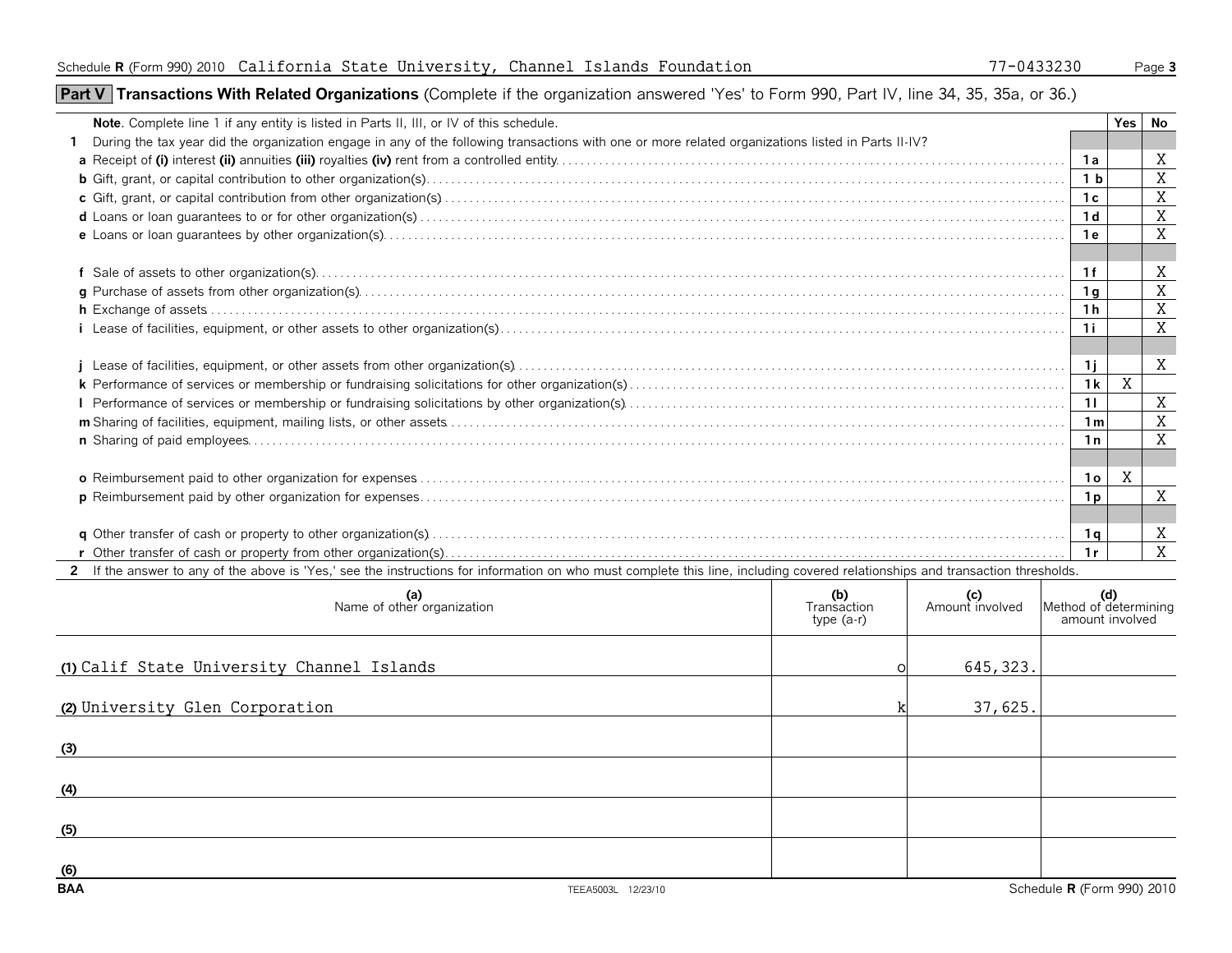## **Unrelated Organizations Taxable as a Partnership** (Complete if the organization answered 'Yes' to Form 990, Part IV, line 37.) **Part VI**

Provide the following information for each entity taxed as a partnership through which the organization conducted more than five percent of its activities (measured by total assets or gross<br>revenue) that was not a related

| (a)<br>Name, address, and EIN of entity | (b)<br>Primary activity | (c)<br>Legal domicile<br>(state or foreign<br>country) | Are all partners<br>$501(c)(3)$<br>organizations? |    | (e)<br>Share of end-of-year<br>assets | (f)<br>Dispropor-<br>tionate<br>allocations? |    | Code V-UBI amount<br>in box 20 of<br>Schedule K-1<br>Form (1065) | (h)<br>General or<br>managing<br>partner? |    |
|-----------------------------------------|-------------------------|--------------------------------------------------------|---------------------------------------------------|----|---------------------------------------|----------------------------------------------|----|------------------------------------------------------------------|-------------------------------------------|----|
|                                         |                         |                                                        | Yes                                               | No |                                       | Yes                                          | No |                                                                  | Yes                                       | No |
| (1)                                     |                         |                                                        |                                                   |    |                                       |                                              |    |                                                                  |                                           |    |
| (2)<br>_____________________            |                         |                                                        |                                                   |    |                                       |                                              |    |                                                                  |                                           |    |
| (3)                                     |                         |                                                        |                                                   |    |                                       |                                              |    |                                                                  |                                           |    |
| (4)                                     |                         |                                                        |                                                   |    |                                       |                                              |    |                                                                  |                                           |    |
| (5)                                     |                         |                                                        |                                                   |    |                                       |                                              |    |                                                                  |                                           |    |
| (6)                                     |                         |                                                        |                                                   |    |                                       |                                              |    |                                                                  |                                           |    |
| (7)                                     |                         |                                                        |                                                   |    |                                       |                                              |    |                                                                  |                                           |    |
| (8)                                     |                         |                                                        |                                                   |    |                                       |                                              |    |                                                                  |                                           |    |
| <b>BAA</b>                              |                         | TEEA5004L 12/23/10                                     |                                                   |    |                                       |                                              |    | Schedule R (Form 990) 2010                                       |                                           |    |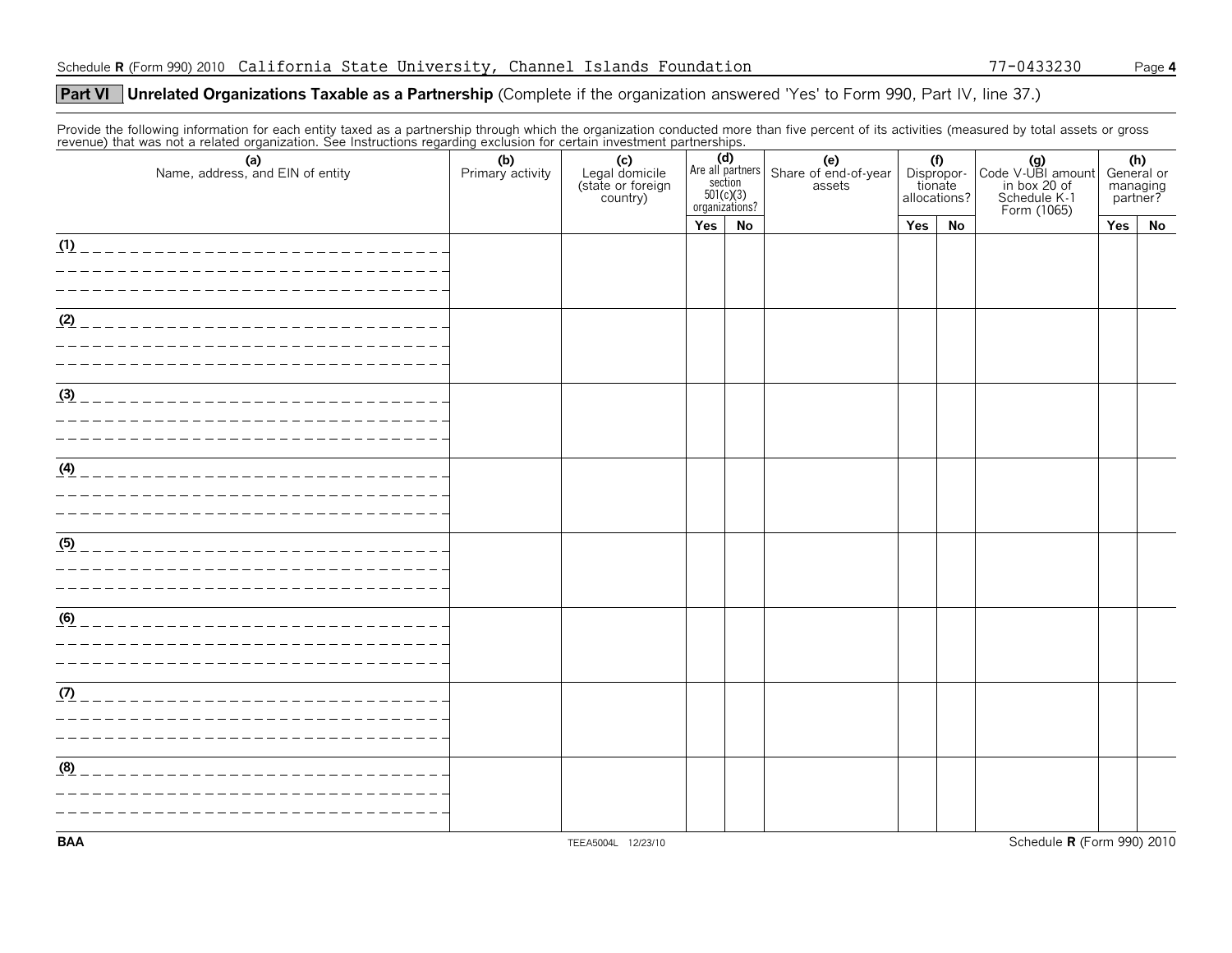| Schedule <b>R</b> (Form 990) 2010                                                                                    | Page 5 |
|----------------------------------------------------------------------------------------------------------------------|--------|
| <b>Part VII</b> Supplemental Information                                                                             |        |
| Complete this part to provide additional information for responses to questions on Schedule R<br>(see instructions). |        |

| --------------------------- |  |       |
|-----------------------------|--|-------|
|                             |  | ----- |
|                             |  |       |
|                             |  |       |
|                             |  |       |
|                             |  |       |
|                             |  | ----- |
|                             |  |       |
|                             |  |       |
|                             |  |       |
|                             |  |       |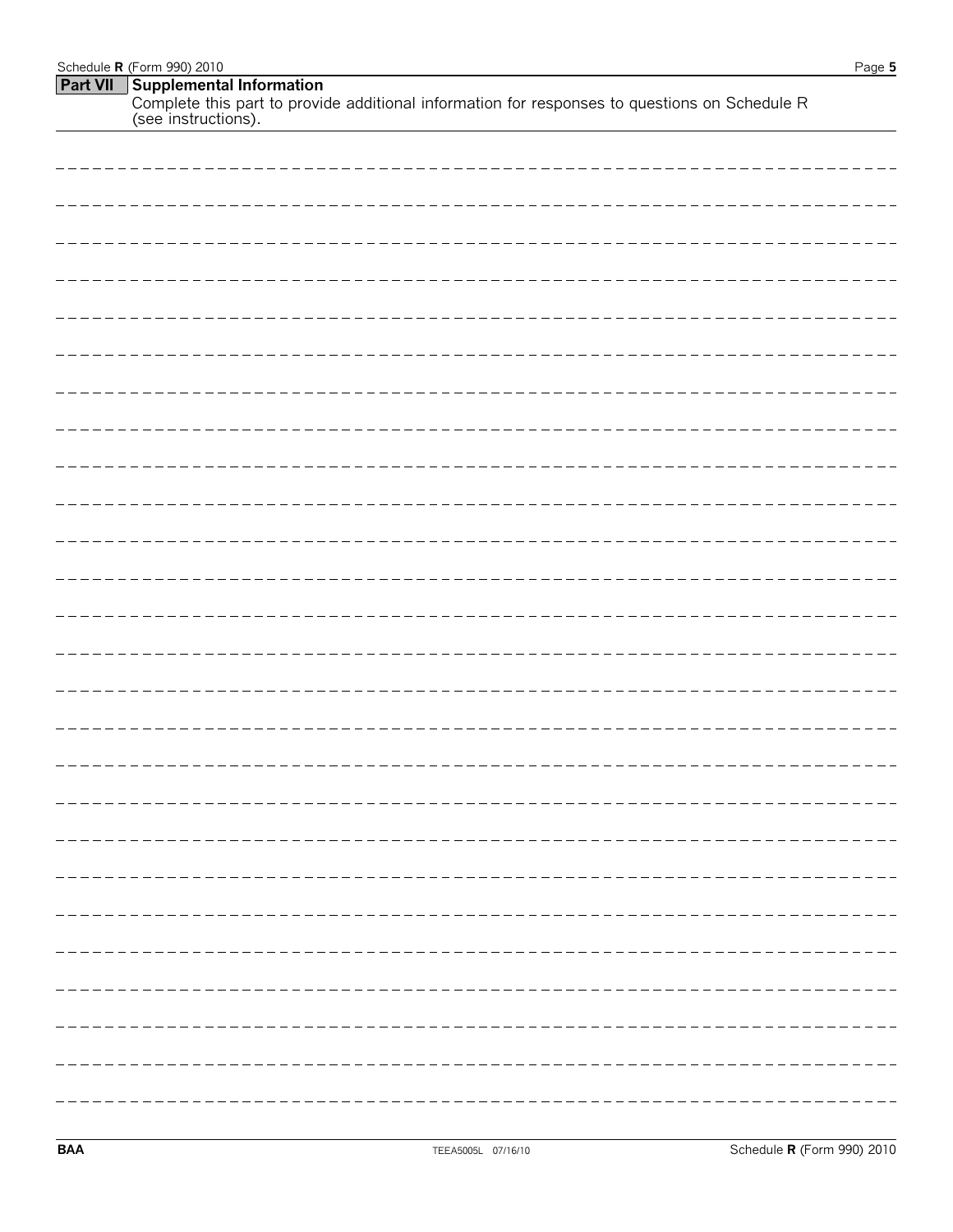| <b>SCHEDULE O</b><br>(Form 990 or 990-EZ)              | Supplemental Information to Form 990 or 990-EZ                                                                                                                          |                                              |                                             |  |  |
|--------------------------------------------------------|-------------------------------------------------------------------------------------------------------------------------------------------------------------------------|----------------------------------------------|---------------------------------------------|--|--|
| Department of the Treasury<br>Internal Revenue Service | Complete to provide information for responses to specific questions on<br>Form 990 or 990-EZ or to provide any additional information.<br>Attach to Form 990 or 990-EZ. |                                              | 2010<br><b>Open to Public</b><br>Inspection |  |  |
| Name of the organization                               | California State University,<br>Channel Islands Foundation                                                                                                              | Employer identification number<br>77-0433230 |                                             |  |  |
|                                                        |                                                                                                                                                                         |                                              |                                             |  |  |
|                                                        | Social Business Programming \$89,655                                                                                                                                    |                                              |                                             |  |  |
|                                                        |                                                                                                                                                                         |                                              |                                             |  |  |
|                                                        |                                                                                                                                                                         |                                              |                                             |  |  |
|                                                        | AND to FAST Track \$84,068                                                                                                                                              |                                              |                                             |  |  |
| OSHER \$78,286                                         |                                                                                                                                                                         |                                              |                                             |  |  |
|                                                        | ------------                                                                                                                                                            |                                              |                                             |  |  |
|                                                        |                                                                                                                                                                         |                                              |                                             |  |  |
|                                                        | ------------                                                                                                                                                            |                                              |                                             |  |  |
|                                                        |                                                                                                                                                                         |                                              |                                             |  |  |
|                                                        |                                                                                                                                                                         |                                              |                                             |  |  |
|                                                        | MVS Chair \$35, 974 ________<br>---------------------------------                                                                                                       |                                              |                                             |  |  |
|                                                        |                                                                                                                                                                         |                                              |                                             |  |  |
|                                                        |                                                                                                                                                                         |                                              |                                             |  |  |
|                                                        |                                                                                                                                                                         |                                              |                                             |  |  |
|                                                        |                                                                                                                                                                         |                                              |                                             |  |  |
|                                                        |                                                                                                                                                                         |                                              |                                             |  |  |
|                                                        |                                                                                                                                                                         |                                              |                                             |  |  |
|                                                        |                                                                                                                                                                         |                                              |                                             |  |  |
|                                                        |                                                                                                                                                                         |                                              |                                             |  |  |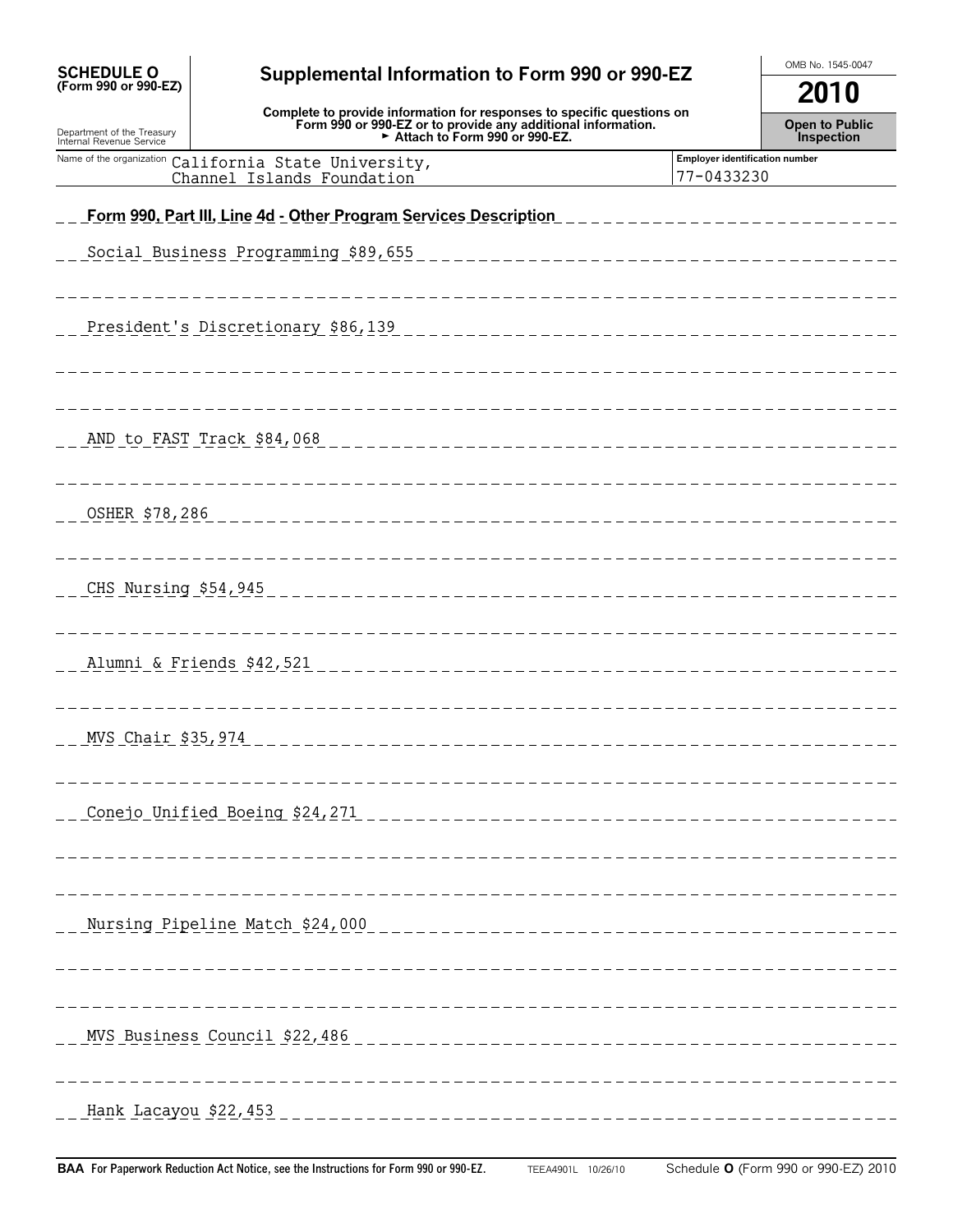| Schedule O (Form 990 or 990-EZ) 2010                                                | Page 2                                       |
|-------------------------------------------------------------------------------------|----------------------------------------------|
| Name of the organization California State University,<br>Channel Islands Foundation | Employer identification number<br>77-0433230 |
| Form 990, Part III, Line 4d - Other Program Services Description                    |                                              |
| Nursing Program \$21,913                                                            |                                              |
|                                                                                     |                                              |
| Nursing Pipeline \$19,500                                                           |                                              |
|                                                                                     |                                              |
| Small Business Institute \$16,051                                                   |                                              |
|                                                                                     |                                              |
|                                                                                     |                                              |
| OSHER Santa Barbara \$15,673                                                        |                                              |
|                                                                                     |                                              |
| Library General Donations \$15,351                                                  |                                              |
|                                                                                     |                                              |
| Art Department \$14,327                                                             |                                              |
|                                                                                     |                                              |
| Faculty Student Research \$12,234                                                   |                                              |
|                                                                                     |                                              |
| Institute for Social Business \$12,074                                              |                                              |
|                                                                                     |                                              |
|                                                                                     |                                              |
|                                                                                     |                                              |
|                                                                                     |                                              |
|                                                                                     |                                              |
|                                                                                     |                                              |
|                                                                                     |                                              |
|                                                                                     |                                              |
|                                                                                     |                                              |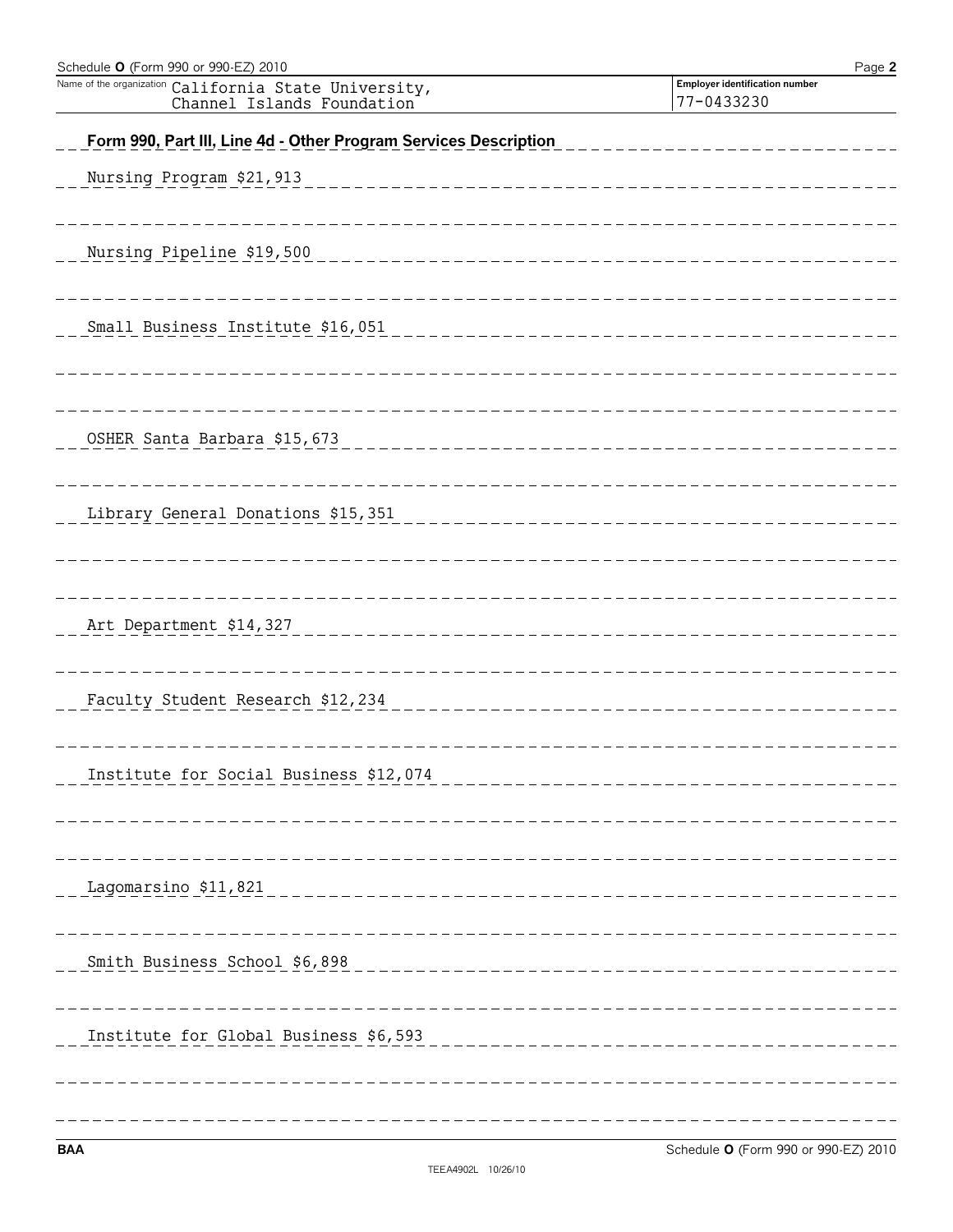| Schedule O (Form 990 or 990-EZ) 2010                                                | Page 2                                       |
|-------------------------------------------------------------------------------------|----------------------------------------------|
| Name of the organization California State University,<br>Channel Islands Foundation | Employer identification number<br>77-0433230 |
|                                                                                     |                                              |
| Form 990, Part III, Line 4d - Other Program Services Description                    |                                              |
| Student Affairs \$5,869                                                             |                                              |
|                                                                                     |                                              |
|                                                                                     |                                              |
|                                                                                     |                                              |
| Boeing Multi Collab \$4,732                                                         |                                              |
|                                                                                     |                                              |
| Verizon Nurse Fund \$3,611                                                          |                                              |
|                                                                                     |                                              |
|                                                                                     |                                              |
| Library Naming Gifts \$3,390                                                        |                                              |
|                                                                                     |                                              |
| Bracero Project \$3,314                                                             |                                              |
|                                                                                     |                                              |
|                                                                                     |                                              |
|                                                                                     |                                              |
| Employee Assistance \$2,850                                                         |                                              |
|                                                                                     |                                              |
|                                                                                     |                                              |
| Athletics \$2,076                                                                   |                                              |
|                                                                                     |                                              |
| OLLI \$1,653<br>_____________________________                                       |                                              |
|                                                                                     |                                              |
|                                                                                     |                                              |
| Amgen \$1,497<br>-------------------------                                          |                                              |
|                                                                                     |                                              |
| Chicano Studies \$1,007<br>_____________________________                            |                                              |
|                                                                                     |                                              |
|                                                                                     |                                              |
| Poe Family Support \$222<br>____________________________                            |                                              |
|                                                                                     |                                              |
| B & TP \$203<br>-------------------------                                           |                                              |
|                                                                                     |                                              |
|                                                                                     |                                              |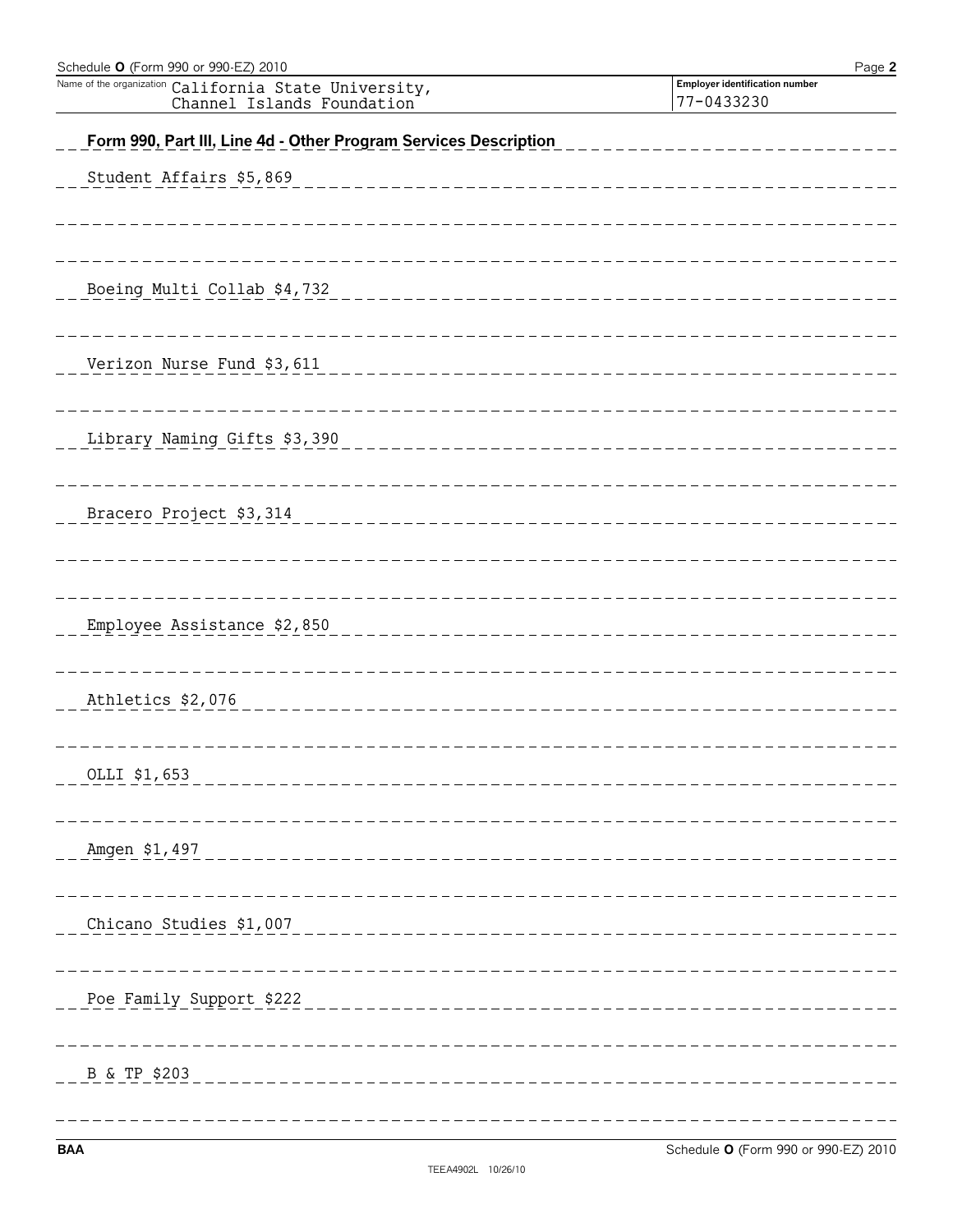| Schedule O (Form 990 or 990-EZ) 2010                                                                                                        | Page 2                                       |
|---------------------------------------------------------------------------------------------------------------------------------------------|----------------------------------------------|
| Name of the organization<br>California State University,<br>Channel Islands Foundation                                                      | Employer identification number<br>77-0433230 |
| Form 990, Part III, Line 4d - Other Program Services Description                                                                            |                                              |
| Elizabeth Warner \$200                                                                                                                      |                                              |
| __________________                                                                                                                          |                                              |
|                                                                                                                                             |                                              |
| Alzheimer's \$156<br><u> 1996 - Alexandr Alexandr Alexandr Alexandr Alexandr Alexandr Alexandr Alexandr Alexandr Alexandr Alexandr Alex</u> |                                              |
|                                                                                                                                             |                                              |
| Green Campus \$83<br>__________________________                                                                                             |                                              |
|                                                                                                                                             |                                              |
| Form 990, Part VI, Line 11b - Form 990 Review Process                                                                                       |                                              |
| The Form 990 will be reviewed by the Foundation Finance Committee.                                                                          |                                              |
| Form 990, Part VI, Line 12c - Explanation of Monitoring and Enforcement of Conflicts                                                        |                                              |
| Annually each board member is required to complete a conflict of interest form.                                                             |                                              |
| Form 990, Part VI, Line 19 - Other Organization Documents Publicly Available                                                                |                                              |
| Conflict of Interest policy and financial statements are made available upon request                                                        |                                              |
| and on the web.                                                                                                                             |                                              |
|                                                                                                                                             |                                              |
|                                                                                                                                             |                                              |
|                                                                                                                                             |                                              |
|                                                                                                                                             |                                              |
|                                                                                                                                             |                                              |
|                                                                                                                                             |                                              |
|                                                                                                                                             |                                              |
|                                                                                                                                             |                                              |
|                                                                                                                                             |                                              |
|                                                                                                                                             |                                              |
|                                                                                                                                             |                                              |
|                                                                                                                                             |                                              |
|                                                                                                                                             |                                              |
|                                                                                                                                             |                                              |
|                                                                                                                                             |                                              |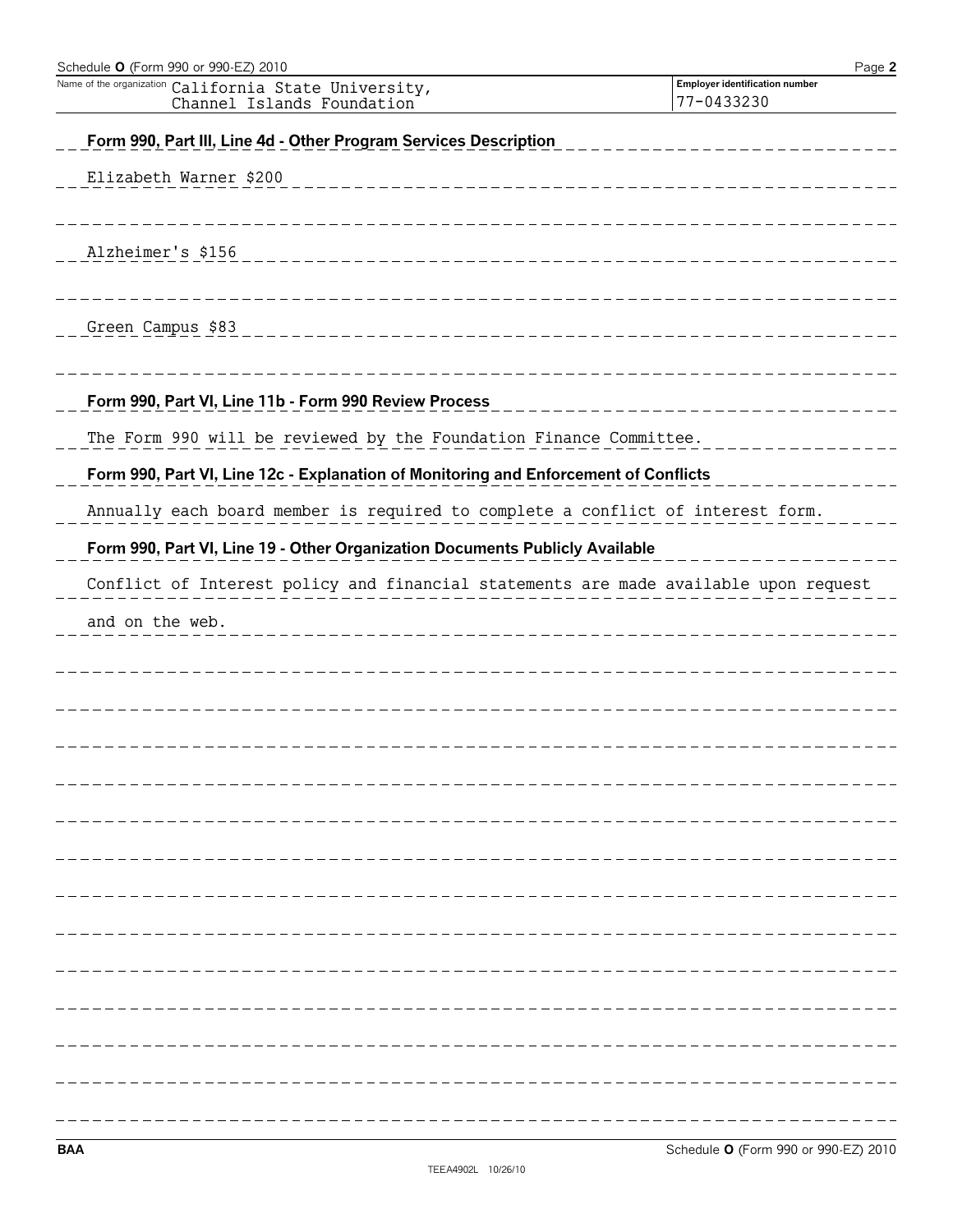| 2010                                                                                                                                                      |                      |                                                                        | <b>Schedule O - Supplemental Information</b>                           |                                | Page 3                   |
|-----------------------------------------------------------------------------------------------------------------------------------------------------------|----------------------|------------------------------------------------------------------------|------------------------------------------------------------------------|--------------------------------|--------------------------|
| <b>Client FNDCSUCI</b>                                                                                                                                    |                      | <b>California State University,<br/>Channel Islands Foundation</b>     |                                                                        |                                | 77-0433230               |
| 5/16/12                                                                                                                                                   |                      |                                                                        |                                                                        |                                | 09:44AM                  |
| Form 990, Part IX, Line 24f<br><b>Other Expenses</b>                                                                                                      |                      |                                                                        |                                                                        |                                |                          |
|                                                                                                                                                           |                      | (A)<br>Total                                                           | (B)<br>Program<br>Services                                             | (C)<br>Management<br>& General | (D)<br>Fundraising       |
| Administrative Fees<br>Audit and Tax<br>Awards and Recognition Items<br>Bad Debt Expense<br>Bank and Credit Card Fees                                     |                      | 44, 131.<br>31,450.<br>25,988.<br>3,645.<br>3,630.                     | 3,645.                                                                 | 44, 131.<br>31,450.<br>3,630.  | 25,988.                  |
| Books and Subscriptions<br>Equipment<br>Honoraria<br>Hospitality<br>Investment Fees                                                                       |                      | 70.<br>950.<br>10,052.                                                 | 70.<br>950.<br>10,052.                                                 |                                |                          |
| Miscellaneous Expense<br>Office Supplies<br>Other Supplies<br>Postage and Shipping<br>Printing and Publications<br>Registrations, Dues and Fees<br>Rental |                      | 1,801.<br>2,305.<br>66,009.<br>6,829.<br>38,270.<br>17,211.<br>14,634. | 1,801.<br>2,305.<br>66,009.<br>6,829.<br>38,270.<br>17,211.<br>14,634. |                                |                          |
| Software<br>Telephone                                                                                                                                     | Total $\overline{s}$ | 1,378.<br>268, 353.                                                    | 1,378.<br>Ŝ.<br>163, 154.                                              | 79,211.                        | 25,988.<br>\$            |
| Form 990, Part XI, Line 5<br><b>Other Changes in Net Assets or Fund Balances</b><br>Net Unrealized Gains or Losses on Investments                         |                      |                                                                        |                                                                        | Total $\overline{s}$           | 1,545,124.<br>1,545,124. |
|                                                                                                                                                           |                      |                                                                        |                                                                        |                                |                          |
|                                                                                                                                                           |                      |                                                                        |                                                                        |                                |                          |
|                                                                                                                                                           |                      |                                                                        |                                                                        |                                |                          |
|                                                                                                                                                           |                      |                                                                        |                                                                        |                                |                          |